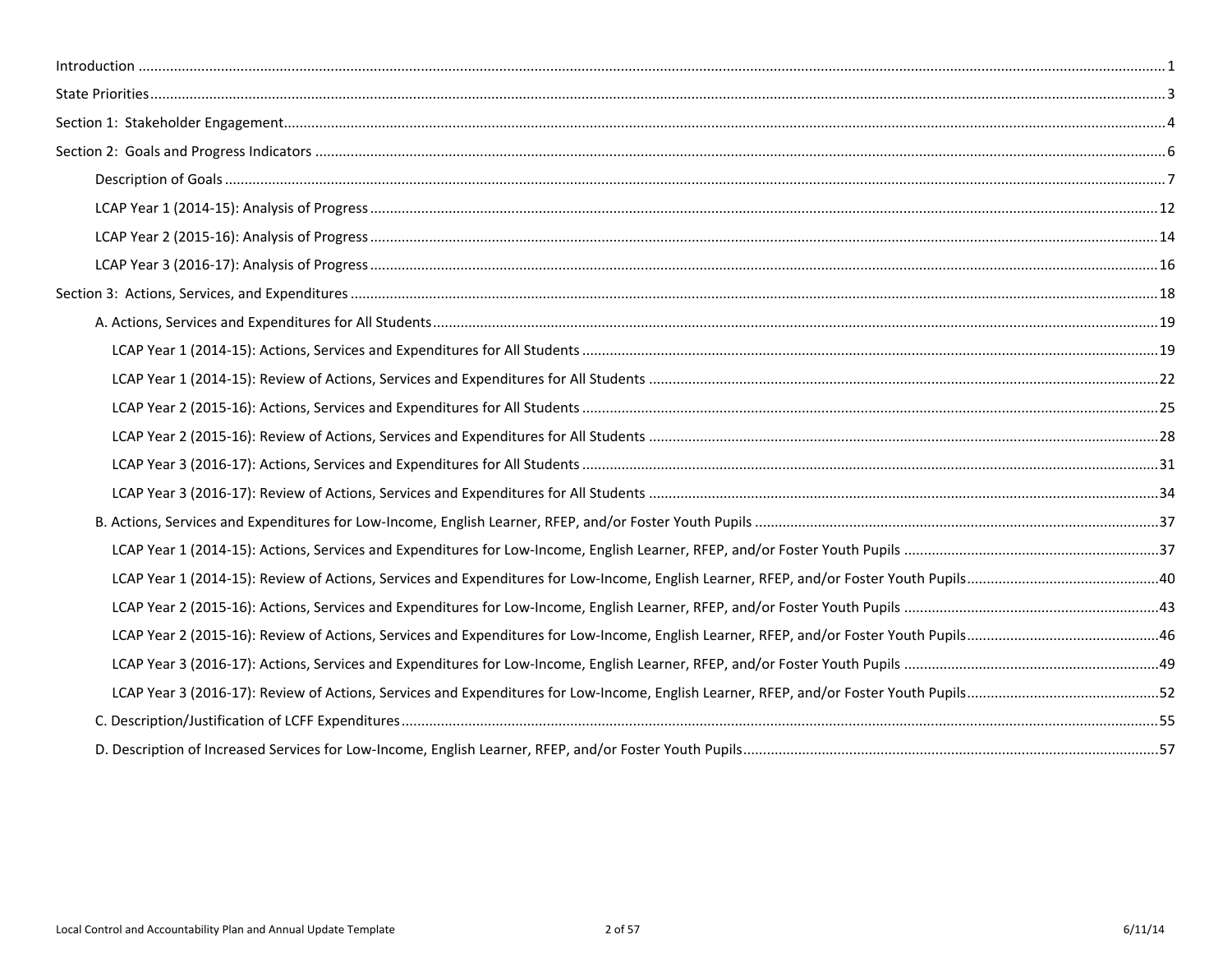#### <span id="page-2-0"></span>**State Priorities**

The state priorities listed in Education Code sections 52060 and 52066 can be categorized as specified below for planning purposes, however, school districts and county offices of education must address each of the state priorities in their LCAP. Charter schools must address the priorities in Education Code section 52060(d) that apply to the grade levels served, or the nature of the program operated, by the charter school.

#### A. Conditions of Learning

Basic: degree to which teachers are appropriately assigned pursuant to Education Code section 44258.9, and fully credentialed in the subject areas and for the pupils they are teaching; pupils have access to standards-aligned instructional materials pursuant to Education Code section 60119; and school facilities are maintained in good repair pursuant to Education Code section 17002(d). (Priority 1)

Implementation of State Standards: implementation of academic content and performance standards adopted by the state board for all pupils, including English learners. (Priority 2)

Course access: pupil enrollment in a broad course of study that includes all of the subject areas described in Education Code section 51210 and subdivisions (a) to (i), inclusive, of Section 51220, as applicable. (Priority 7)

Expelled pupils (for county offices of education only): coordination of instruction of expelled pupils pursuant to Education Code section 48926. (Priority 9)

Foster youth (for county offices of education only): coordination of services, including working with the county child welfare agency to share information, responding to the needs of the juvenile court system, and ensuring transfer of health and education records. (Priority 10)

#### B. Pupil Outcomes

Pupil achievement: performance on standardized tests, score on Academic Performance Index, share of pupils that are college and career ready, share of English learners that become English proficient, English learner reclassification rate, share of pupils that pass Advanced Placement exams with 3 or higher, share of pupils determined prepared for college by the Early Assessment Program. (Priority 4)

Other pupil outcomes: pupil outcomes in the subject areas described in Education Code section 51210 and subdivisions (a) to (i), inclusive, of Education Code section 51220, as applicable. (Priority 8)

#### C. Engagement

Parent involvement: efforts to seek parent input in decision making, promotion of parent participation in programs for unduplicated pupils and special need subgroups. (Priority 3)

Pupil engagement: school attendance rates, chronic absenteeism rates, middle school dropout rates, high school dropout rates, high school graduations rates. (Priority 5)

School climate: pupil suspension rates, pupil expulsion rates, other local measures including surveys of pupils, parents and teachers on the sense of safety and school connectedness. (Priority 6)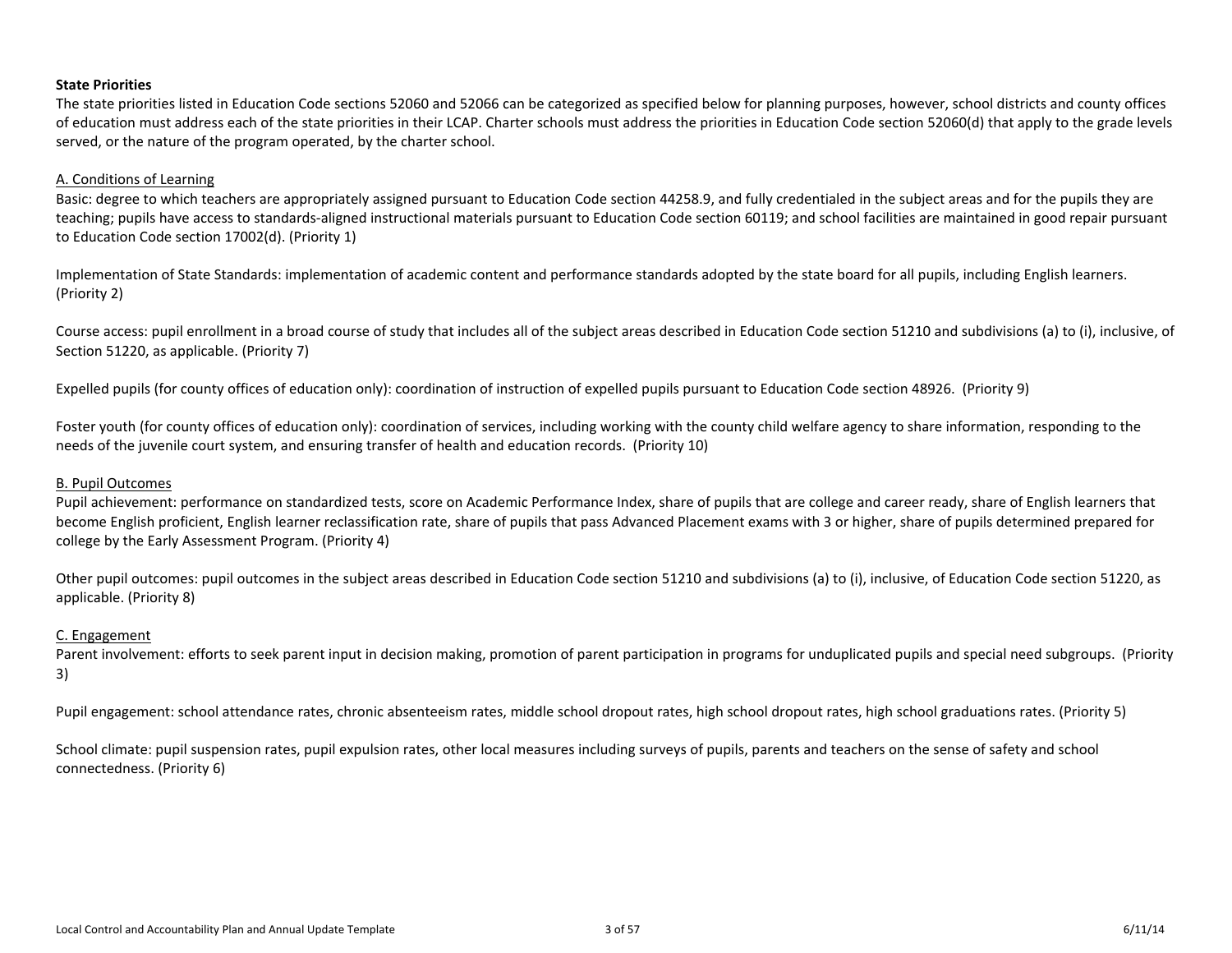### <span id="page-3-0"></span>**Section 1: Stakeholder Engagement**

#### Instructions and Guiding Questions

Meaningful engagement of parents, pupils, and other stakeholders, including those representing the subgroups identified in Education Code section 52052, is critical to the LCAP and budget process. Education Code sections 52062 and 52063 specify the minimum requirements for school districts; Education Code sections 52068 and 52069 specify the minimum requirements for county offices of education, and Education Code section 47606.5 specifies the minimum requirements for charter schools. In addition, Education Code section 48985 specifies the requirements for translation of documents.

## Instructions

Describe the process used to engage parents, pupils, and the community and how this engagement contributed to development of the LCAP or annual update. Note that the LEA's goals related to the state priority of parental involvement are to be described separately in Section 2, and the related actions and expenditures are to be described in Section 3.

## Guiding Questions

- 1) How have parents, community members, pupils, local bargaining units, and other stakeholders (e.g., LEA personnel, county child welfare agencies, county office of education foster youth services programs, court-appointed special advocates, foster youth, foster parents, education rights holders and other foster youth stakeholders, English learner parents, community organizations representing English learners, and others as appropriate) been engaged and involved in developing, reviewing, and supporting implementation of the LCAP?
- 2) How have stakeholders been included in the LEA's process in a timely manner to allow for engagement in the development of the LCAP?
- 3) What information (e.g., quantitative and qualitative data/metrics) was made available to stakeholders related to the state priorities and used by the LEA to inform the LCAP goal setting process?
- 4) What changes, if any, were made in the LCAP prior to adoption as a result of written comments or other feedback received by the LEA through any of the LEA's engagement processes?
- 5) What specific actions were taken to meet statutory requirements for stakeholder engagement pursuant to Education Code sections 52062, 52068, and 47606.5, including engagement with representative parents of pupils identified in Education Code section 42238.01?
- 6) In the annual update, how has the involvement of these stakeholders supported improved outcomes for pupils related to the state priorities?

| <b>Description of Involvement Processes Implemented</b>                                                                                                                                                                                                                                                                                                                                                                                                                                                                             |                                                                                                                                                                                                                                                                                                                                                                                                                                                                                                   |  |  |
|-------------------------------------------------------------------------------------------------------------------------------------------------------------------------------------------------------------------------------------------------------------------------------------------------------------------------------------------------------------------------------------------------------------------------------------------------------------------------------------------------------------------------------------|---------------------------------------------------------------------------------------------------------------------------------------------------------------------------------------------------------------------------------------------------------------------------------------------------------------------------------------------------------------------------------------------------------------------------------------------------------------------------------------------------|--|--|
| <b>Involvement Process</b>                                                                                                                                                                                                                                                                                                                                                                                                                                                                                                          | <b>Impact on LCAP</b>                                                                                                                                                                                                                                                                                                                                                                                                                                                                             |  |  |
| Princeton Joint Unified School District administration has been involved in monthly<br>LCAP training workshops put on by Glenn County Office of Education. During these<br>meetings we have collaborated with other administrators to learn about the<br>requirements of the LCAP and best practices in its completion. Besides county and LEA<br>representatives, there have been participants from special education, ROP / CTE, and<br>foster youth services.                                                                    | Information gained from the Glenn County Office of Education workshops has been<br>communicated to district stakeholders: the Princeton Joint Unified School District<br>Governing Board, Princeton Elementary School Site Council, Princeton Junior Senior<br>High School Site Council, and school staff (first through leadership team meetings, and<br>then as communicated to bargaining groups). The PJUSD Governing Board also<br>adopted new Board Policy supporting creation of the LCAP. |  |  |
| Princeton Joint Unified School District determined that the school site councils at<br>Princeton Elementary School and Princeton Junior Senior High School would be the<br>primary groups responsible for writing the District's LCAP. Because both site councils<br>would be involved, the decision was made to have combined meetings. Among the two<br>site councils representatives are administrators, teachers, parents, and students.<br>Included among the student and parent representatives are representatives from both | The site councils meet on a monthly basis and have spent multiple meeting sessions<br>discussing the requirements of the LCAP. The site councils reviewed performance data<br>that related to performance in the eight state priority areas. Following review of the<br>relevant data, LCAP goals and actions were formulated.                                                                                                                                                                    |  |  |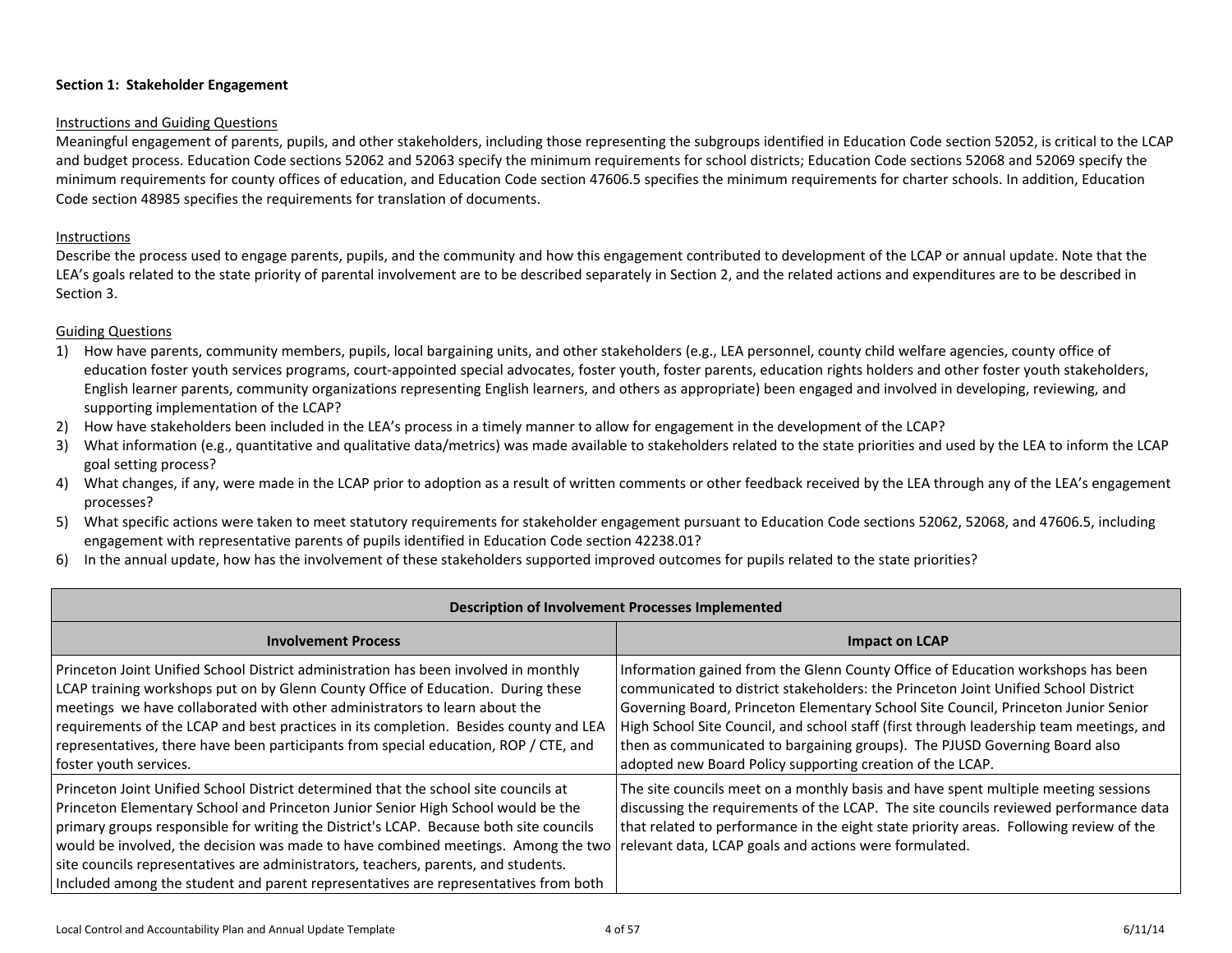| <b>Description of Involvement Processes Implemented</b>                                                                                                                                                                                                                                      |                                                                                                                                                                                                                                                          |  |  |
|----------------------------------------------------------------------------------------------------------------------------------------------------------------------------------------------------------------------------------------------------------------------------------------------|----------------------------------------------------------------------------------------------------------------------------------------------------------------------------------------------------------------------------------------------------------|--|--|
| <b>Involvement Process</b>                                                                                                                                                                                                                                                                   | <b>Impact on LCAP</b>                                                                                                                                                                                                                                    |  |  |
| schools' unduplicated counts: English learners and low income students.                                                                                                                                                                                                                      |                                                                                                                                                                                                                                                          |  |  |
| District administration used the feedback provided by the school site councils and<br>school leadership group to formulate a draft of the LCAP. The LCAP draft was then<br>shared in subsequent school site council meetings, school leadership meetings, and<br>faculty and staff meetings. | Following the sharing of the draft LCAP, feedback was solicited from all stakeholder<br>groups and modifications were made to the LCAP as appropriate.                                                                                                   |  |  |
| A draft of the LCAP was made available to the Princeton Joint Unified School District<br>Governing Board and to the public in a public hearing during the May 15, 2014 PJUSD<br>school board meeting.                                                                                        | The public hearing included the solicitation of feedback on the LCAP. It was<br>encouraged to provide feedback in a written form to which district administration<br>responded in a written form. No written feedback has been received by the district. |  |  |
| Following the public hearing on the LCAP, district administration prepared another<br>draft of the LCAP. This draft was provided to Glenn County Office of Education for<br>provisional approval.                                                                                            | Glenn County Office of Education reviewed the draft LCAP and provided its provisional<br>approval.                                                                                                                                                       |  |  |
| A second public hearing on the LCAP was held during the June 26, 2014 board meeting.<br>This hearing was done in conjunction with the hearing on the district's 2014-15 budget.                                                                                                              | The second hearing provided a final opportunity for feedback leading to revision of the<br>LCAP prior to its adoption during the June 30, 2014 board meeting.                                                                                            |  |  |
| During the June 30, 2014 board meeting the LCAP was agendized for approval by the<br>PJUSD Governing Board.                                                                                                                                                                                  | The PJUSD Governing Board took action to approve the LCAP. This approved LCAP was<br>then submitted to the Glenn County Office of Education for approval.                                                                                                |  |  |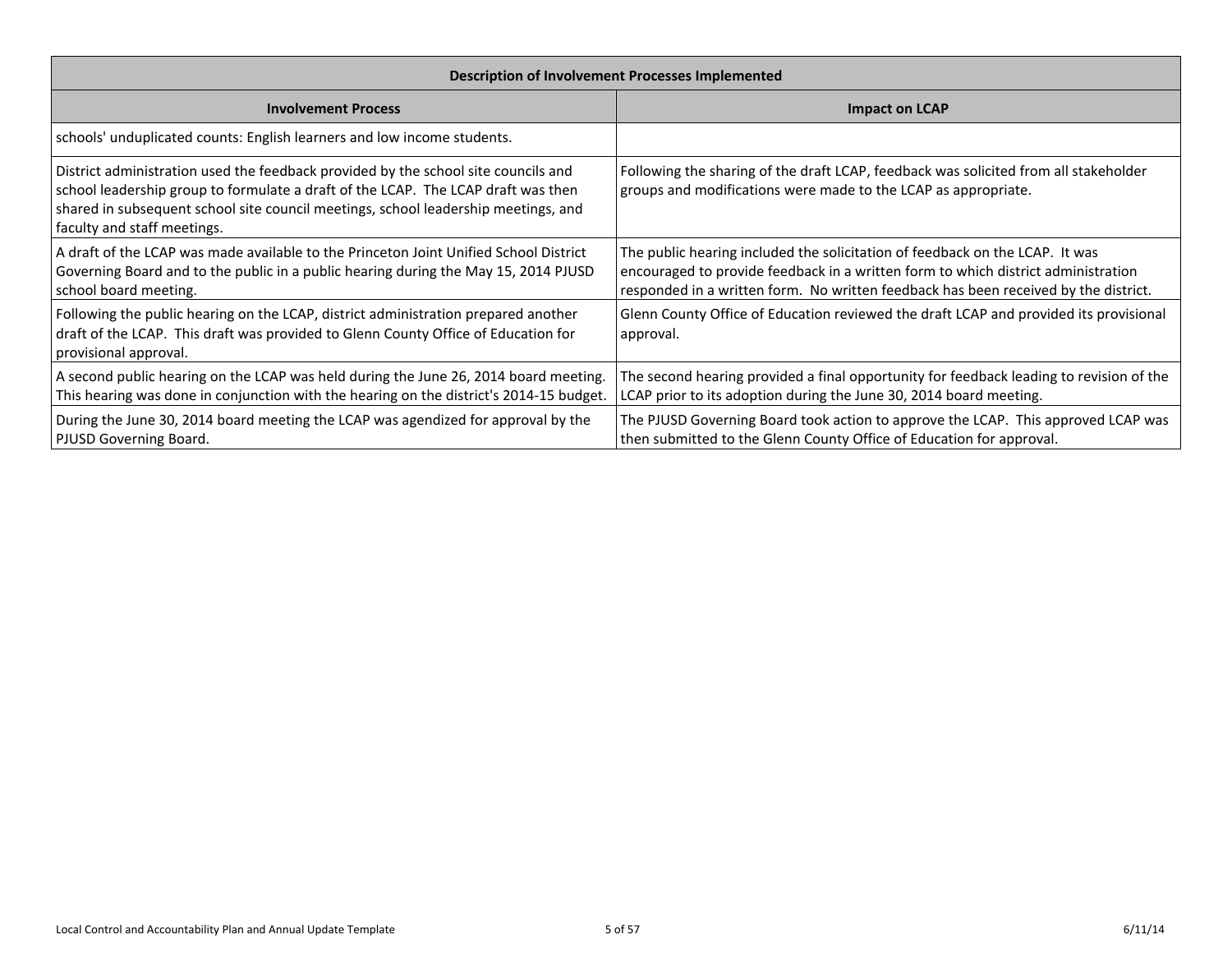#### <span id="page-5-0"></span>Instructions and Guiding Questions

For school districts, Education Code sections 52060 and 52061, for county offices of education, Education Code sections 52066 and 52067, and for charter schools, Education Code section 47606.5 require(s) the LCAP to include a description of the annual goals, for all pupils and each subgroup of pupils, for each state priority and any local priorities and require the annual update to include a review of progress towards the goals and describe any changes to the goals.

#### Instructions:

Describe annual goals and expected and actual progress toward meeting goals. This section must include specifics projected for the applicable term of the LCAP, and in each annual update year, a review of progress made in the past fiscal year based on an identified metric. Charter schools may adjust the chart below to align with the term of the charter school's budget that is submitted to the school's authorizer pursuant to Education Code section 47604.33. The metrics may be quantitative or qualitative, although LEAs must, at minimum, use the specific metrics that statute explicitly references as required elements for measuring progress within a particular state priority area. Goals must address each of the state priorities and any additional local priorities; however, one goal may address multiple priorities. The LEA may identify which school sites and subgroups have the same goals, and group and describe those goals together. The LEA may also indicate those goals that are not applicable to a specific subgroup or school site. The goals must reflect outcomes for all pupils and include specific goals for school sites and specific subgroups, including pupils with disabilities, both at the LEA level and, where applicable, at the school site level. To facilitate alignment between the LCAP and school plans, the LCAP shall identify and incorporate school-specific goals related to the state and local priorities from the school plans submitted pursuant to Education Code section 64001. Furthermore, the LCAP should be shared with, and input requested from, school site-level advisory groups (e.g., school site councils, English Learner Advisory Councils, pupil advisory groups, etc.) to facilitate alignment between school-site and district-level goals and actions. An LEA may incorporate or reference actions described in other plans that are being undertaken to meet the goal.

#### Guiding Questions:

- 1) What are the LEA's goal(s) to address state priorities related to "Conditions of Learning"?
- 2) What are the LEA's goal(s) to address state priorities related to "Pupil Outcomes"?
- 3) What are the LEA's goal(s) to address state priorities related to "Engagement" (e.g., pupil and parent)?
- 4) What are the LEA's goal(s) to address locally-identified priorities?
- 5) How have the unique needs of individual school sites been evaluated to inform the development of meaningful district and/or individual school site goals (e.g., input from site level advisory groups, staff, parents, community, pupils; review of school level plans; in-depth school level data analysis, etc.)?
- 6) What are the unique goals for subgroups as defined in Education Code sections 42238.01 and 52052 that are different from the LEA's goals for all pupils?
- 7) What are the specific predicted outcomes/metrics/noticeable changes associated with each of the goals annually and over the term of the LCAP?
- 8) What information (e.g., quantitative and qualitative data/metrics) was considered/reviewed to develop goals to address each state or local priority and/or to review progress toward goals in the annual update?
- 9) What information was considered/reviewed for individual school sites?
- 10) What information was considered/reviewed for subgroups identified in Education Code section 52052?
- 11) In the annual update, what changes/progress have been realized and how do these compare to changes/progress predicted? What modifications are being made to the LCAP as a result of this comparison?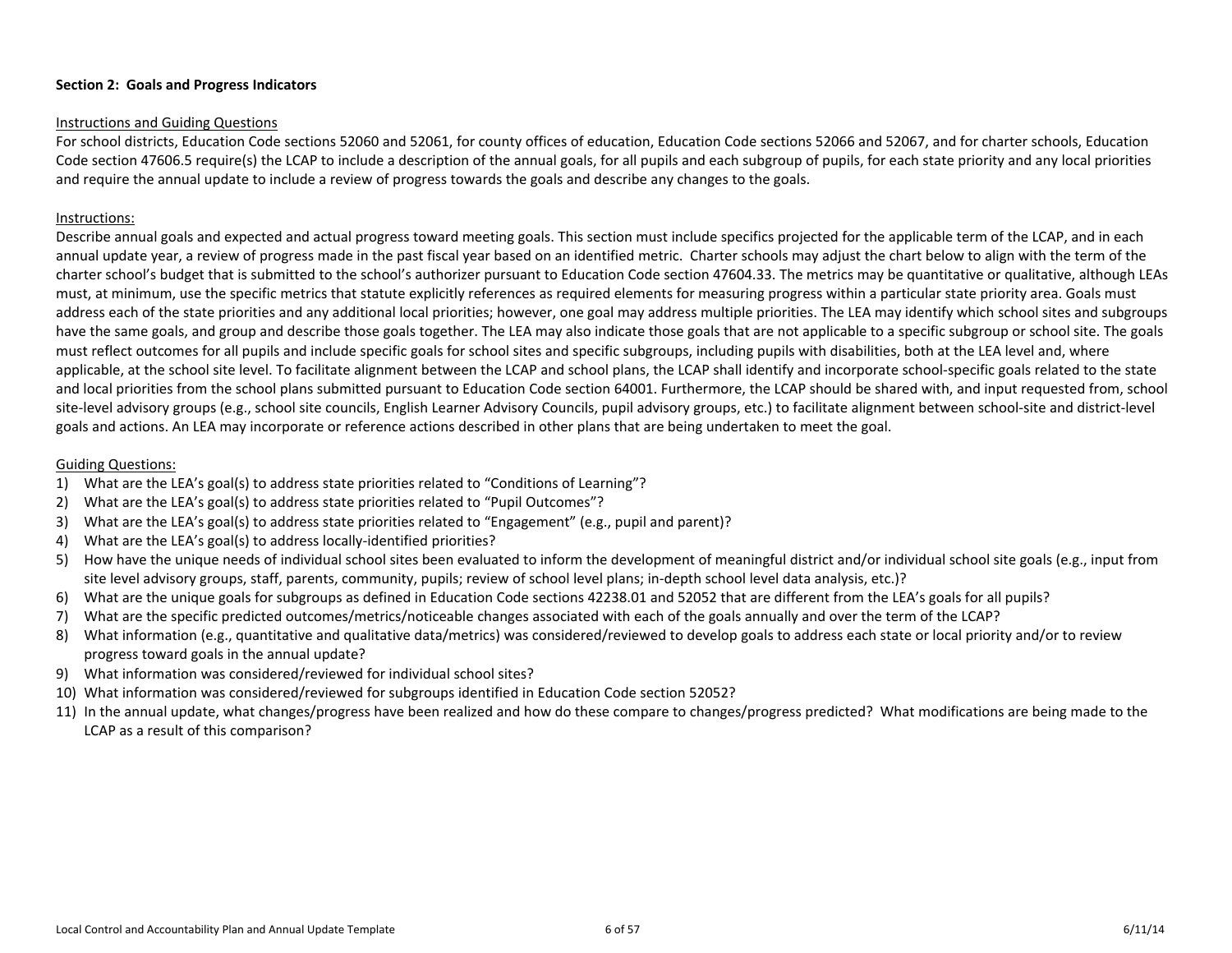<sup>1</sup> What needs have been identified and what metrics are used to measure progress?

<sup>2</sup> Identify applicable subgroups (as defined in EC 52052) or indicate "all" for all pupils.

<sup>3</sup> Indicate "all" if the goal applies to all schools in the LEA, or alternatively, all high schools, for example.

<sup>4</sup> Identify specific state priority. For districts and COEs, all priorities in statute must be included and identified; each goal may be linked to more than one priority if appropriate.

|    | <b>Description of Goals</b>                                                                                                                                                                                                                                                                                                                                                                                                                                                                                                                                        |                                                                                                                                                                                                                                                                                                                                                                                                                                    |                                           |                                 |                                                                                                                                        |
|----|--------------------------------------------------------------------------------------------------------------------------------------------------------------------------------------------------------------------------------------------------------------------------------------------------------------------------------------------------------------------------------------------------------------------------------------------------------------------------------------------------------------------------------------------------------------------|------------------------------------------------------------------------------------------------------------------------------------------------------------------------------------------------------------------------------------------------------------------------------------------------------------------------------------------------------------------------------------------------------------------------------------|-------------------------------------------|---------------------------------|----------------------------------------------------------------------------------------------------------------------------------------|
|    | <b>Identified Need and Metric1</b>                                                                                                                                                                                                                                                                                                                                                                                                                                                                                                                                 | <b>Description of Goal</b>                                                                                                                                                                                                                                                                                                                                                                                                         | Applicable Pupil Subgroup(s) <sup>2</sup> | School(s) Affected <sup>3</sup> | <b>Related State</b><br>and Local Priorities <sup>4</sup>                                                                              |
| 1. | The California Department<br>of Education has adopted<br>the California Common<br>Core State Standards.<br>Teachers have been<br>gathering and<br>incorporating appropriate<br>material to augment<br>existing curriculum. The<br>District has not, however,<br>adopted any new<br>curriculum based on the<br><b>Common Core State</b><br>Standards. In addition, the<br><b>Next Generation Science</b><br>Standards and new<br>California English Language<br><b>Development Standards</b><br>will need to guide our<br>instruction within the next<br>few years. | Evaluate options for curriculum based on<br>Common Core State Standards, Next<br>Generation Science Standards, and updated<br>California English Language Development<br>standards, recommend new curriculum to<br>the Princeton Joint Unified School District<br>Governing Board, purchase and implement<br>use of new curriculum.<br>Improve student access to technology;<br>revise policies on use of technology on<br>campus. | All                                       | LEA-wide                        | Priority 1(A): Pupils<br>have access to<br>standards-aligned<br>instructional materials<br>pursuant to Education<br>Code section 60119 |
|    | Princeton Joint Unified<br>School District has<br>computer labs at both of<br>its two schools and<br>additional computers<br>(between one and five) in<br>each classroom. The<br>District has recently<br>installed a new server, POE<br>switches, and wireless                                                                                                                                                                                                                                                                                                    |                                                                                                                                                                                                                                                                                                                                                                                                                                    |                                           |                                 |                                                                                                                                        |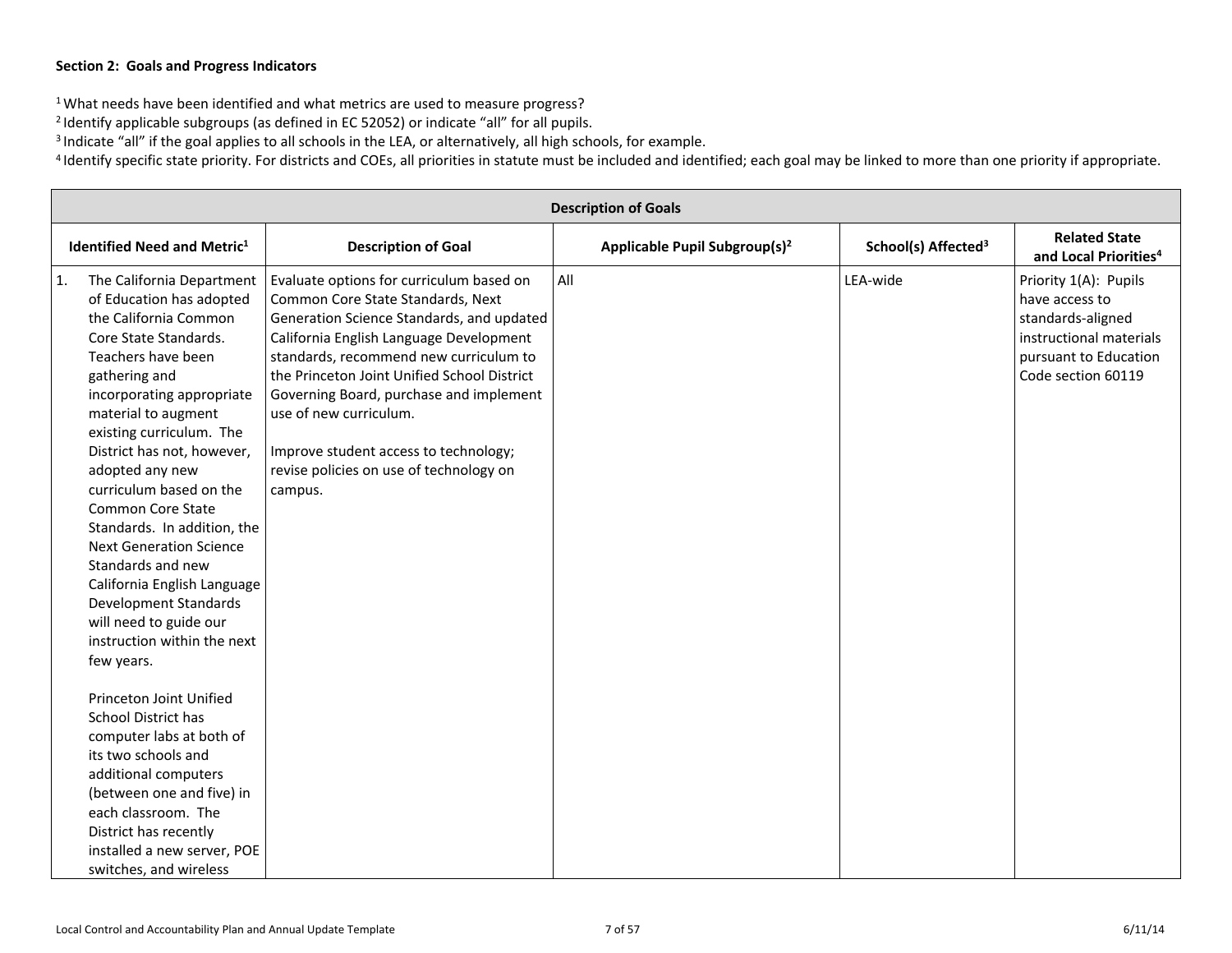| <b>Description of Goals</b>                                                                                                                                                                                                                                                                                                                                                                                                                                                                |                                                                                                                                                                                                                |                                           |                                 |                                                                                                                                                                                                               |
|--------------------------------------------------------------------------------------------------------------------------------------------------------------------------------------------------------------------------------------------------------------------------------------------------------------------------------------------------------------------------------------------------------------------------------------------------------------------------------------------|----------------------------------------------------------------------------------------------------------------------------------------------------------------------------------------------------------------|-------------------------------------------|---------------------------------|---------------------------------------------------------------------------------------------------------------------------------------------------------------------------------------------------------------|
| <b>Identified Need and Metric1</b>                                                                                                                                                                                                                                                                                                                                                                                                                                                         | <b>Description of Goal</b>                                                                                                                                                                                     | Applicable Pupil Subgroup(s) <sup>2</sup> | School(s) Affected <sup>3</sup> | <b>Related State</b><br>and Local Priorities <sup>4</sup>                                                                                                                                                     |
| access points. We have<br>identified need for more<br>ceiling-mounted LCD<br>projectors and mobile<br>carts of laptops (likely<br>Chromebooks). We also<br>recognize the need to<br>develop a BYOD (Bring<br>Your Own Device) Policy<br>that will allow us to better<br>leverage student-owned<br>technology.                                                                                                                                                                              |                                                                                                                                                                                                                |                                           |                                 |                                                                                                                                                                                                               |
| 2.<br>The California Department<br>of Education has adopted<br>the California Common<br>Core State Standards, Next<br><b>Generation Science</b><br>Standards, and updated<br>California English Language<br>Development Standards.<br>Princeton teachers have<br>been involved in a variety<br>of professional<br>development activities<br>oriented toward<br>implementation of these<br>standards. However, full<br>implementation of the<br>new standards has not yet<br>been achieved. | Fully implement / integrate updated<br>standards, including California Common<br>Core State Standards, Next Generation<br>Science Standards, and updated California<br>English Language Development Standards. | All<br><b>ELD Students</b>                | LEA-wide                        | Priority 2(A):<br>Implementation of<br>academic content and<br>performance standards<br>adopted by the state<br>board for all pupils,<br>including English<br>learners.                                       |
| 3.<br>Princeton Elementary<br>School has focused<br>instruction on English<br>Language Arts and<br>mathematics. Coverage of<br>social science, science,<br>visual and performing arts,<br>and health has been                                                                                                                                                                                                                                                                              | Augment social science and science<br>instruction at Princeton Elementary School.                                                                                                                              | All                                       | Princeton Elementary<br>School  | Priority 7(A) - Course<br>access: pupil enrollment<br>in a broad course of<br>study that includes all of<br>the subject areas<br>described in Education<br>Code section 51210 and<br>subdivisions (a) to (i), |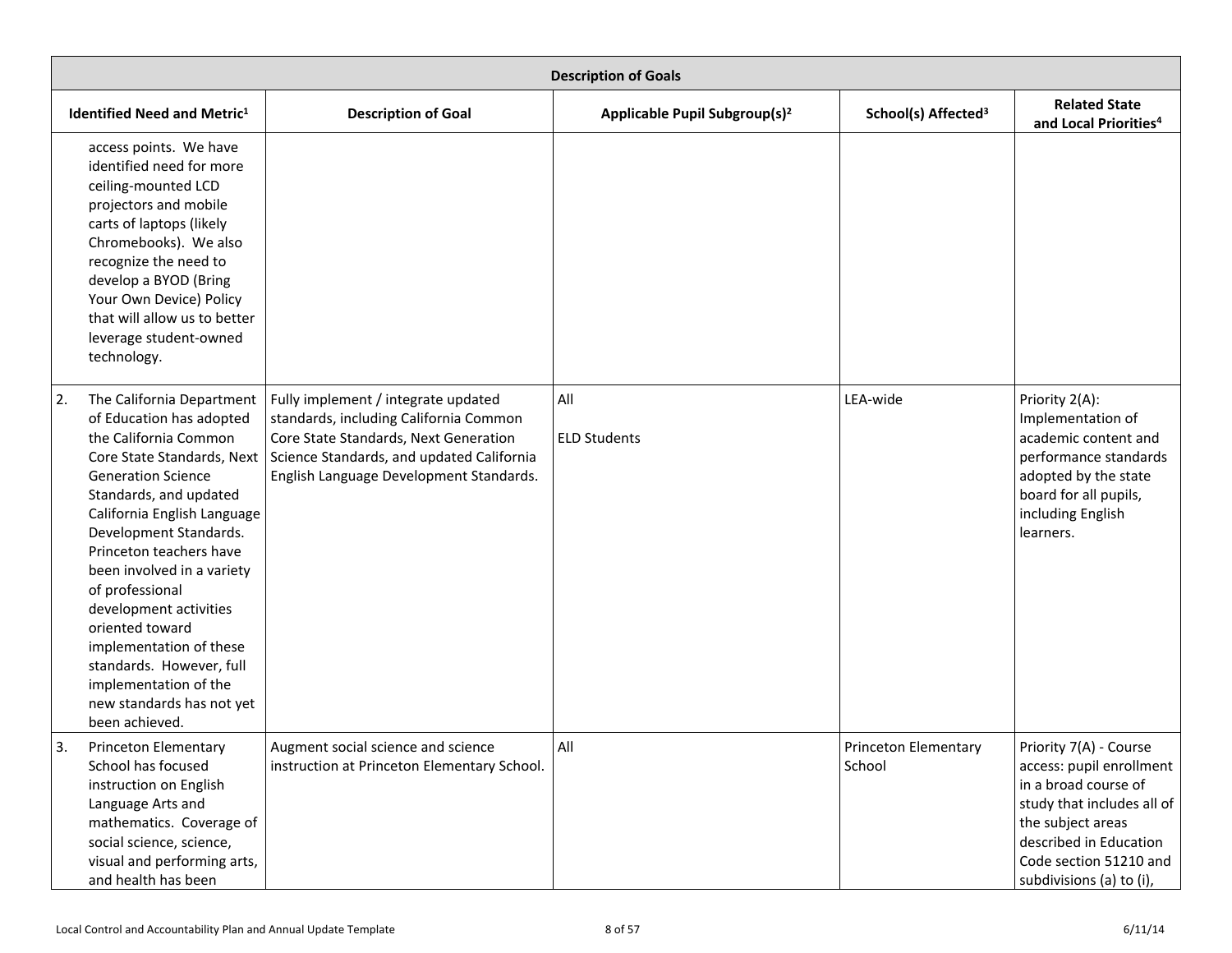| <b>Description of Goals</b>                                                                                                                                                                                                                                                                                                                                                                                                                                                                                                                                                                                                                                                                                     |                                                                                                                                                                                                                                                             |                                                                       |                                                                           |                                                                                                                                                                                                                                                                                                                                                                                                                                                                                      |
|-----------------------------------------------------------------------------------------------------------------------------------------------------------------------------------------------------------------------------------------------------------------------------------------------------------------------------------------------------------------------------------------------------------------------------------------------------------------------------------------------------------------------------------------------------------------------------------------------------------------------------------------------------------------------------------------------------------------|-------------------------------------------------------------------------------------------------------------------------------------------------------------------------------------------------------------------------------------------------------------|-----------------------------------------------------------------------|---------------------------------------------------------------------------|--------------------------------------------------------------------------------------------------------------------------------------------------------------------------------------------------------------------------------------------------------------------------------------------------------------------------------------------------------------------------------------------------------------------------------------------------------------------------------------|
| <b>Identified Need and Metric1</b>                                                                                                                                                                                                                                                                                                                                                                                                                                                                                                                                                                                                                                                                              | <b>Description of Goal</b>                                                                                                                                                                                                                                  | Applicable Pupil Subgroup(s) <sup>2</sup>                             | School(s) Affected <sup>3</sup>                                           | <b>Related State</b><br>and Local Priorities <sup>4</sup>                                                                                                                                                                                                                                                                                                                                                                                                                            |
| limited in recent years.<br>The focus on the core<br>curriculum has been<br>validated by dramatically<br>improved academic<br>results. However,<br><b>Princeton Elementary</b><br>School now intends to add<br>back the breadth of<br>curriculum specified in<br><b>Education Code 51210</b>                                                                                                                                                                                                                                                                                                                                                                                                                    |                                                                                                                                                                                                                                                             |                                                                       |                                                                           | inclusive, of Section<br>51220, as applicable.                                                                                                                                                                                                                                                                                                                                                                                                                                       |
| 4.<br>On a variety of<br>performance measures,<br>Princeton schools have<br>made outstanding<br>progress. The District API<br>stands at 807, with<br>Princeton Elementary<br>having been above 800<br>three years in a row, and<br>Princeton Junior Senior<br>High reaching 800 for the<br>2012-13 school year.<br>STAR/CST results have<br>been the primary<br>component of API scores,<br>and accordingly show<br>strong testing results.<br>CAHSEE passage rates have<br>been above 80% for both<br>English and math both of<br>the last two school years.<br>Increasing numbers of<br>English Learners have been<br>entering PJUSD each year.<br>English Learners and those<br>classified / reclassified as | Maintain a proficient level on the<br>reconfigured API measure (previously 800,<br>to be determined in new API formula).<br>Maintain CAHSEE pass rates above 80%.<br>At least 60% of ELD students will advance at<br>least one level on the CELDT annually. | All students<br>High school sophomores and up.<br><b>ELD students</b> | Princeton Elementary<br>School and Princeton<br>Junior Senior High School | Priority 4(B) - Pupil<br>achievement:<br>performance on<br>standardized tests,<br>score on Academic<br>Performance Index,<br>share of pupils that are<br>college and career<br>ready, share of English<br>learners that become<br>English proficient,<br>English learner<br>reclassification rate,<br>share of pupils that pass<br><b>Advanced Placement</b><br>exams with 3 or higher,<br>share of pupils<br>determined prepared<br>for college by the Early<br>Assessment Program. |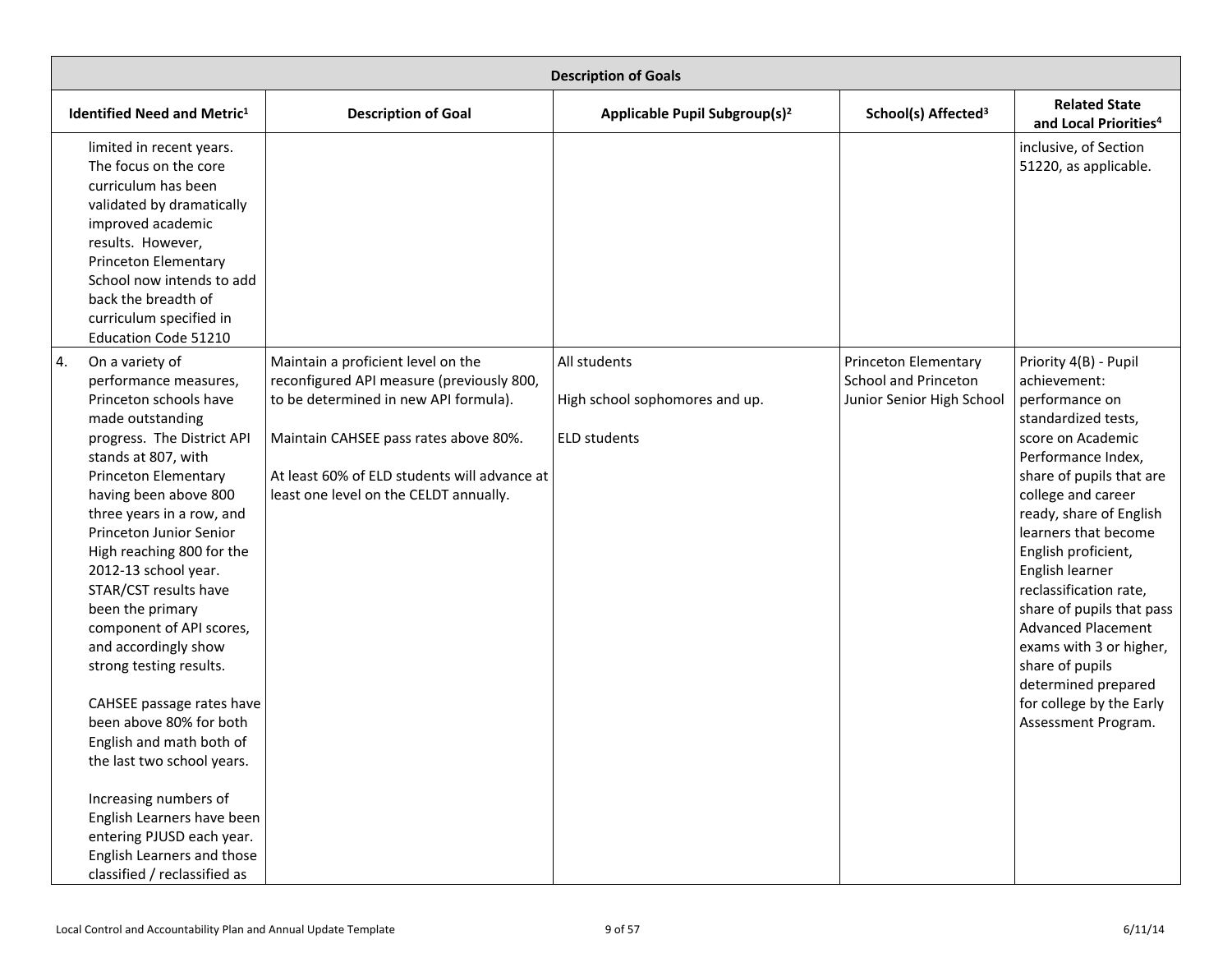| <b>Description of Goals</b>                                                                                                                                                                                                                                                                                                                                                                                                                                                                                                                                                                               |                                                                                                                         |                                           |                                               |                                                                                                                                                                                                                                                   |
|-----------------------------------------------------------------------------------------------------------------------------------------------------------------------------------------------------------------------------------------------------------------------------------------------------------------------------------------------------------------------------------------------------------------------------------------------------------------------------------------------------------------------------------------------------------------------------------------------------------|-------------------------------------------------------------------------------------------------------------------------|-------------------------------------------|-----------------------------------------------|---------------------------------------------------------------------------------------------------------------------------------------------------------------------------------------------------------------------------------------------------|
| <b>Identified Need and Metric1</b>                                                                                                                                                                                                                                                                                                                                                                                                                                                                                                                                                                        | <b>Description of Goal</b>                                                                                              | Applicable Pupil Subgroup(s) <sup>2</sup> | School(s) Affected <sup>3</sup>               | <b>Related State</b><br>and Local Priorities <sup>4</sup>                                                                                                                                                                                         |
| being fluent in English with<br>a different initial language<br>now constitute about 55%<br>of Princeton students.<br>Princeton Elementary has<br>done an excellent job of<br>helping students become<br>fluent in English. Of the<br>55% mentioned above only<br>15.5% are still classified as<br>English learners. The<br>primary measure for<br>reclassification has been<br>student scores on the<br>CELDT test. While the<br>CELDT test will soon be<br>replaced, we want our<br>English Learners to<br>continue mastering English<br>and demonstrating that<br>mastery on the relevant<br>ELD test. |                                                                                                                         |                                           |                                               |                                                                                                                                                                                                                                                   |
| 5.<br>A college preparatory<br>course of study that covers<br>all of UC / CSU A-G<br>requirements is available<br>to all Princeton Junior<br>Senior High School<br>students. In 2011-12,<br>33.3% of graduating<br>seniors completed UC /<br>CSU A-G requirements. In<br>2012-13, 44.4% of<br>graduating seniors<br>completed UC / CSU A-G<br>requirements. We believe<br>that we can and should<br>improve the UC / CSU A-G                                                                                                                                                                              | Improve college readiness by increasing<br>rate of completion of UC / CSU A-G<br>requirements to at least 50% annually. | All                                       | Princeton Junior Senior<br><b>High School</b> | Priority 8(B) - Other<br>pupil outcomes: pupil<br>outcomes in the subject<br>areas described in<br><b>Education Code section</b><br>51210 and subdivisions<br>(a) to (i), inclusive, of<br><b>Education Code section</b><br>51220, as applicable. |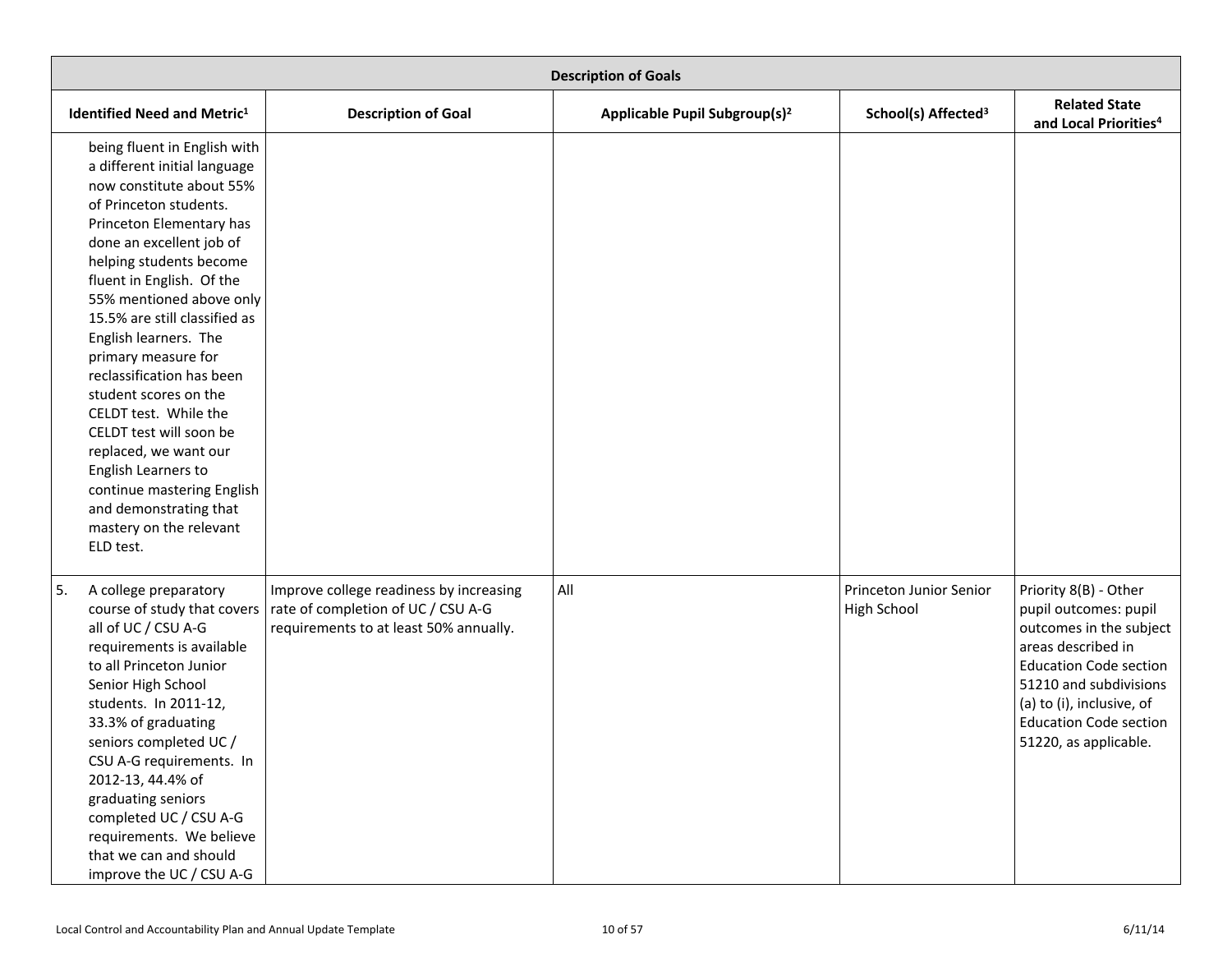<span id="page-10-0"></span>

|    | <b>Description of Goals</b>                                                                                                                                                                                                                                                                                                                                                                                                                                                                                                                                                                                                                                                      |                                                                         |                                           |                                 |                                                                                                                                                                                                                                                                                                                                                                                                                        |
|----|----------------------------------------------------------------------------------------------------------------------------------------------------------------------------------------------------------------------------------------------------------------------------------------------------------------------------------------------------------------------------------------------------------------------------------------------------------------------------------------------------------------------------------------------------------------------------------------------------------------------------------------------------------------------------------|-------------------------------------------------------------------------|-------------------------------------------|---------------------------------|------------------------------------------------------------------------------------------------------------------------------------------------------------------------------------------------------------------------------------------------------------------------------------------------------------------------------------------------------------------------------------------------------------------------|
|    | <b>Identified Need and Metric1</b>                                                                                                                                                                                                                                                                                                                                                                                                                                                                                                                                                                                                                                               | <b>Description of Goal</b>                                              | Applicable Pupil Subgroup(s) <sup>2</sup> | School(s) Affected <sup>3</sup> | <b>Related State</b><br>and Local Priorities <sup>4</sup>                                                                                                                                                                                                                                                                                                                                                              |
|    | requirement completion<br>rate.                                                                                                                                                                                                                                                                                                                                                                                                                                                                                                                                                                                                                                                  |                                                                         |                                           |                                 |                                                                                                                                                                                                                                                                                                                                                                                                                        |
| 6. | Princeton schools continue<br>to employ a variety of<br>traditional methods of<br>communicating with<br>parents. These include<br>newsletters, Back-to-<br>School and Open House<br>Nights, parent access to<br>Aeries ABI, parent-teacher<br>conferences, etc. We do<br>not believe that we have<br>sufficiently leveraged<br>available technology.<br>Specifically, we believe<br>that we could significantly<br>improve our website and<br>its use. We also would like<br>to develop a social media<br>presence (e.g., Facebook,<br>Twitter, Instagram, etc.).<br>By doing so we believe<br>that we will not only have<br>more involved parents but<br>better engaged pupils. | Improve district and school websites.<br>Develop social media presence. | All                                       | LEA-wide                        | Priority 3(C) - Parent<br>involvement: efforts to<br>seek parent input in<br>decision making,<br>promotion of parent<br>participation in<br>programs for<br>unduplicated pupils and<br>special need subgroups.<br>Priority 5(C) - Pupil<br>engagement: school<br>attendance rates,<br>chronic absenteeism<br>rates, middle school<br>dropout rates, high<br>school dropout rates,<br>high school graduations<br>rates. |
| 7. | Princeton Joint Unified<br>School District has a<br>current school safety plan.<br>However, we believe that<br>this plan should be<br>updated and made more<br>thorough and<br>comprehensive. Safety<br>procedures need to be<br>practiced more regularly<br>through drills.                                                                                                                                                                                                                                                                                                                                                                                                     | Update school safety plans.<br>Drill safety procedures more regularly.  | All                                       | LEA-wide                        | Priority 6(C) - School<br>climate: pupil<br>suspension rates, pupil<br>expulsion rates, other<br>local measures including<br>surveys of pupils,<br>parents and teachers on<br>the sense of safety and<br>school connectedness.                                                                                                                                                                                         |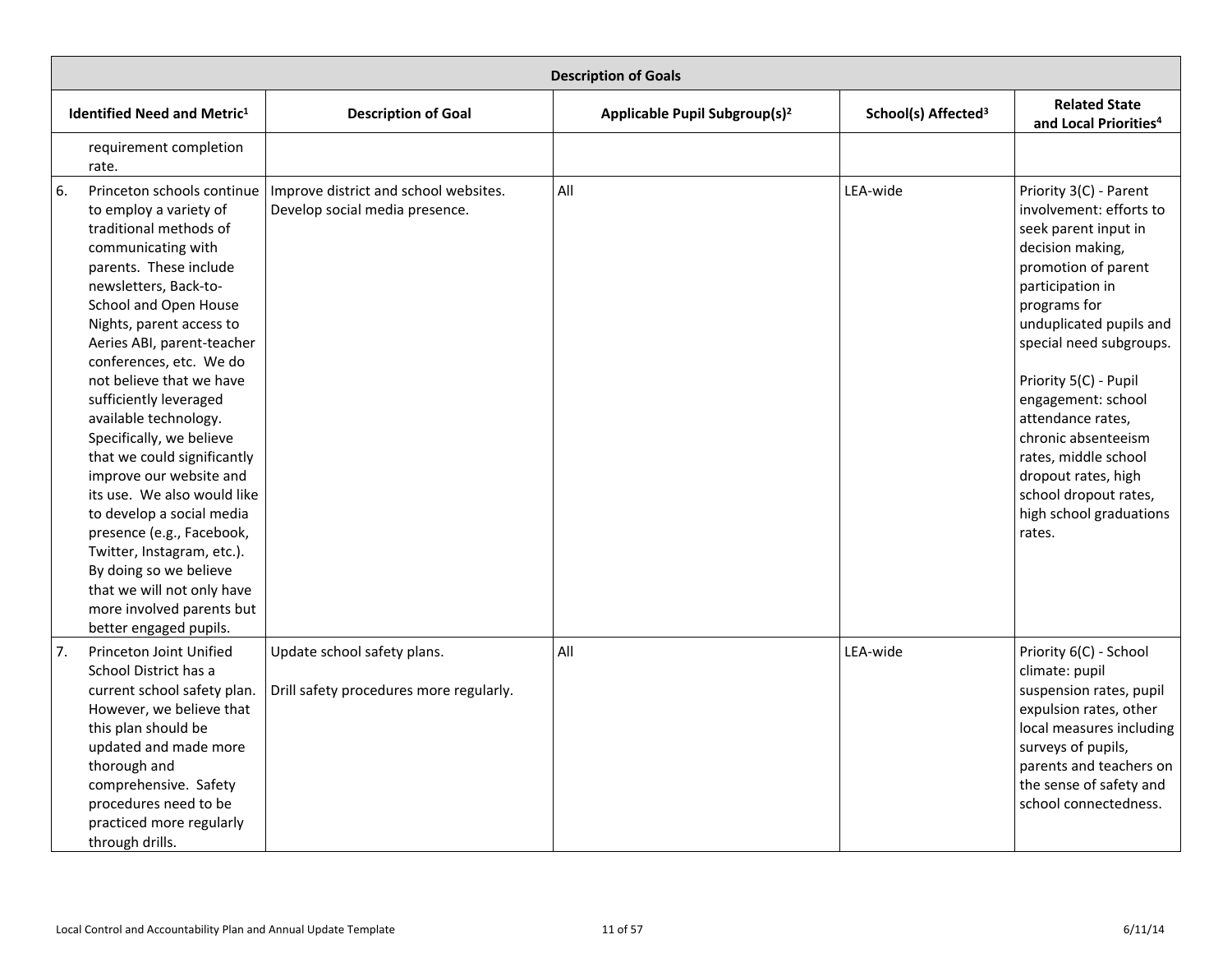<sup>1</sup> Based on identified metric.

|    | LCAP Year 1 (2014-15): Analysis of Progress                                                                                                                                                                                                                                                                                                                                               |                                                                                                                                                                                                        |                                                                                                                                                                                                                                                                     |  |  |
|----|-------------------------------------------------------------------------------------------------------------------------------------------------------------------------------------------------------------------------------------------------------------------------------------------------------------------------------------------------------------------------------------------|--------------------------------------------------------------------------------------------------------------------------------------------------------------------------------------------------------|---------------------------------------------------------------------------------------------------------------------------------------------------------------------------------------------------------------------------------------------------------------------|--|--|
|    | <b>Description of Goal</b>                                                                                                                                                                                                                                                                                                                                                                | <b>Analysis of Progress</b>                                                                                                                                                                            | What will be different / improved for students? <sup>1</sup>                                                                                                                                                                                                        |  |  |
| 1. | Evaluate options for curriculum based on Common<br>Core State Standards, Next Generation Science<br>Standards, and updated California English Language<br>Development standards, recommend new curriculum<br>to the Princeton Joint Unified School District<br>Governing Board, purchase and implement use of<br>new curriculum.<br>Improve student access to technology; revise policies | Adoption, purchase, and implementation of Common Core<br>aligned curriculum.<br>Number of available computers. Percentage of rooms with<br>LCD projectors. Updated (BYOD) technology policies.         | New Common Core aligned curriculum will be<br>adopted, purchased, and implemented.<br>More computers will be available to students. More<br>rooms will be equipped with LCD projectors. Students<br>will more regularly use their own devices.                      |  |  |
|    | on use of technology on campus.                                                                                                                                                                                                                                                                                                                                                           |                                                                                                                                                                                                        |                                                                                                                                                                                                                                                                     |  |  |
| 2. | Fully implement / integrate updated standards,<br>including California Common Core State Standards,<br>Next Generation Science Standards, and updated<br>California English Language Development Standards.                                                                                                                                                                               | Teacher lesson plans will be based on California Common<br>Core State Standards in English Language Arts and<br>Mathematics and Common Core literacy standards will be<br>incorporated as appropriate. | Common Core standards focus on development of<br>critical thinking skills. To the extent those critical<br>thinking skills are developed, students will gain a<br>deeper knowledge of subject matter material.                                                      |  |  |
| 3. | Augment social science and science instruction at<br>Princeton Elementary School.                                                                                                                                                                                                                                                                                                         | Princeton Elementary School schedule and curriculum<br>inclusion.                                                                                                                                      | Princeton Elementary students will be engaged in a<br>broader course of study.                                                                                                                                                                                      |  |  |
| 4. | Maintain a proficient level on the reconfigured API<br>measure (previously 800, to be determined in new<br>API formula).                                                                                                                                                                                                                                                                  | <b>API Score</b><br><b>CAHSEE Pass Rate</b>                                                                                                                                                            | Students will experience ongoing excellence in<br>achievement levels. They will come to have greater<br>confidence in their abilities and greater pride in their<br>schools.                                                                                        |  |  |
|    | Maintain CAHSEE pass rates above 80%.                                                                                                                                                                                                                                                                                                                                                     | ELD reclassification rate.                                                                                                                                                                             |                                                                                                                                                                                                                                                                     |  |  |
|    | At least 60% of ELD students will advance at least one<br>level on the CELDT annually.                                                                                                                                                                                                                                                                                                    |                                                                                                                                                                                                        |                                                                                                                                                                                                                                                                     |  |  |
| 5. | Improve college readiness by increasing rate of<br>completion of UC / CSU A-G requirements to at least<br>50% annually.                                                                                                                                                                                                                                                                   | UC / CSU A-G requirement completion rate.                                                                                                                                                              | More students will be prepared to enter the UC / CSU<br>system.                                                                                                                                                                                                     |  |  |
| 6. | Improve district and school websites. Develop social<br>media presence.                                                                                                                                                                                                                                                                                                                   | Website will be moved to a new platform (Drupal) and<br>thoroughly updated. Facebook and Twitter accounts will be<br>established and regularly utilized.                                               | Students and parents will receive more regular,<br>current communication from the District and schools.<br>The district and school websites will be able to be<br>changed to a Spanish version with the push of one<br>button. Some social media outlets (including |  |  |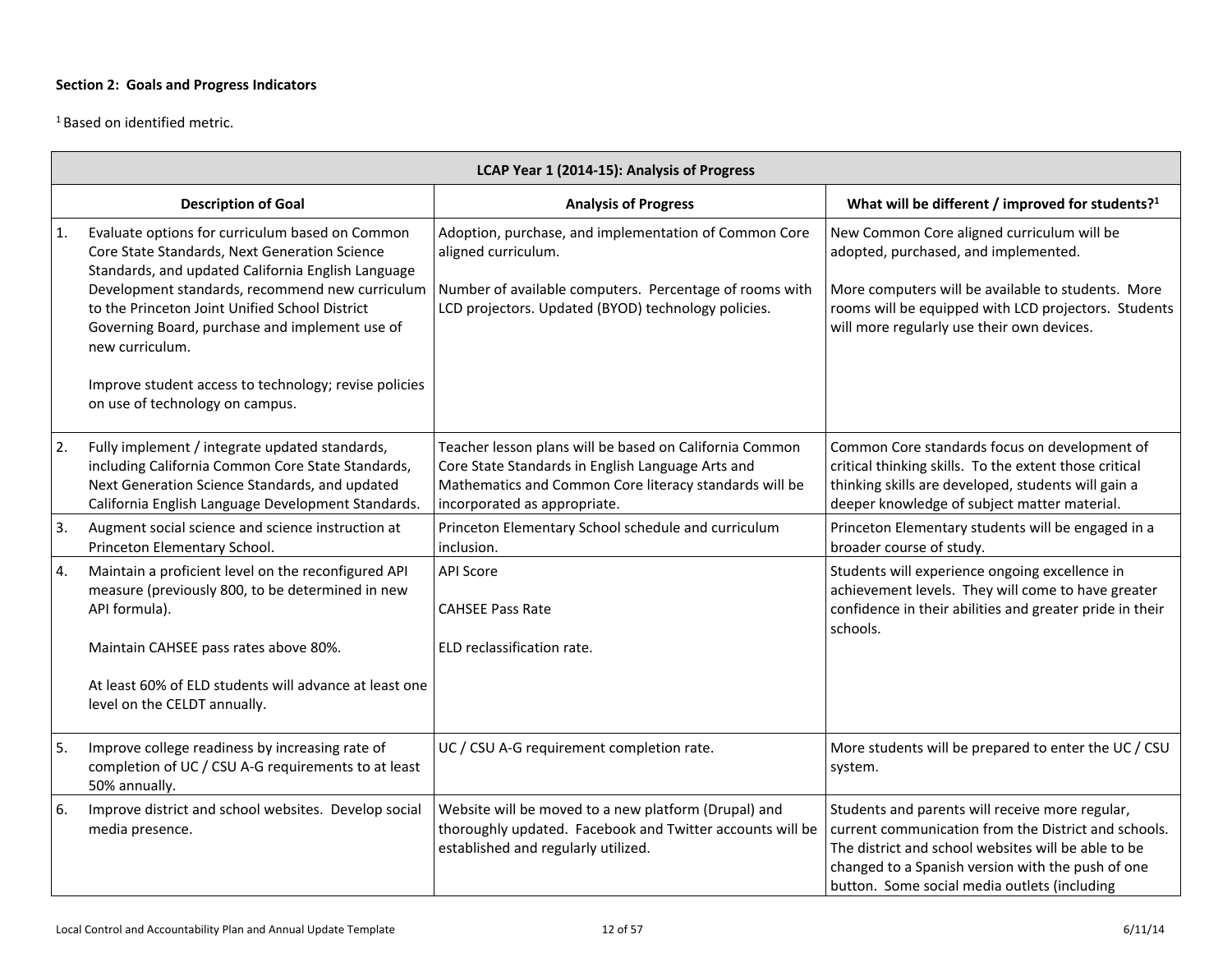<span id="page-12-0"></span>

| LCAP Year 1 (2014-15): Analysis of Progress                            |  |                                        |                                                                                                                      |
|------------------------------------------------------------------------|--|----------------------------------------|----------------------------------------------------------------------------------------------------------------------|
| <b>Description of Goal</b>                                             |  | <b>Analysis of Progress</b>            | What will be different / improved for students? <sup>1</sup>                                                         |
|                                                                        |  |                                        | Facebook) will also allow easy translation to Spanish<br>for Spanish-speaking parents.                               |
| Update school safety plans.<br>Drill safety procedures more regularly. |  | School safety plan and drill schedule. | Students (and staff) will be more familiar with safety<br>procedures, contributing to a safer school<br>environment. |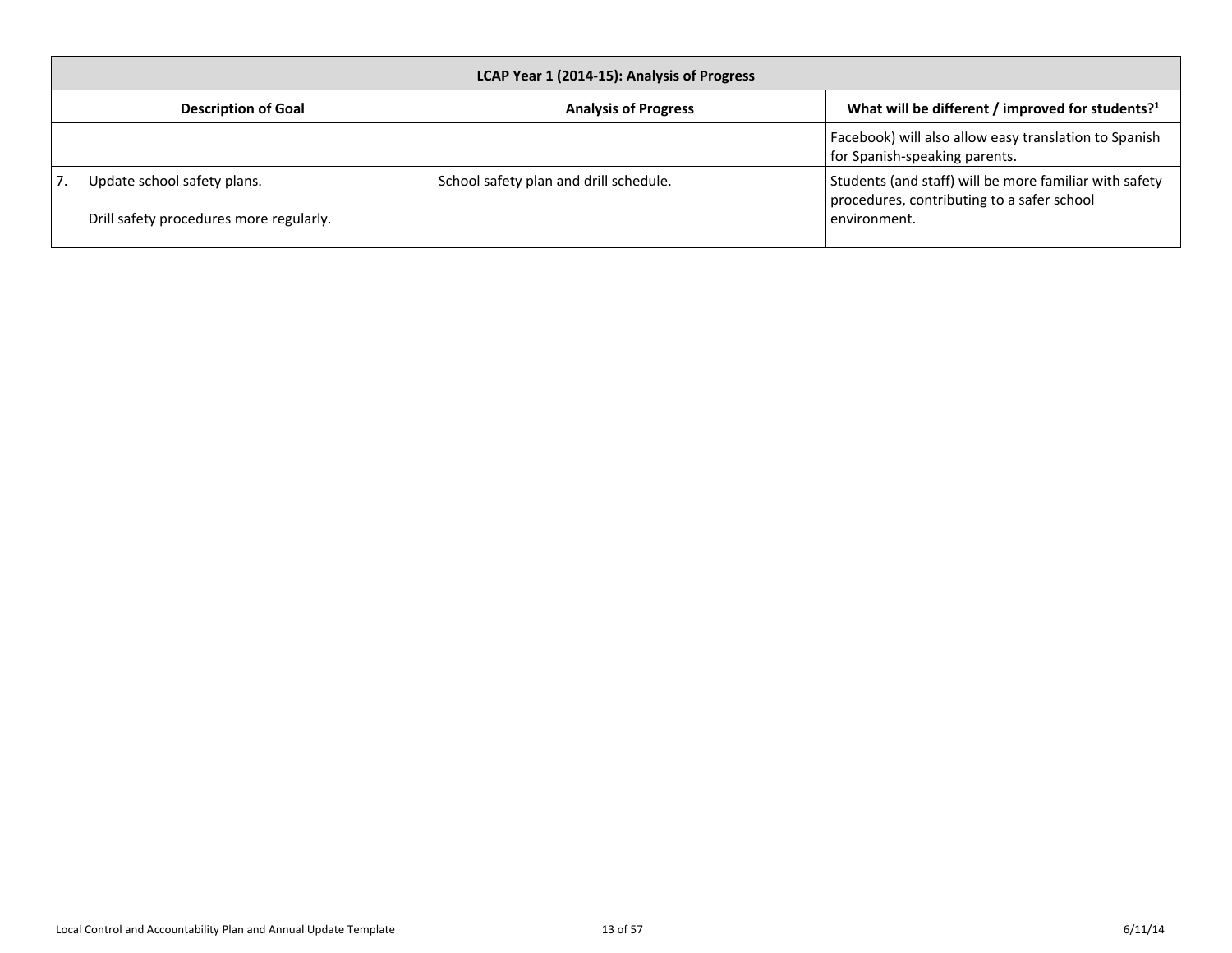<sup>1</sup> Based on identified metric.

|    | LCAP Year 2 (2015-16): Analysis of Progress                                                                                                                                                                                                                                                                                      |                                                                                                                                                                                                        |                                                                                                                                                                                                                                                |  |  |
|----|----------------------------------------------------------------------------------------------------------------------------------------------------------------------------------------------------------------------------------------------------------------------------------------------------------------------------------|--------------------------------------------------------------------------------------------------------------------------------------------------------------------------------------------------------|------------------------------------------------------------------------------------------------------------------------------------------------------------------------------------------------------------------------------------------------|--|--|
|    | <b>Description of Goal</b>                                                                                                                                                                                                                                                                                                       | <b>Analysis of Progress</b>                                                                                                                                                                            | What will be different / improved for students? <sup>1</sup>                                                                                                                                                                                   |  |  |
| 1. | Evaluate options for curriculum based on Common<br>Core State Standards, Next Generation Science<br>Standards, and updated California English Language<br>Development standards, recommend new curriculum<br>to the Princeton Joint Unified School District<br>Governing Board, purchase and implement use of<br>new curriculum. | Adoption, purchase, and implementation of Common Core<br>aligned curriculum.<br>Number of available computers. Percentage of rooms with<br>LCD projectors. Updated (BYOD) technology policies.         | New Common Core aligned curriculum will be<br>adopted, purchased, and implemented.<br>More computers will be available to students. More<br>rooms will be equipped with LCD projectors. Students<br>will more regularly use their own devices. |  |  |
|    | Improve student access to technology; revise policies<br>on use of technology on campus.                                                                                                                                                                                                                                         |                                                                                                                                                                                                        |                                                                                                                                                                                                                                                |  |  |
| 2. | Fully implement / integrate updated standards,<br>including California Common Core State Standards,<br>Next Generation Science Standards, and updated<br>California English Language Development Standards.                                                                                                                      | Teacher lesson plans will be based on California Common<br>Core State Standards in English Language Arts and<br>Mathematics and Common Core literacy standards will be<br>incorporated as appropriate. | Common Core standards focus on development of<br>critical thinking skills. To the extent those critical<br>thinking skills are developed, students will gain a<br>deeper knowledge of subject matter material.                                 |  |  |
| 3. | Augment social science and science instruction at<br>Princeton Elementary School.                                                                                                                                                                                                                                                | Princeton Elementary School schedule and curriculum<br>inclusion.                                                                                                                                      | Princeton Elementary students will be engaged in a<br>broader course of study.                                                                                                                                                                 |  |  |
| 4. | Maintain a proficient level on the reconfigured API<br>measure (previously 800, to be determined in new<br>API formula).<br>Maintain CAHSEE pass rates above 80%.<br>At least 60% of ELD students will advance at least one<br>level on the CELDT annually.                                                                      | <b>API Score</b><br><b>CAHSEE Pass Rate</b><br>ELD reclassification rate.                                                                                                                              | Students will experience ongoing excellence in<br>achievement levels. They will come to have greater<br>confidence in their abilities and greater pride in their<br>schools.                                                                   |  |  |
| 5. | Improve college readiness by increasing rate of<br>completion of UC / CSU A-G requirements to at least<br>50% annually.                                                                                                                                                                                                          | UC / CSU A-G requirement completion rate.                                                                                                                                                              | More students will be prepared to enter the UC / CSU<br>system.                                                                                                                                                                                |  |  |
| 6. | Improve district and school websites. Develop social<br>media presence.                                                                                                                                                                                                                                                          | Website will be moved to a new platform (Drupal) and<br>thoroughly updated. Facebook and Twitter accounts will be<br>established and regularly utilized.                                               | Students and parents will receive more regular,<br>current communication from the District and schools.                                                                                                                                        |  |  |
| 7. | Update school safety plans.                                                                                                                                                                                                                                                                                                      | School safety plan and drill schedule.                                                                                                                                                                 | Students (and staff) will be more familiar with safety                                                                                                                                                                                         |  |  |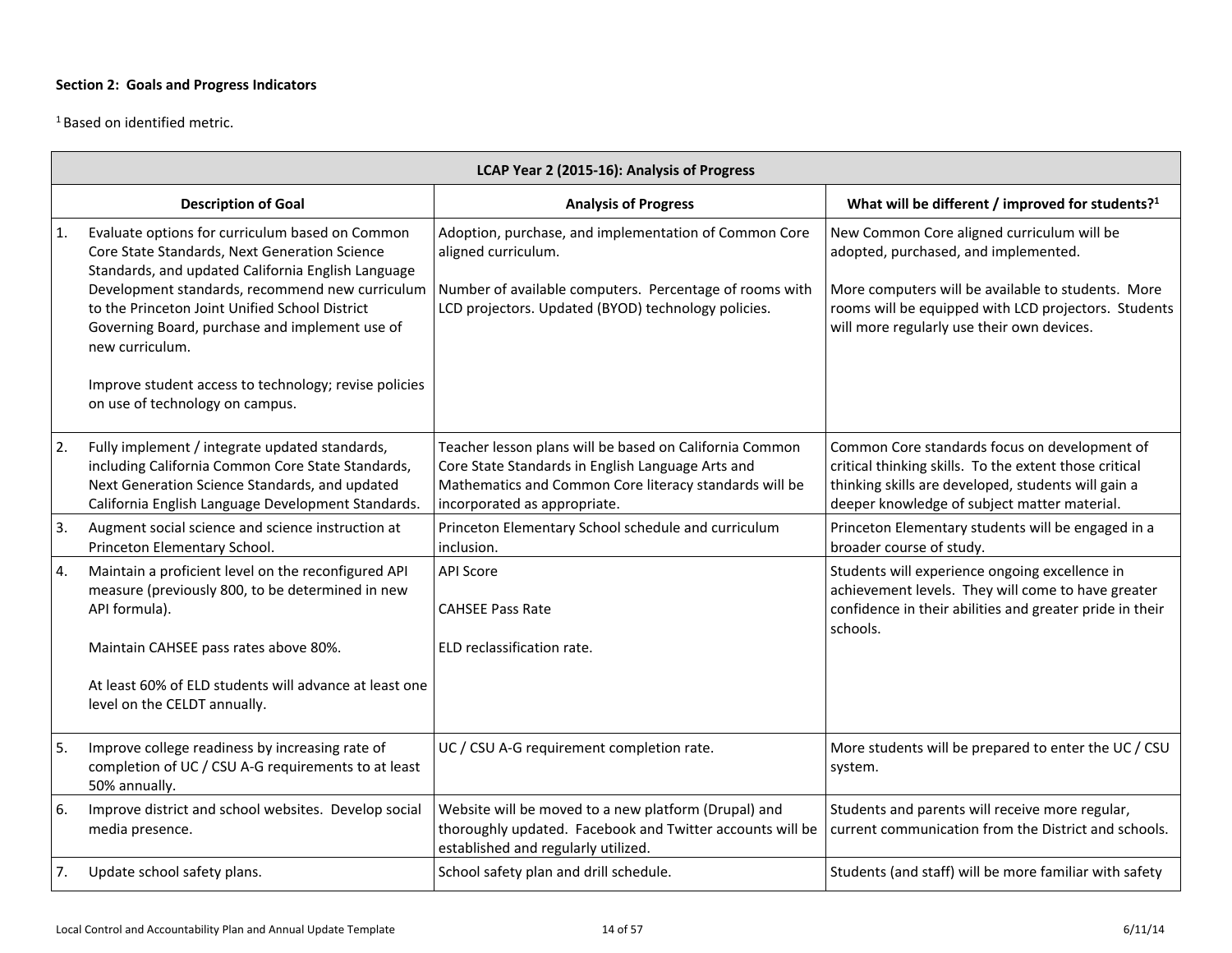<span id="page-14-0"></span>

| LCAP Year 2 (2015-16): Analysis of Progress |                             |                                                              |  |  |
|---------------------------------------------|-----------------------------|--------------------------------------------------------------|--|--|
| <b>Description of Goal</b>                  | <b>Analysis of Progress</b> | What will be different / improved for students? <sup>1</sup> |  |  |
| Drill safety procedures more regularly.     |                             | procedures, contributing to a safer school<br>l environment. |  |  |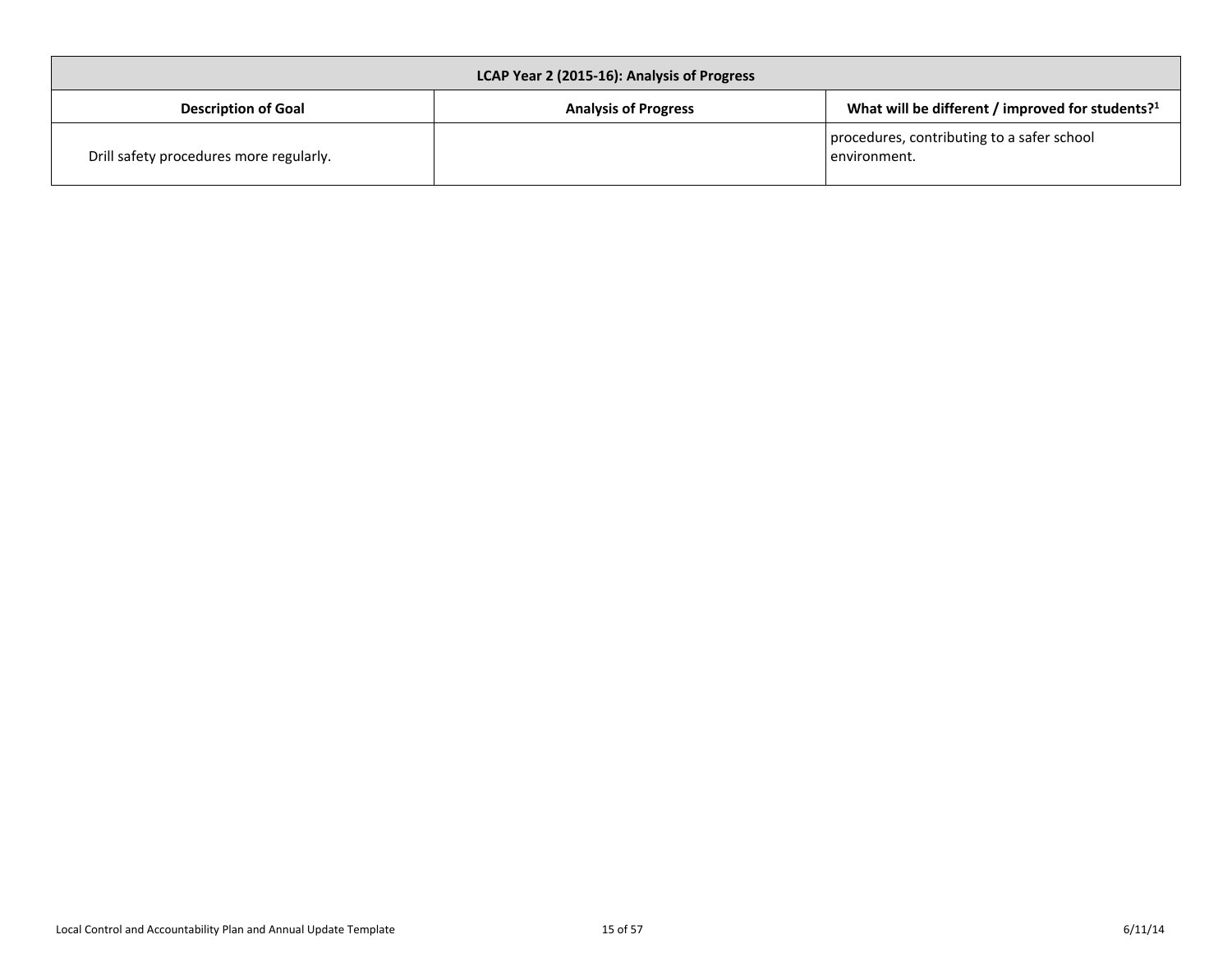<sup>1</sup> Based on identified metric.

|    | LCAP Year 3 (2016-17): Analysis of Progress                                                                                                                                                                                                                                                                                      |                                                                                                                                                                                                        |                                                                                                                                                                                                                                                |  |  |  |
|----|----------------------------------------------------------------------------------------------------------------------------------------------------------------------------------------------------------------------------------------------------------------------------------------------------------------------------------|--------------------------------------------------------------------------------------------------------------------------------------------------------------------------------------------------------|------------------------------------------------------------------------------------------------------------------------------------------------------------------------------------------------------------------------------------------------|--|--|--|
|    | <b>Description of Goal</b>                                                                                                                                                                                                                                                                                                       | <b>Analysis of Progress</b>                                                                                                                                                                            | What will be different / improved for students? <sup>1</sup>                                                                                                                                                                                   |  |  |  |
| 1. | Evaluate options for curriculum based on Common<br>Core State Standards, Next Generation Science<br>Standards, and updated California English Language<br>Development standards, recommend new curriculum<br>to the Princeton Joint Unified School District<br>Governing Board, purchase and implement use of<br>new curriculum. | Adoption, purchase, and implementation of Common Core<br>aligned curriculum.<br>Number of available computers. Percentage of rooms with<br>LCD projectors. Updated (BYOD) technology policies.         | New Common Core aligned curriculum will be<br>adopted, purchased, and implemented.<br>More computers will be available to students. More<br>rooms will be equipped with LCD projectors. Students<br>will more regularly use their own devices. |  |  |  |
|    | Improve student access to technology; revise policies<br>on use of technology on campus.                                                                                                                                                                                                                                         |                                                                                                                                                                                                        |                                                                                                                                                                                                                                                |  |  |  |
| 2. | Fully implement / integrate updated standards,<br>including California Common Core State Standards,<br>Next Generation Science Standards, and updated<br>California English Language Development Standards.                                                                                                                      | Teacher lesson plans will be based on California Common<br>Core State Standards in English Language Arts and<br>Mathematics and Common Core literacy standards will be<br>incorporated as appropriate. | Common Core standards focus on development of<br>critical thinking skills. To the extent those critical<br>thinking skills are developed, students will gain a<br>deeper knowledge of subject matter material.                                 |  |  |  |
| 3. | Augment social science and science instruction at<br>Princeton Elementary School.                                                                                                                                                                                                                                                | Princeton Elementary School schedule and curriculum<br>inclusion.                                                                                                                                      | Princeton Elementary students will be engaged in a<br>broader course of study.                                                                                                                                                                 |  |  |  |
| 4. | Maintain a proficient level on the reconfigured API<br>measure (previously 800, to be determined in new<br>API formula).<br>Maintain CAHSEE pass rates above 80%.<br>At least 60% of ELD students will advance at least one<br>level on the CELDT annually.                                                                      | <b>API Score</b><br><b>CAHSEE Pass Rate</b><br>ELD reclassification rate.                                                                                                                              | Students will experience ongoing excellence in<br>achievement levels. They will come to have greater<br>confidence in their abilities and greater pride in their<br>schools.                                                                   |  |  |  |
| 5. | Improve college readiness by increasing rate of<br>completion of UC / CSU A-G requirements to at least<br>50% annually.                                                                                                                                                                                                          | UC / CSU A-G requirement completion rate.                                                                                                                                                              | More students will be prepared to enter the UC / CSU<br>system.                                                                                                                                                                                |  |  |  |
| 6. | Improve district and school websites. Develop social<br>media presence.                                                                                                                                                                                                                                                          | Website will be moved to a new platform (Drupal) and<br>thoroughly updated. Facebook and Twitter accounts will be<br>established and regularly utilized.                                               | Students and parents will receive more regular,<br>current communication from the District and schools.                                                                                                                                        |  |  |  |
| 7. | Update school safety plans.                                                                                                                                                                                                                                                                                                      | School safety plan and drill schedule.                                                                                                                                                                 | Students (and staff) will be more familiar with safety                                                                                                                                                                                         |  |  |  |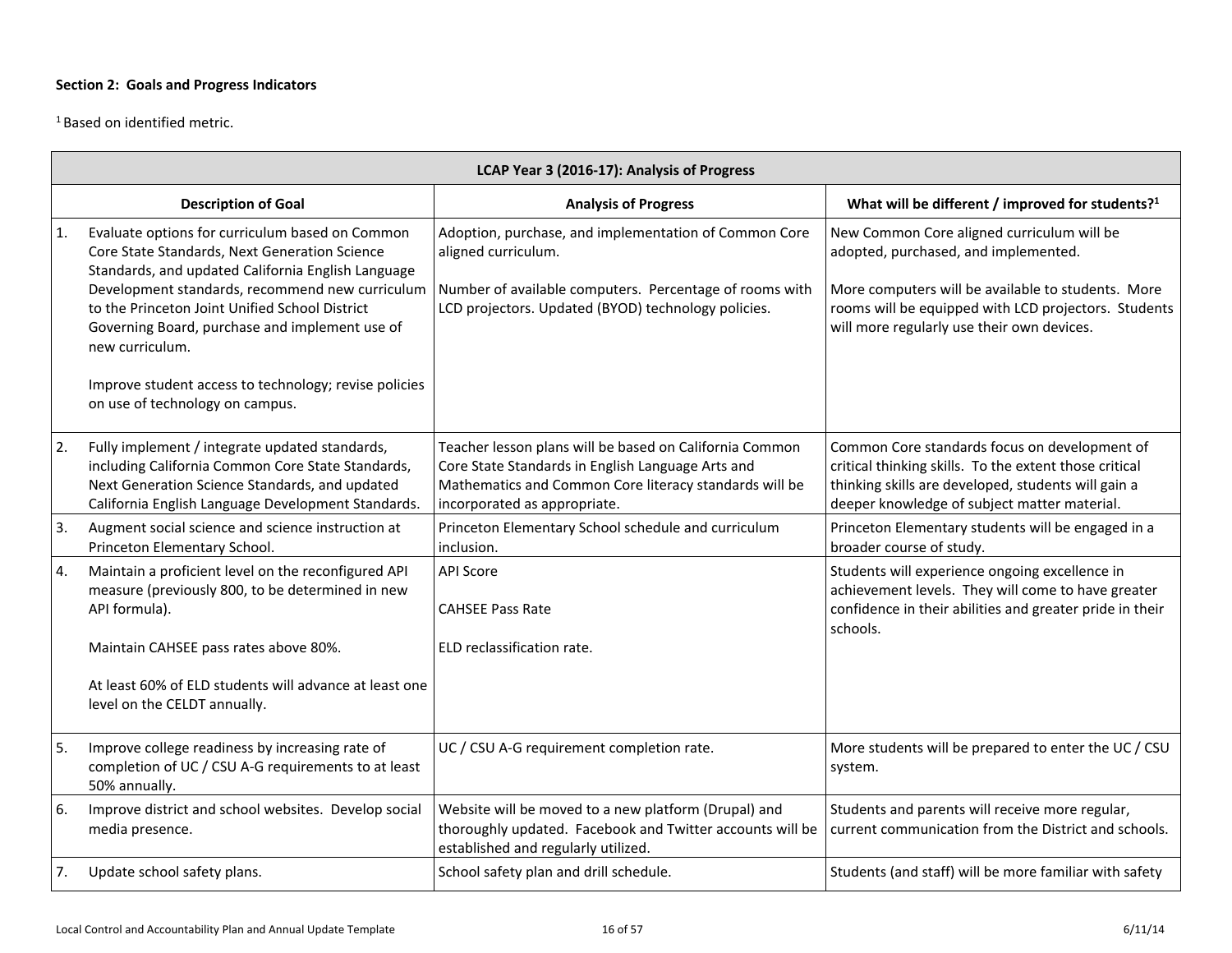<span id="page-16-0"></span>

| LCAP Year 3 (2016-17): Analysis of Progress |                             |                                                              |  |  |
|---------------------------------------------|-----------------------------|--------------------------------------------------------------|--|--|
| <b>Description of Goal</b>                  | <b>Analysis of Progress</b> | What will be different / improved for students? <sup>1</sup> |  |  |
| Drill safety procedures more regularly.     |                             | procedures, contributing to a safer school<br>l environment. |  |  |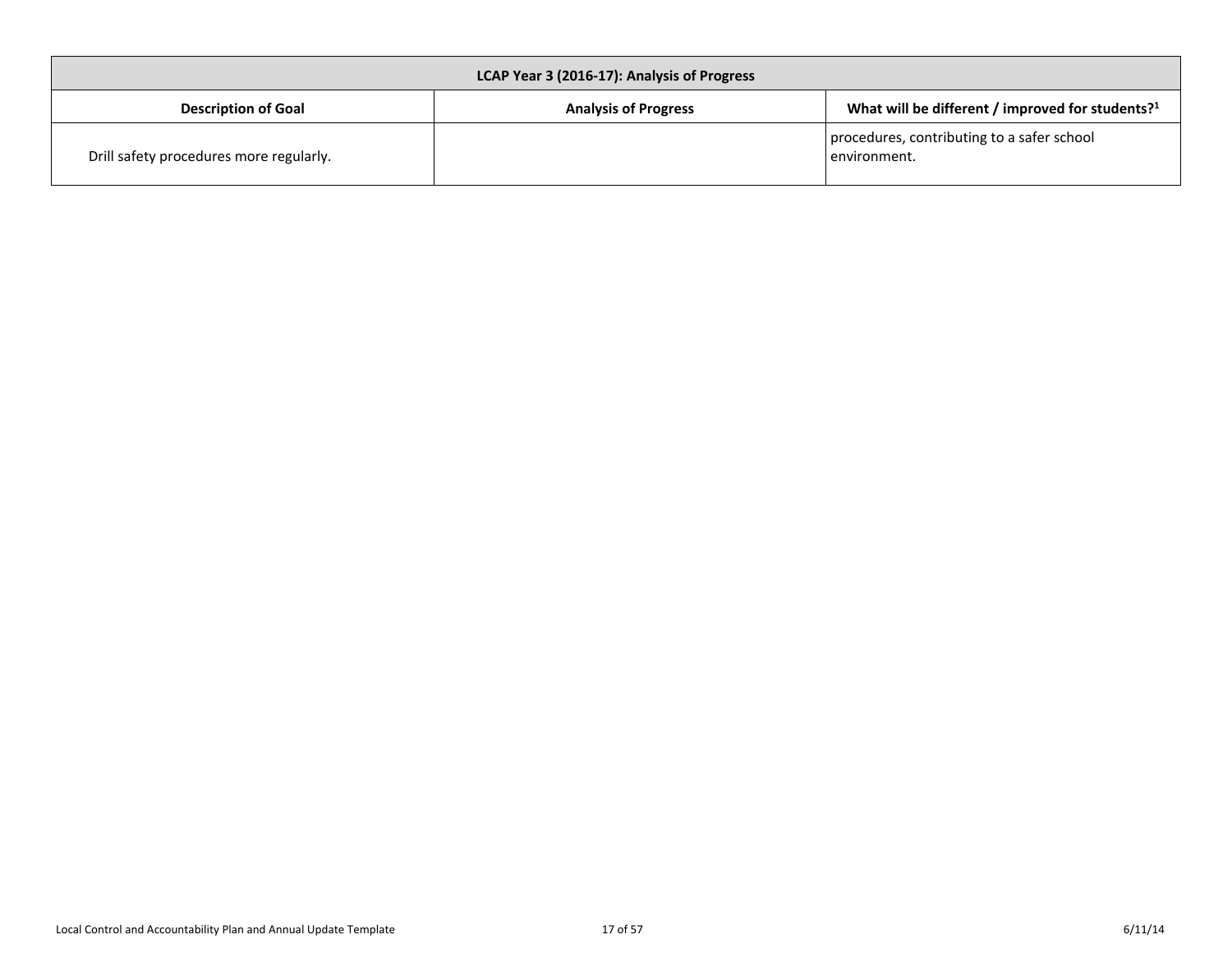#### <span id="page-17-0"></span>**Instructions and Guiding Questions**

For school districts, Education Code sections 52060 and 52061, for county offices of education, Education Code sections 52066 and 52067, and for charter schools, Education Code section 47606.5 require the LCAP to include a description of the specific actions an LEA will take to meet the goals identified. Additionally Education Code section 52604 requires a listing and description of the expenditures required to implement the specific actions.

#### **Instructions:**

Identify annual actions to be performed to meet the goals described in Section 2, and describe expenditures to implement each action, and where these expenditures can be found in the LEA's budget. Actions may describe a group of services that are implemented to achieve identified goals. The actions and expenditures must reflect details within a goal for the specific subgroups identified in Education Code section 52052, including pupils with disabilities, and for specific school sites as applicable. In describing the actions and expenditures that will serve Low-Income, English Learner, RFEP, and/or Foster Youth Pupils as defined in Education Code section 42238.01, the LEA must identify whether supplemental and concentration funds are used in a districtwide, schoolwide, countywide, or charterwide manner. In the annual update, the LEA must describe any changes to actions as a result of a review of progress. The LEA must reference all fund sources used to support actions and services. Expenditures must be classified using the California School Accounting Manual as required by Education Code sections 52061, 52067, and 47606.5.

#### **Guiding Questions:**

- 1) What actions/services will be provided to all pupils, to subgroups of pupils identified pursuant to Education Code section 52052, to specific school sites, to English learners, to low-income pupils, and/or to foster youth to achieve goals identified in the LCAP?
- 2) How do these actions/services link to identified goals and performance indicators?
- 3) What expenditures support changes to actions/services as a result of the goal identified? Where can these expenditures be found in the LEA's budget?
- 4) In the annual update, how have the actions/services addressed the needs of all pupils and did the provisions of those services result in the desired outcomes?
- 5) In the annual update, how have the actions/services addressed the needs of all subgroups of pupils identified pursuant to Education Code section 52052, including, but not limited to, English learners, low-income pupils, and foster youth; and did the provision of those actions/services result in the desired outcomes?
- 6) In the annual update, how have the actions/services addressed the identified needs and goals of specific school sites and did the provision of those actions/services result in the desired outcomes?
- 7) In the annual update, what changes in actions, services, and expenditures have been made as a result of reviewing past progress and/or changes to goals?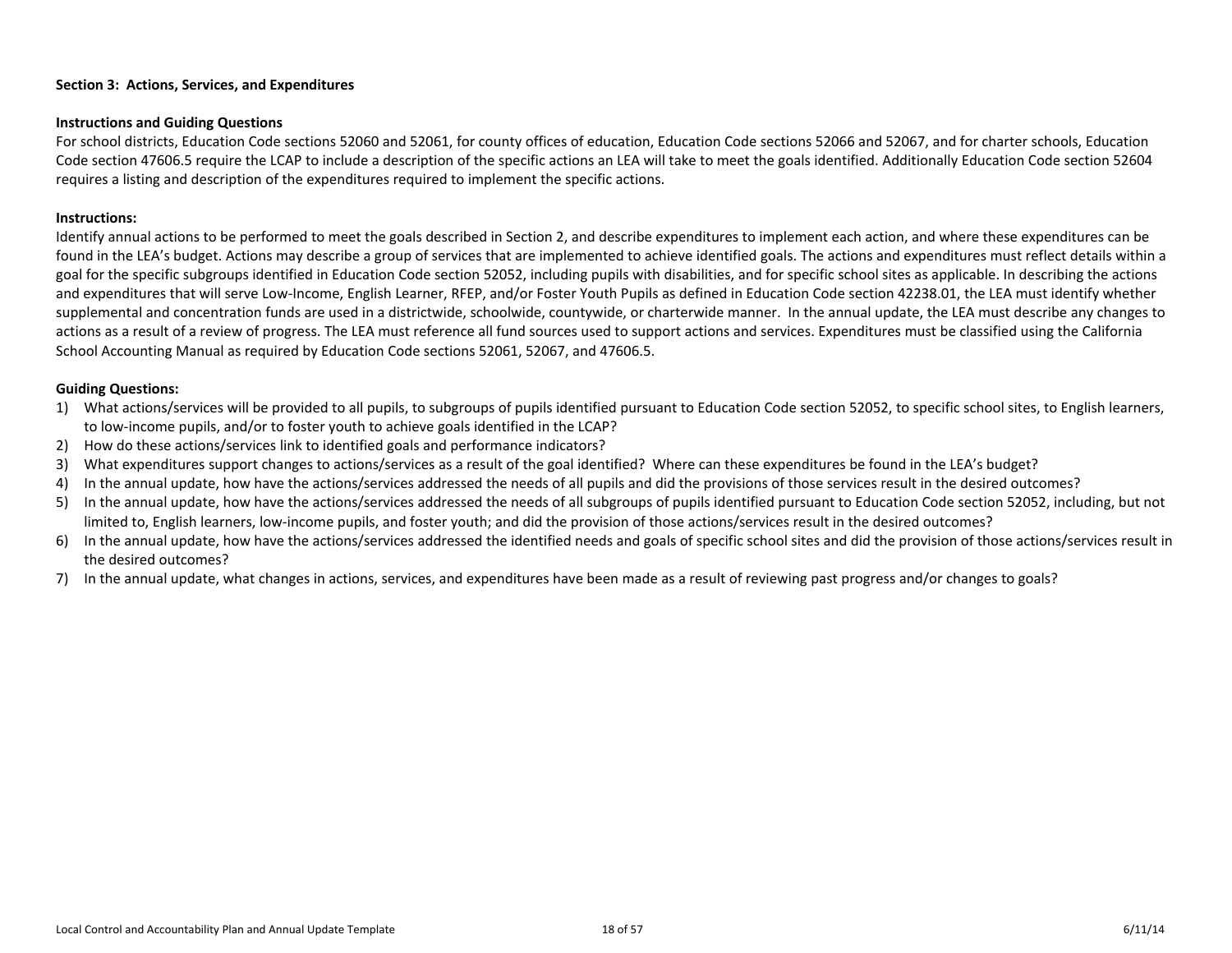## <span id="page-18-0"></span>**A. Actions, Services and Expenditures for All Students**

- A. What annual actions, and the LEA may include any services that support these actions, are to be performed to meet the goals described in Section 2 for ALL pupils and the goals specifically for subgroups of pupils identified in Education Code section 52052 but not listed in Table 3B below (e.g., Ethnic subgroups and pupils with disabilities)? List and describe expenditures for each fiscal year implementing these actions, including where these expenditures can be found in the LEA's budget.
- 1 Include and identify all goals from Section 2
- <sup>2</sup> From Section 2
- 3 Indicate if school-wide or LEA-wide
- <sup>4</sup> What actions are performed or services provided in each year (and are projected to be provided in years 2 and 3)? What are the anticipated expenditures for each action (including funding source)?

|                                                                                                                                                                                                                                                                                                                                  | LCAP Year 1 (2014-15): Actions, Services and Expenditures for All Students |                                                                                                                                                                                                          |                                                                                                |                                                                                                                                                             |                       |                               |        |
|----------------------------------------------------------------------------------------------------------------------------------------------------------------------------------------------------------------------------------------------------------------------------------------------------------------------------------|----------------------------------------------------------------------------|----------------------------------------------------------------------------------------------------------------------------------------------------------------------------------------------------------|------------------------------------------------------------------------------------------------|-------------------------------------------------------------------------------------------------------------------------------------------------------------|-----------------------|-------------------------------|--------|
|                                                                                                                                                                                                                                                                                                                                  |                                                                            | Description of Goal <sup>1</sup>                                                                                                                                                                         |                                                                                                | Related State and Local Priorities <sup>2</sup>                                                                                                             |                       | Level of Service <sup>3</sup> |        |
| Evaluate options for curriculum based on Common Core State Standards, Next<br>1.<br>Generation Science Standards, and updated California English Language<br>Development standards, recommend new curriculum to the Princeton Joint<br>Unified School District Governing Board, purchase and implement use of new<br>curriculum. |                                                                            | Priority 1(A): Pupils have access to<br>LEA-wide<br>standards-aligned instructional materials<br>pursuant to Education Code section 60119                                                                |                                                                                                |                                                                                                                                                             |                       |                               |        |
| Improve student access to technology; revise policies on use of technology on<br>campus.                                                                                                                                                                                                                                         |                                                                            |                                                                                                                                                                                                          |                                                                                                |                                                                                                                                                             |                       |                               |        |
|                                                                                                                                                                                                                                                                                                                                  |                                                                            | Level of Service / Action and Services                                                                                                                                                                   | <b>Proposed Expenditures</b>                                                                   | <b>Type</b>                                                                                                                                                 | <b>Funding Source</b> |                               | Amount |
|                                                                                                                                                                                                                                                                                                                                  | 1.1                                                                        | Evaluate and purchase Common Core and<br>Next Generation Science Standards aligned<br>curriculum                                                                                                         | Curriculum purchase                                                                            | 4000-4999: Books And<br><b>Supplies</b>                                                                                                                     | Other                 |                               | 2000   |
| 2.                                                                                                                                                                                                                                                                                                                               |                                                                            | Fully implement / integrate updated standards, including California Common Core<br>State Standards, Next Generation Science Standards, and updated California<br>English Language Development Standards. |                                                                                                | Priority 2(A): Implementation of academic<br>content and performance standards adopted<br>by the state board for all pupils, including<br>English learners. |                       | LFA-wide                      |        |
|                                                                                                                                                                                                                                                                                                                                  | 2.1                                                                        | Provide teachers opportunities for<br>professional development in California<br>Common Core State Standards.                                                                                             | Professional development<br>(including courses, travel costs,<br>and substitute teacher costs) | 5000-5999: Services And<br><b>Other Operating</b><br>Expenditures                                                                                           | Other                 |                               | 5000   |
|                                                                                                                                                                                                                                                                                                                                  | 2.2                                                                        | Provide teachers with collaboration time<br>through late start days (districtwide) and<br>afternoon collaboration periods<br>(elementary).                                                               |                                                                                                |                                                                                                                                                             |                       |                               |        |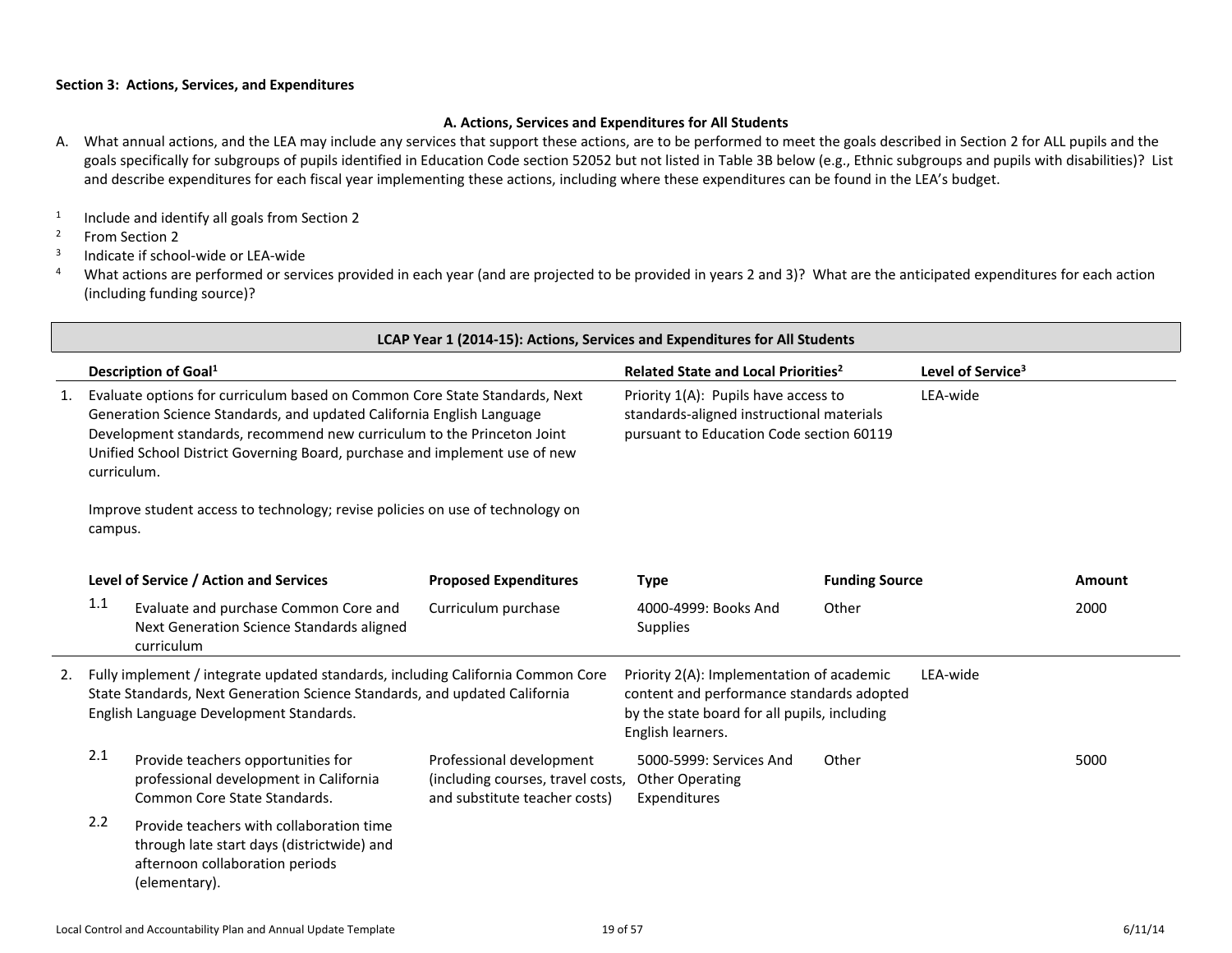|    | LCAP Year 1 (2014-15): Actions, Services and Expenditures for All Students                                                   |                                                                                                                                                                |                                                                                                                                                                                                                                                              |                                                                                                                                                                                                                                                     |                                                                        |  |
|----|------------------------------------------------------------------------------------------------------------------------------|----------------------------------------------------------------------------------------------------------------------------------------------------------------|--------------------------------------------------------------------------------------------------------------------------------------------------------------------------------------------------------------------------------------------------------------|-----------------------------------------------------------------------------------------------------------------------------------------------------------------------------------------------------------------------------------------------------|------------------------------------------------------------------------|--|
| 3. |                                                                                                                              | Augment social science and science instruction at Princeton Elementary School.                                                                                 |                                                                                                                                                                                                                                                              | Priority 7(A) - Course access: pupil<br>enrollment in a broad course of study that<br>includes all of the subject areas described in<br>Education Code section 51210 and<br>subdivisions (a) to (i), inclusive, of Section<br>51220, as applicable. | Princeton Elementary School                                            |  |
|    | 3.1                                                                                                                          | Plan Princeton Elementary School schedule<br>to incorporate more social science and<br>science instruction.                                                    |                                                                                                                                                                                                                                                              |                                                                                                                                                                                                                                                     |                                                                        |  |
|    | 3.2                                                                                                                          | Provide professional development<br>opportunities to Princeton Elementary<br>teachers, specifically oriented toward<br>social science and science instruction. | Professional development                                                                                                                                                                                                                                     | 5000-5999: Services And<br>Other<br><b>Other Operating</b><br>Expenditures                                                                                                                                                                          | 2500                                                                   |  |
| 4. |                                                                                                                              | Maintain a proficient level on the reconfigured API measure (previously 800, to be<br>determined in new API formula).                                          |                                                                                                                                                                                                                                                              | Priority 4(B) - Pupil achievement:<br>performance on standardized tests, score on<br>Academic Performance Index, share of pupils                                                                                                                    | Princeton Elementary School and<br>Princeton Junior Senior High School |  |
|    | Maintain CAHSEE pass rates above 80%.<br>At least 60% of ELD students will advance at least one level on the CELDT annually. |                                                                                                                                                                | that are college and career ready, share of                                                                                                                                                                                                                  |                                                                                                                                                                                                                                                     |                                                                        |  |
|    |                                                                                                                              |                                                                                                                                                                | English learners that become English<br>proficient, English learner reclassification<br>rate, share of pupils that pass Advanced<br>Placement exams with 3 or higher, share of<br>pupils determined prepared for college by<br>the Early Assessment Program. |                                                                                                                                                                                                                                                     |                                                                        |  |
|    | 4.1                                                                                                                          | Continue benchmark testing to provide<br>formative assessment data. Use this data<br>to tailor instruction to student needs.                                   |                                                                                                                                                                                                                                                              |                                                                                                                                                                                                                                                     |                                                                        |  |
| 5. | Improve college readiness by increasing rate of completion of UC / CSU A-G<br>requirements to at least 50% annually.         |                                                                                                                                                                | Priority 8(B) - Other pupil outcomes: pupil<br>outcomes in the subject areas described in<br>Education Code section 51210 and<br>subdivisions (a) to (i), inclusive, of Education<br>Code section 51220, as applicable.                                      | Princeton Junior Senior High School                                                                                                                                                                                                                 |                                                                        |  |
|    | 5.1                                                                                                                          | The Princeton Junior Senior High School<br>counselor will conference with all incoming<br>freshmen and their parents to craft a four-<br>year academic plan.   | Necessary materials and<br>supplies                                                                                                                                                                                                                          | 4000-4999: Books And<br>Supplies                                                                                                                                                                                                                    | 500                                                                    |  |
|    | 5.2                                                                                                                          | Princeton Junior Senior High School will<br>continue to host a Cash-for-College Night,<br>helping parents and students with                                    |                                                                                                                                                                                                                                                              |                                                                                                                                                                                                                                                     |                                                                        |  |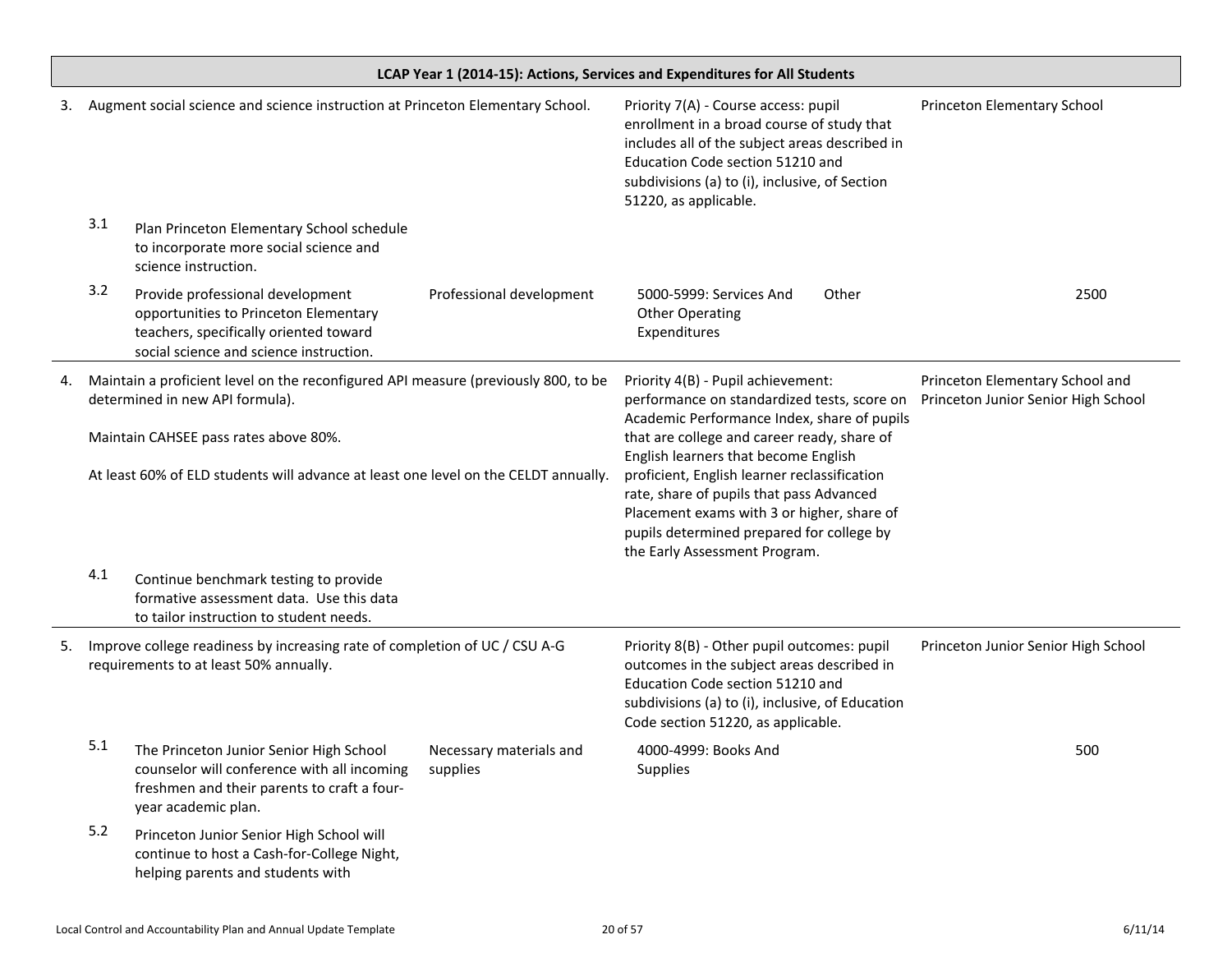# <span id="page-20-0"></span>**LCAP Year 1 (2014-15): Actions, Services and Expenditures for All Students**

information regarding paying for a college education.

| 6. |       | Improve district and school websites. Develop social media presence.                   |                | Priority 3(C) - Parent involvement: efforts to<br>seek parent input in decision making,<br>promotion of parent participation in<br>programs for unduplicated pupils and special<br>need subgroups.                 |       | LEA-wide |      |
|----|-------|----------------------------------------------------------------------------------------|----------------|--------------------------------------------------------------------------------------------------------------------------------------------------------------------------------------------------------------------|-------|----------|------|
|    |       |                                                                                        |                | Priority 5(C) - Pupil engagement: school<br>attendance rates, chronic absenteeism rates,<br>middle school dropout rates, high school<br>dropout rates, high school graduations rates.                              |       |          |      |
|    | 6.1   | Work with webmaster on revamp of<br>district and school websites.                      | Webmaster fees | 5800:<br>Professional/Consulting<br><b>Services And Operating</b><br>Expenditures                                                                                                                                  | Other |          | 1000 |
|    | $6.2$ | Create and utilize Facebook and Twitter<br>accounts to share district and school news. |                |                                                                                                                                                                                                                    |       |          |      |
| 7. |       | Update school safety plans.<br>Drill safety procedures more regularly.                 |                | Priority 6(C) - School climate: pupil<br>suspension rates, pupil expulsion rates, other<br>local measures including surveys of pupils,<br>parents and teachers on the sense of safety<br>and school connectedness. |       | LEA-wide |      |
|    | 7.1   | Form safety committee with primary<br>purpose of updating school safety plan.          |                |                                                                                                                                                                                                                    |       |          |      |

School safety plans will include guidelines for safety drills, which will be incorporated with greater frequency.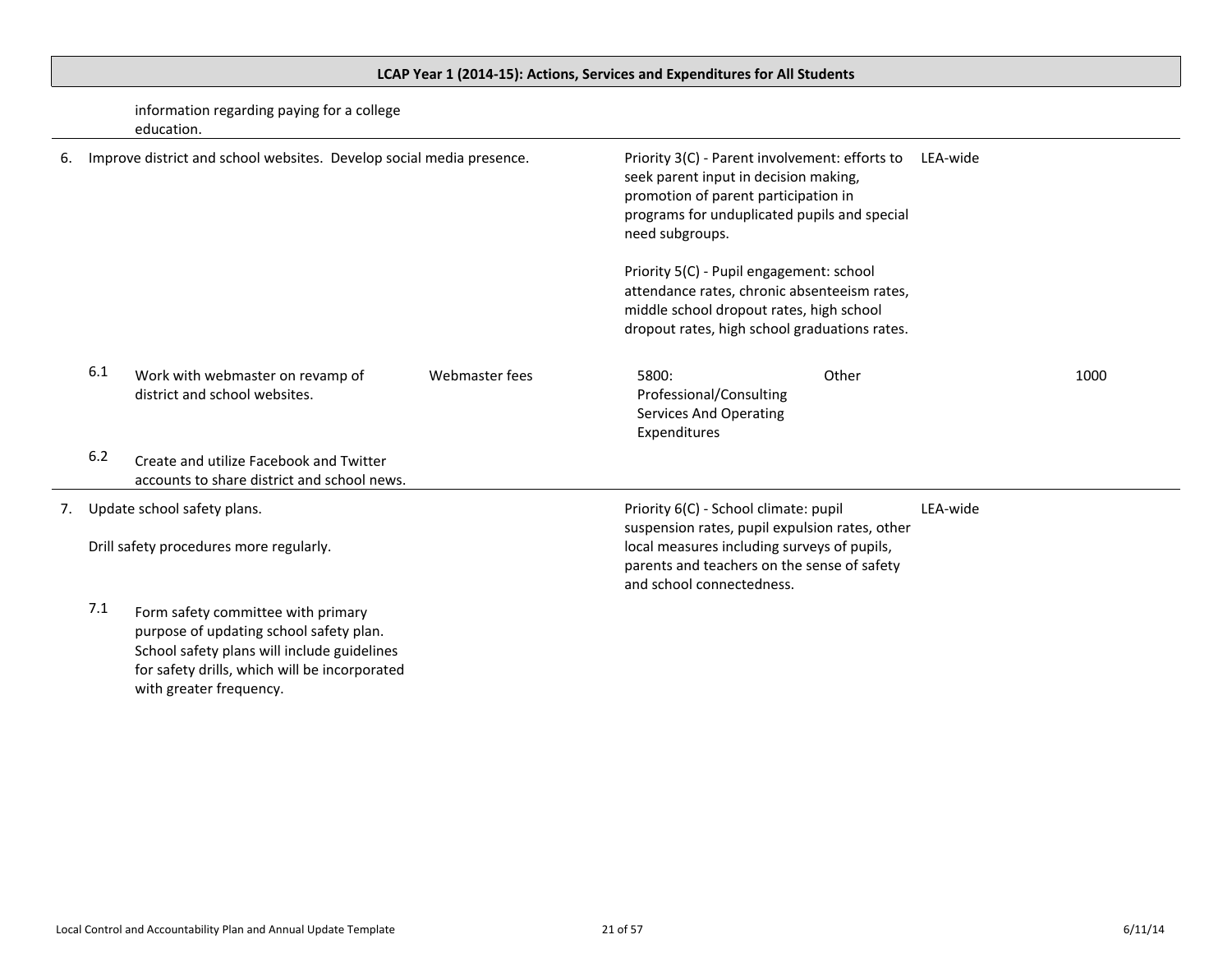|                                                                                                                                                                                                                                                                                                                                                                      | LCAP Year 1 (2014-15): Review of Actions, Services and Expenditures for All Students |                                                                                                                                                                                                          |                                                                                                                                                                                  |                                                                                                                                                                                                                                                     |                             |  |
|----------------------------------------------------------------------------------------------------------------------------------------------------------------------------------------------------------------------------------------------------------------------------------------------------------------------------------------------------------------------|--------------------------------------------------------------------------------------|----------------------------------------------------------------------------------------------------------------------------------------------------------------------------------------------------------|----------------------------------------------------------------------------------------------------------------------------------------------------------------------------------|-----------------------------------------------------------------------------------------------------------------------------------------------------------------------------------------------------------------------------------------------------|-----------------------------|--|
| Description of Goal <sup>1</sup><br>Evaluate options for curriculum based on Common Core State Standards, Next<br>1.<br>Generation Science Standards, and updated California English Language<br>Development standards, recommend new curriculum to the Princeton Joint<br>Unified School District Governing Board, purchase and implement use of new<br>curriculum. |                                                                                      |                                                                                                                                                                                                          | Related State and Local Priorities <sup>2</sup><br>Priority 1(A): Pupils have access to<br>standards-aligned instructional materials<br>pursuant to Education Code section 60119 | Level of Service <sup>3</sup><br>LEA-wide                                                                                                                                                                                                           |                             |  |
|                                                                                                                                                                                                                                                                                                                                                                      | campus.                                                                              | Improve student access to technology; revise policies on use of technology on                                                                                                                            |                                                                                                                                                                                  |                                                                                                                                                                                                                                                     |                             |  |
|                                                                                                                                                                                                                                                                                                                                                                      | 1.1                                                                                  | <b>Action and Services</b><br>Evaluate and purchase Common Core and<br>Next Generation Science Standards aligned<br>curriculum                                                                           | <b>Annual Update: Review of Actions/Services</b>                                                                                                                                 |                                                                                                                                                                                                                                                     |                             |  |
| 2.                                                                                                                                                                                                                                                                                                                                                                   |                                                                                      | Fully implement / integrate updated standards, including California Common Core<br>State Standards, Next Generation Science Standards, and updated California<br>English Language Development Standards. |                                                                                                                                                                                  | Priority 2(A): Implementation of academic<br>content and performance standards adopted<br>by the state board for all pupils, including<br>English learners.                                                                                         | LEA-wide                    |  |
|                                                                                                                                                                                                                                                                                                                                                                      | 2.1                                                                                  | Provide teachers opportunities for<br>professional development in California<br>Common Core State Standards.                                                                                             |                                                                                                                                                                                  |                                                                                                                                                                                                                                                     |                             |  |
|                                                                                                                                                                                                                                                                                                                                                                      | 2.2                                                                                  | Provide teachers with collaboration time<br>through late start days (districtwide) and<br>afternoon collaboration periods<br>(elementary).                                                               |                                                                                                                                                                                  |                                                                                                                                                                                                                                                     |                             |  |
| 3.                                                                                                                                                                                                                                                                                                                                                                   |                                                                                      | Augment social science and science instruction at Princeton Elementary School.                                                                                                                           |                                                                                                                                                                                  | Priority 7(A) - Course access: pupil<br>enrollment in a broad course of study that<br>includes all of the subject areas described in<br>Education Code section 51210 and<br>subdivisions (a) to (i), inclusive, of Section<br>51220, as applicable. | Princeton Elementary School |  |
|                                                                                                                                                                                                                                                                                                                                                                      | 3.1                                                                                  | Plan Princeton Elementary School schedule<br>to incorporate more social science and<br>science instruction.                                                                                              |                                                                                                                                                                                  |                                                                                                                                                                                                                                                     |                             |  |
|                                                                                                                                                                                                                                                                                                                                                                      | 3.2                                                                                  | Provide professional development<br>opportunities to Princeton Elementary                                                                                                                                |                                                                                                                                                                                  |                                                                                                                                                                                                                                                     |                             |  |

┑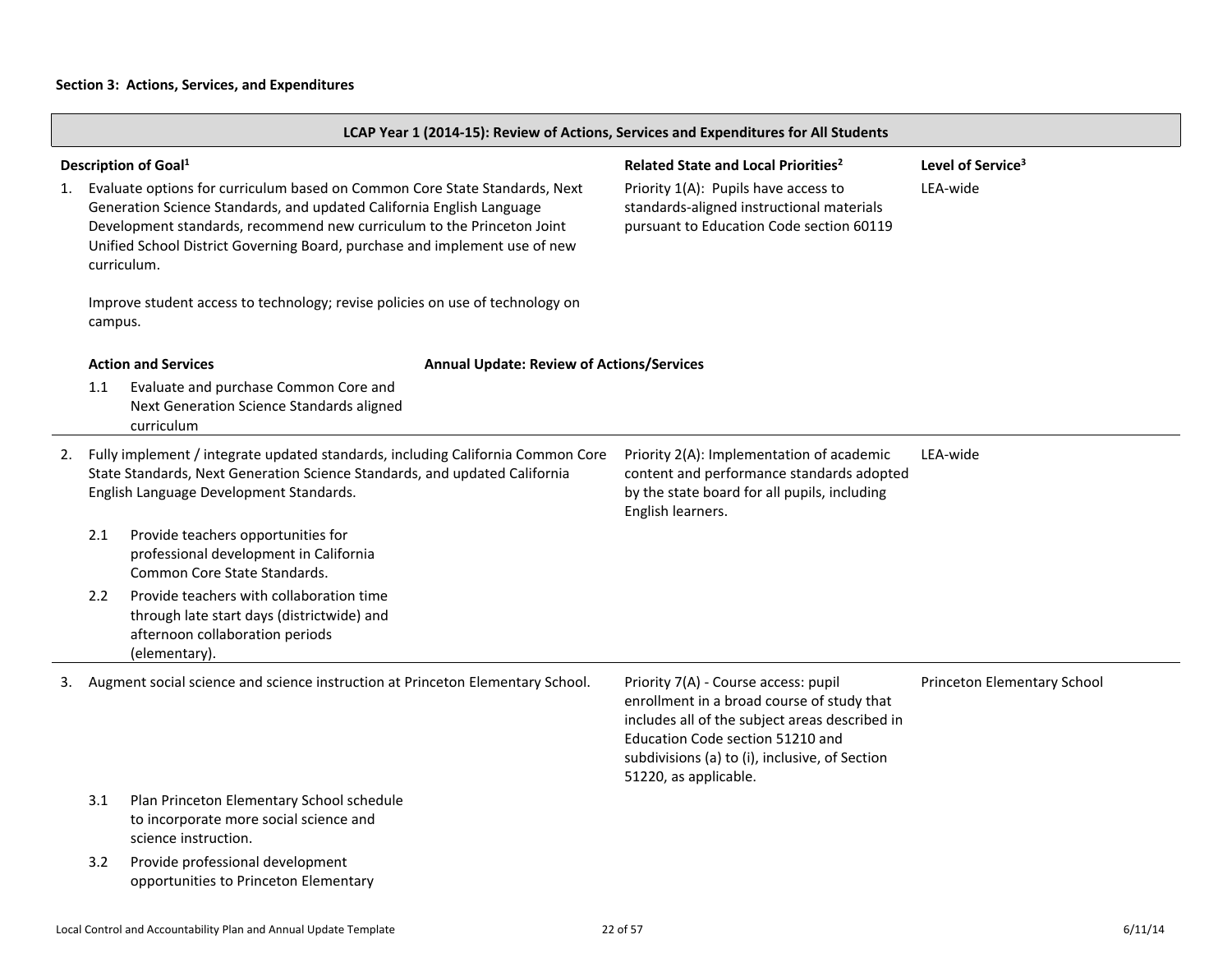# **LCAP Year 1 (2014-15): Review of Actions, Services and Expenditures for All Students**

teachers, specifically oriented toward social science and science instruction.

| 4.                                                                                                                         | Maintain a proficient level on the reconfigured API measure (previously 800, to be<br>determined in new API formula).<br>Maintain CAHSEE pass rates above 80%.<br>At least 60% of ELD students will advance at least one level on the CELDT annually. |                                                                                                                                                                                         | Priority 4(B) - Pupil achievement:<br>performance on standardized tests, score on<br>Academic Performance Index, share of pupils<br>that are college and career ready, share of<br>English learners that become English<br>proficient, English learner reclassification<br>rate, share of pupils that pass Advanced<br>Placement exams with 3 or higher, share of<br>pupils determined prepared for college by<br>the Early Assessment Program. | Princeton Elementary School and<br>Princeton Junior Senior High School |  |
|----------------------------------------------------------------------------------------------------------------------------|-------------------------------------------------------------------------------------------------------------------------------------------------------------------------------------------------------------------------------------------------------|-----------------------------------------------------------------------------------------------------------------------------------------------------------------------------------------|-------------------------------------------------------------------------------------------------------------------------------------------------------------------------------------------------------------------------------------------------------------------------------------------------------------------------------------------------------------------------------------------------------------------------------------------------|------------------------------------------------------------------------|--|
|                                                                                                                            | 4.1                                                                                                                                                                                                                                                   | Continue benchmark testing to provide<br>formative assessment data. Use this data to<br>tailor instruction to student needs.                                                            |                                                                                                                                                                                                                                                                                                                                                                                                                                                 |                                                                        |  |
| Improve college readiness by increasing rate of completion of UC / CSU A-G<br>5.<br>requirements to at least 50% annually. |                                                                                                                                                                                                                                                       |                                                                                                                                                                                         | Priority 8(B) - Other pupil outcomes: pupil<br>outcomes in the subject areas described in<br>Education Code section 51210 and<br>subdivisions (a) to (i), inclusive, of Education<br>Code section 51220, as applicable.                                                                                                                                                                                                                         | Princeton Junior Senior High School                                    |  |
|                                                                                                                            | 5.1                                                                                                                                                                                                                                                   | The Princeton Junior Senior High School<br>counselor will conference with all incoming<br>freshmen and their parents to craft a four-<br>year academic plan.                            |                                                                                                                                                                                                                                                                                                                                                                                                                                                 |                                                                        |  |
|                                                                                                                            | 5.2                                                                                                                                                                                                                                                   | Princeton Junior Senior High School will<br>continue to host a Cash-for-College Night,<br>helping parents and students with<br>information regarding paying for a college<br>education. |                                                                                                                                                                                                                                                                                                                                                                                                                                                 |                                                                        |  |
| 6.                                                                                                                         |                                                                                                                                                                                                                                                       | Improve district and school websites. Develop social media presence.                                                                                                                    | Priority 3(C) - Parent involvement: efforts to<br>seek parent input in decision making,<br>promotion of parent participation in<br>programs for unduplicated pupils and special<br>need subgroups.                                                                                                                                                                                                                                              | LEA-wide                                                               |  |
|                                                                                                                            |                                                                                                                                                                                                                                                       |                                                                                                                                                                                         | Priority 5(C) - Pupil engagement: school<br>attendance rates, chronic absenteeism rates,<br>middle school dropout rates, high school<br>dropout rates, high school graduations rates.                                                                                                                                                                                                                                                           |                                                                        |  |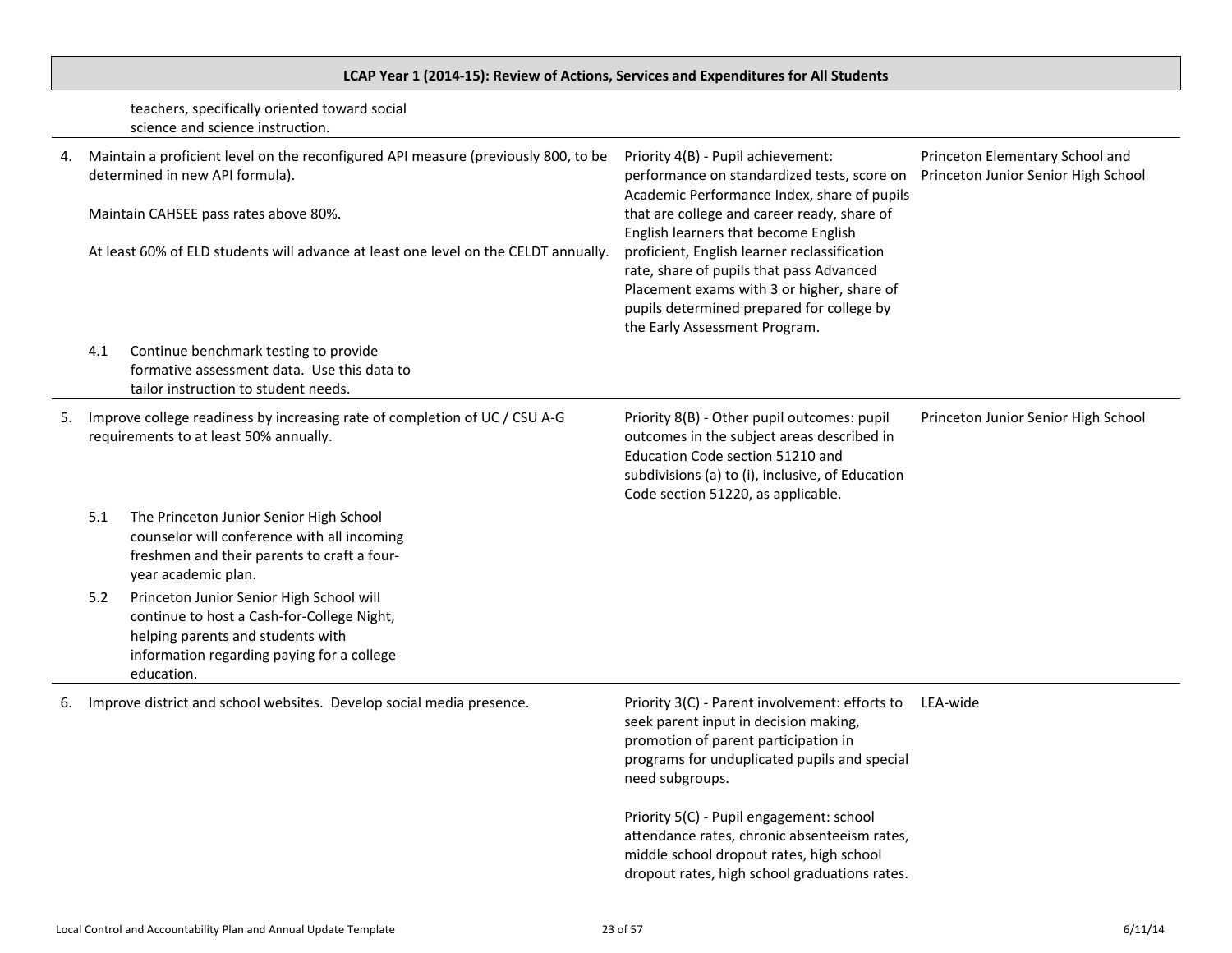- <span id="page-23-0"></span>6.1 Work with webmaster on revamp of district and school websites.
- 6.2 Create and utilize Facebook and Twitter accounts to share district and school news.
- 7. Update school safety plans.

Drill safety procedures more regularly.

Priority 6(C) - School climate: pupil suspension rates, pupil expulsion rates, other local measures including surveys of pupils, parents and teachers on the sense of safety and school connectedness. LEA-wide

7.1 Form safety committee with primary purpose of updating school safety plan. School safety plans will include guidelines for safety drills, which will be incorporated with greater frequency.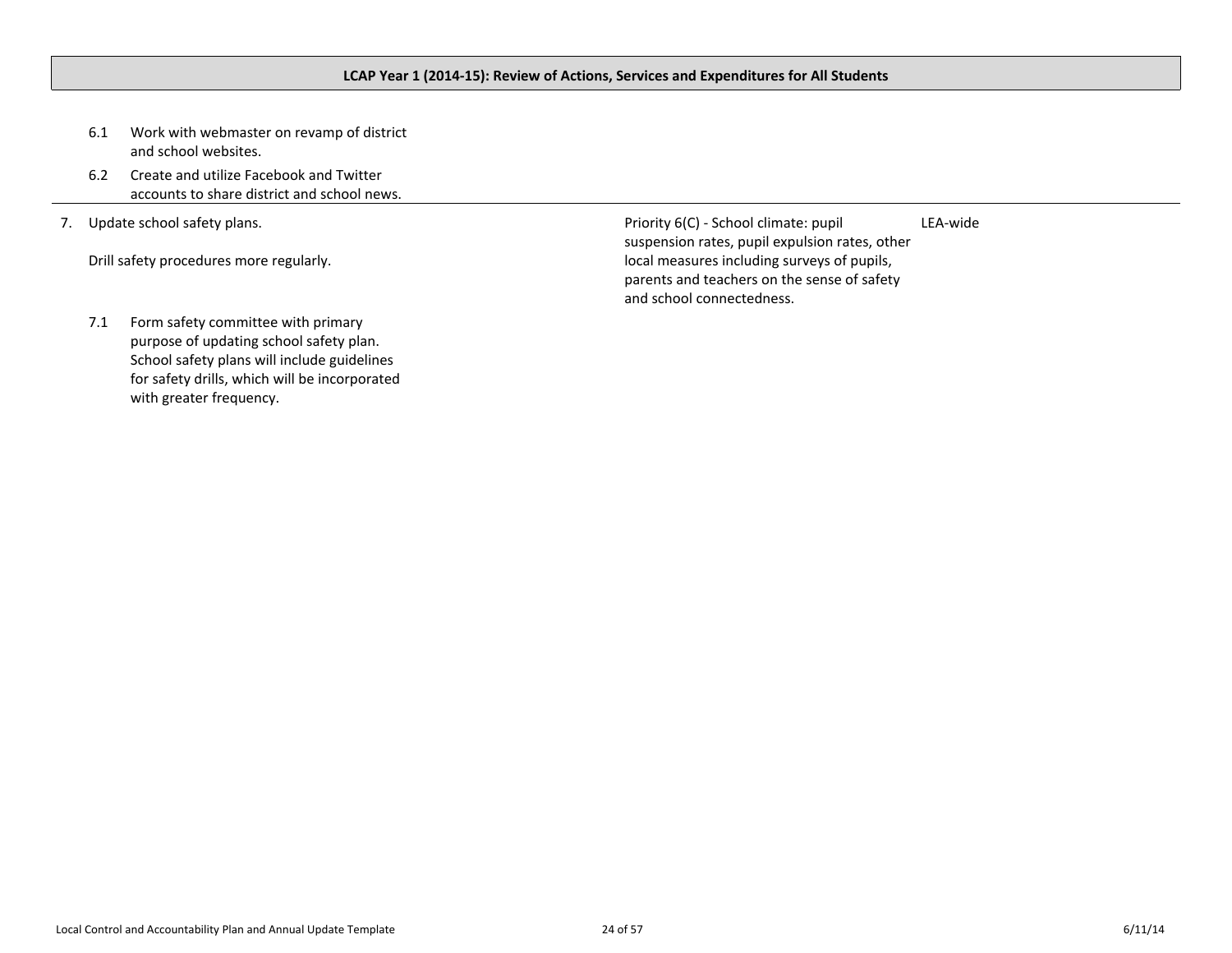- 1 Include and identify all goals from Section 2
- <sup>2</sup> From Section 2
- 3 Indicate if school-wide or LEA-wide
- <sup>4</sup> What actions are performed or services provided in each year (and are projected to be provided in years 2 and 3)? What are the anticipated expenditures for each action (including funding source)?

|                                                                                                                                                                                                                | LCAP Year 2 (2015-16): Actions, Services and Expenditures for All Students                                                                                                                                                                                                                                                                                                                                             |                                                                                                                                            |                                                                                                                                                             |                                                                                                                                                                          |                       |                               |        |
|----------------------------------------------------------------------------------------------------------------------------------------------------------------------------------------------------------------|------------------------------------------------------------------------------------------------------------------------------------------------------------------------------------------------------------------------------------------------------------------------------------------------------------------------------------------------------------------------------------------------------------------------|--------------------------------------------------------------------------------------------------------------------------------------------|-------------------------------------------------------------------------------------------------------------------------------------------------------------|--------------------------------------------------------------------------------------------------------------------------------------------------------------------------|-----------------------|-------------------------------|--------|
|                                                                                                                                                                                                                |                                                                                                                                                                                                                                                                                                                                                                                                                        | Description of Goal <sup>1</sup>                                                                                                           |                                                                                                                                                             | Related State and Local Priorities <sup>2</sup>                                                                                                                          |                       | Level of Service <sup>3</sup> |        |
| 1.                                                                                                                                                                                                             | Evaluate options for curriculum based on Common Core State Standards, Next<br>Generation Science Standards, and updated California English Language<br>Development standards, recommend new curriculum to the Princeton Joint<br>Unified School District Governing Board, purchase and implement use of new<br>curriculum.<br>Improve student access to technology; revise policies on use of technology on<br>campus. |                                                                                                                                            | Priority 1(A): Pupils have access to<br>LEA-wide<br>standards-aligned instructional materials<br>pursuant to Education Code section 60119                   |                                                                                                                                                                          |                       |                               |        |
|                                                                                                                                                                                                                |                                                                                                                                                                                                                                                                                                                                                                                                                        |                                                                                                                                            |                                                                                                                                                             |                                                                                                                                                                          |                       |                               |        |
|                                                                                                                                                                                                                |                                                                                                                                                                                                                                                                                                                                                                                                                        | Level of Service / Action and Services                                                                                                     | <b>Proposed Expenditures</b>                                                                                                                                | <b>Type</b>                                                                                                                                                              | <b>Funding Source</b> |                               | Amount |
|                                                                                                                                                                                                                | 1.1                                                                                                                                                                                                                                                                                                                                                                                                                    | Evaluate and purchase Common Core and<br>Next Generation Science Standards aligned<br>curriculum                                           | Curriculum purchase                                                                                                                                         | 4000-4999: Books And<br>Supplies                                                                                                                                         | Other                 |                               | 10000  |
| Fully implement / integrate updated standards, including California Common Core<br>2.<br>State Standards, Next Generation Science Standards, and updated California<br>English Language Development Standards. |                                                                                                                                                                                                                                                                                                                                                                                                                        |                                                                                                                                            | Priority 2(A): Implementation of academic<br>content and performance standards adopted<br>by the state board for all pupils, including<br>English learners. |                                                                                                                                                                          | LEA-wide              |                               |        |
|                                                                                                                                                                                                                | 2.1                                                                                                                                                                                                                                                                                                                                                                                                                    | Provide teachers opportunities for<br>professional development in California<br>Common Core State Standards.                               | Professional development<br>(including courses, travel costs,<br>and substitute teacher costs)                                                              | 5000-5999: Services And<br><b>Other Operating</b><br>Expenditures                                                                                                        | Other                 |                               | 5000   |
|                                                                                                                                                                                                                | 2.2                                                                                                                                                                                                                                                                                                                                                                                                                    | Provide teachers with collaboration time<br>through late start days (districtwide) and<br>afternoon collaboration periods<br>(elementary). |                                                                                                                                                             |                                                                                                                                                                          |                       |                               |        |
| 3.                                                                                                                                                                                                             |                                                                                                                                                                                                                                                                                                                                                                                                                        | Augment social science and science instruction at Princeton Elementary School.                                                             |                                                                                                                                                             | Priority 7(A) - Course access: pupil<br>enrollment in a broad course of study that<br>includes all of the subject areas described in<br>Education Code section 51210 and |                       | Princeton Elementary School   |        |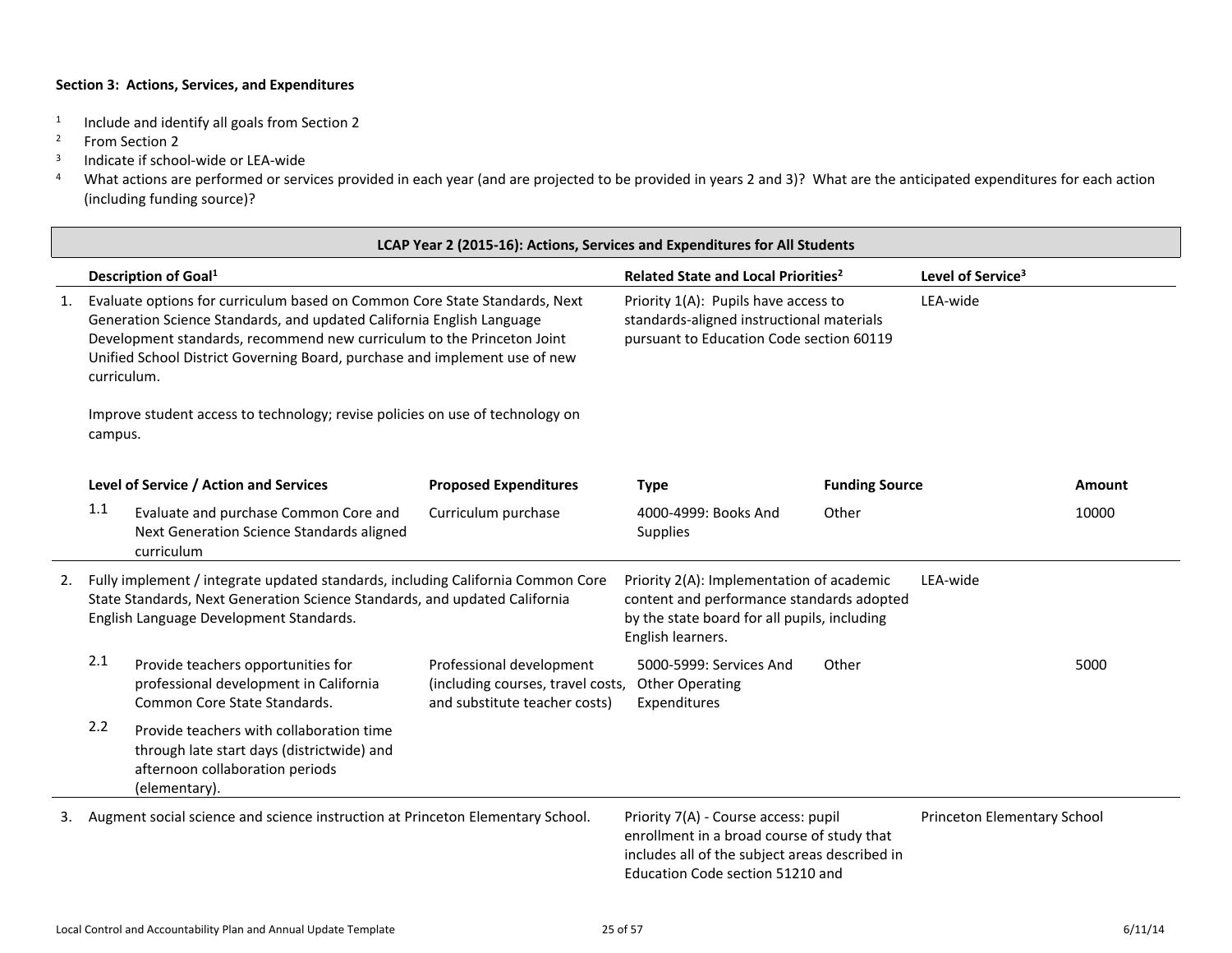|                                                                                                                            |     |                                                                                                                                                                                                                         |                                     | LCAP Year 2 (2015-16): Actions, Services and Expenditures for All Students                                                                                                                                                                                                                                  |      |                                                                        |
|----------------------------------------------------------------------------------------------------------------------------|-----|-------------------------------------------------------------------------------------------------------------------------------------------------------------------------------------------------------------------------|-------------------------------------|-------------------------------------------------------------------------------------------------------------------------------------------------------------------------------------------------------------------------------------------------------------------------------------------------------------|------|------------------------------------------------------------------------|
|                                                                                                                            |     |                                                                                                                                                                                                                         |                                     | subdivisions (a) to (i), inclusive, of Section<br>51220, as applicable.                                                                                                                                                                                                                                     |      |                                                                        |
|                                                                                                                            | 3.1 | Plan Princeton Elementary School schedule<br>to incorporate more social science and<br>science instruction.                                                                                                             |                                     |                                                                                                                                                                                                                                                                                                             |      |                                                                        |
|                                                                                                                            | 3.2 | Provide professional development<br>opportunities to Princeton Elementary<br>teachers, specifically oriented toward<br>social science and science instruction.                                                          | Professional development            | 5800:<br>Professional/Consulting<br><b>Services And Operating</b><br>Expenditures                                                                                                                                                                                                                           | Base | 2500                                                                   |
|                                                                                                                            |     | Maintain a proficient level on the reconfigured API measure (previously 800, to be<br>determined in new API formula).                                                                                                   |                                     | Priority 4(B) - Pupil achievement:<br>performance on standardized tests, score on<br>Academic Performance Index, share of pupils                                                                                                                                                                            |      | Princeton Elementary School and<br>Princeton Junior Senior High School |
|                                                                                                                            |     | Maintain CAHSEE pass rates above 80%.<br>At least 60% of ELD students will advance at least one level on the CELDT annually.                                                                                            |                                     | that are college and career ready, share of<br>English learners that become English<br>proficient, English learner reclassification<br>rate, share of pupils that pass Advanced<br>Placement exams with 3 or higher, share of<br>pupils determined prepared for college by<br>the Early Assessment Program. |      |                                                                        |
|                                                                                                                            | 4.1 | Continue benchmark testing to provide<br>formative assessment data. Use this data<br>to tailor instruction to student needs.                                                                                            |                                     |                                                                                                                                                                                                                                                                                                             |      |                                                                        |
| Improve college readiness by increasing rate of completion of UC / CSU A-G<br>5.<br>requirements to at least 50% annually. |     | Priority 8(B) - Other pupil outcomes: pupil<br>outcomes in the subject areas described in<br>Education Code section 51210 and<br>subdivisions (a) to (i), inclusive, of Education<br>Code section 51220, as applicable. |                                     | Princeton Junior Senior High School                                                                                                                                                                                                                                                                         |      |                                                                        |
|                                                                                                                            | 5.1 | The Princeton Junior Senior High School<br>counselor will conference with all incoming<br>freshmen and their parents to craft a four-<br>year academic plan.                                                            | Necessary materials and<br>supplies | 4000-4999: Books And<br>Supplies                                                                                                                                                                                                                                                                            |      | 500                                                                    |
|                                                                                                                            | 5.2 | Princeton Junior Senior High School will<br>continue to host a Cash-for-College Night,<br>helping parents and students with<br>information regarding paying for a college<br>education.                                 |                                     |                                                                                                                                                                                                                                                                                                             |      |                                                                        |
|                                                                                                                            |     | Improve district and school websites. Develop secial modia presence                                                                                                                                                     |                                     | $Dirichlet(2/C)$ Depentional involvement: effecte to $IFA$ under                                                                                                                                                                                                                                            |      |                                                                        |

6. Improve district and school websites. Develop social media presence.

seek parent input in decision making, Priority 3(C) - Parent involvement: efforts to LEA-wide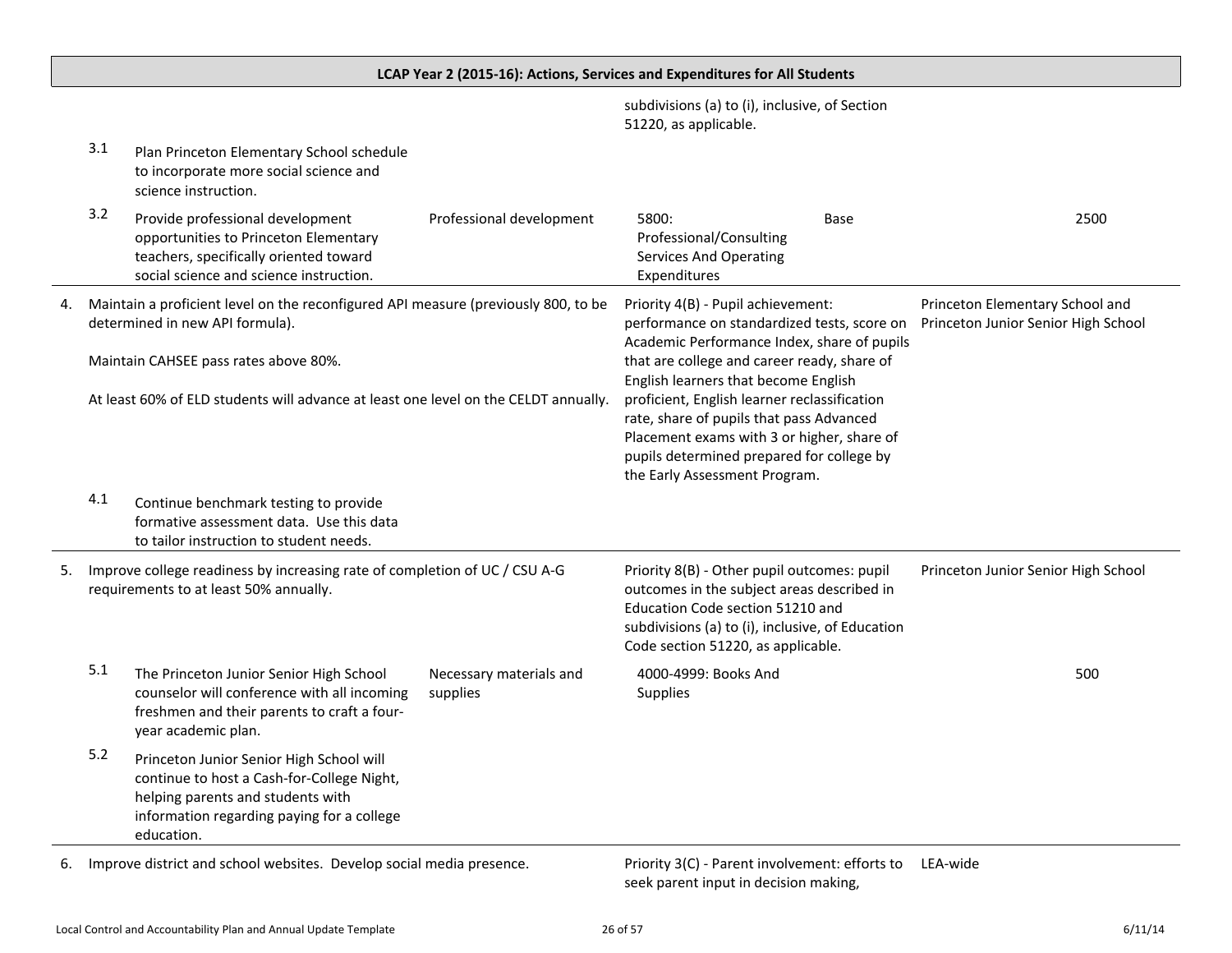<span id="page-26-0"></span>

|                             |                                                                                        |                                       | LCAP Year 2 (2015-16): Actions, Services and Expenditures for All Students           |                                                                                               |     |
|-----------------------------|----------------------------------------------------------------------------------------|---------------------------------------|--------------------------------------------------------------------------------------|-----------------------------------------------------------------------------------------------|-----|
|                             |                                                                                        |                                       | promotion of parent participation in<br>need subgroups.                              | programs for unduplicated pupils and special                                                  |     |
|                             |                                                                                        |                                       | Priority 5(C) - Pupil engagement: school<br>middle school dropout rates, high school | attendance rates, chronic absenteeism rates,<br>dropout rates, high school graduations rates. |     |
| 6.1                         | Work with webmaster on revamp of<br>district and school websites.                      | Webmaster fees                        | 5800:<br>Professional/Consulting<br><b>Services And Operating</b><br>Expenditures    | Other                                                                                         | 500 |
| 6.2                         | Create and utilize Facebook and Twitter<br>accounts to share district and school news. |                                       |                                                                                      |                                                                                               |     |
| Update school safety plans. |                                                                                        | Priority 6(C) - School climate: pupil | LEA-wide<br>suspension rates, pupil expulsion rates, other                           |                                                                                               |     |

local measures including surveys of pupils, parents and teachers on the sense of safety

and school connectedness.

Drill safety procedures more regularly.

7. Update

7.1 Form safety committee with primary purpose of updating school safety plan. School safety plans will include guidelines for safety drills, which will be incorporated with greater frequency.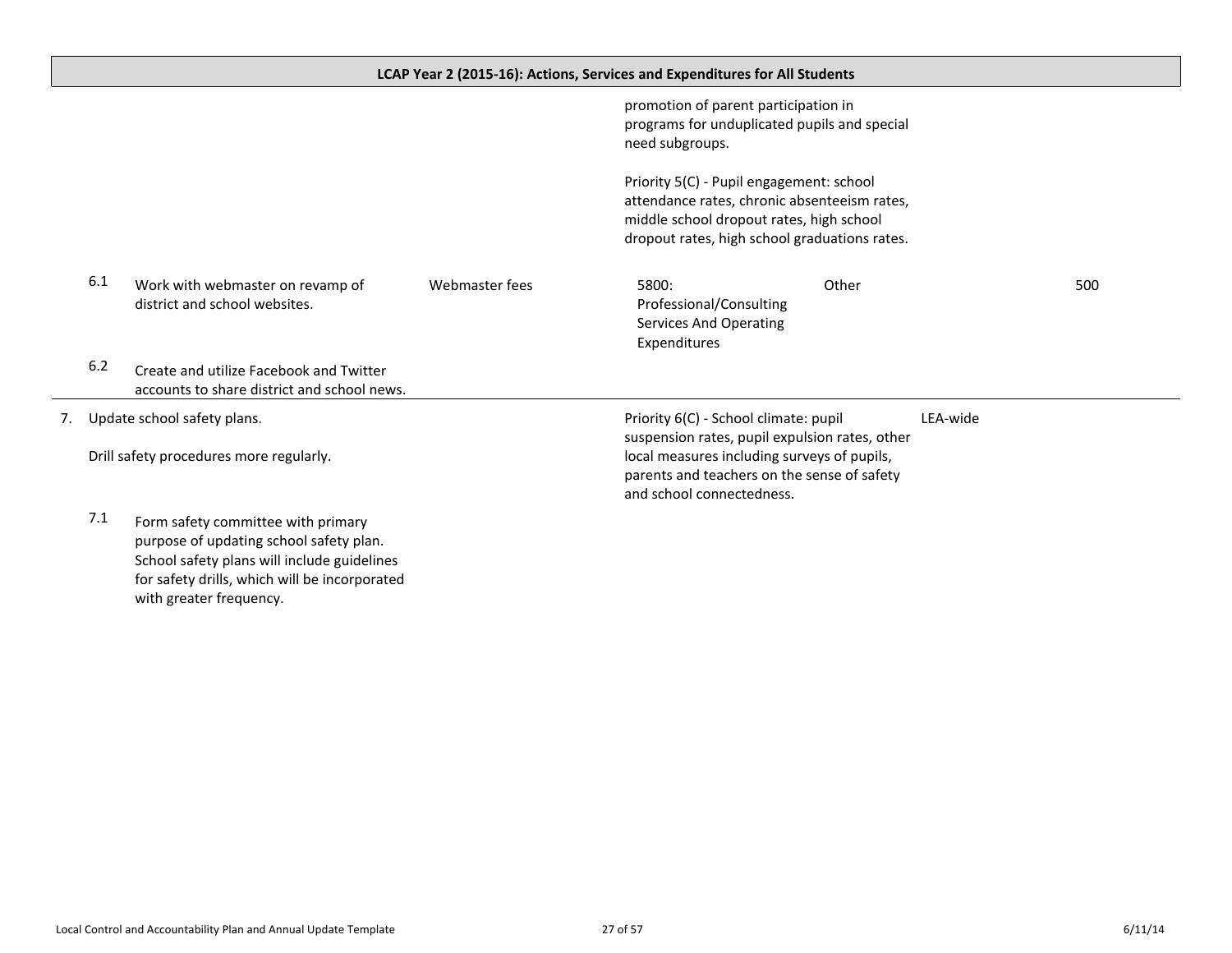|    | LCAP Year 2 (2015-16): Review of Actions, Services and Expenditures for All Students                                                                                                                                                                                                                                       |                                                                                                                                                                                                          |                                                                                                                               |                                                                                                                                                                                                                                                     |                             |  |
|----|----------------------------------------------------------------------------------------------------------------------------------------------------------------------------------------------------------------------------------------------------------------------------------------------------------------------------|----------------------------------------------------------------------------------------------------------------------------------------------------------------------------------------------------------|-------------------------------------------------------------------------------------------------------------------------------|-----------------------------------------------------------------------------------------------------------------------------------------------------------------------------------------------------------------------------------------------------|-----------------------------|--|
|    |                                                                                                                                                                                                                                                                                                                            | Description of Goal <sup>1</sup>                                                                                                                                                                         | Level of Service <sup>3</sup>                                                                                                 |                                                                                                                                                                                                                                                     |                             |  |
| 1. | Evaluate options for curriculum based on Common Core State Standards, Next<br>Generation Science Standards, and updated California English Language<br>Development standards, recommend new curriculum to the Princeton Joint<br>Unified School District Governing Board, purchase and implement use of new<br>curriculum. |                                                                                                                                                                                                          | Priority 1(A): Pupils have access to<br>standards-aligned instructional materials<br>pursuant to Education Code section 60119 | LEA-wide                                                                                                                                                                                                                                            |                             |  |
|    | campus.                                                                                                                                                                                                                                                                                                                    | Improve student access to technology; revise policies on use of technology on                                                                                                                            |                                                                                                                               |                                                                                                                                                                                                                                                     |                             |  |
|    |                                                                                                                                                                                                                                                                                                                            | <b>Action and Services</b>                                                                                                                                                                               | <b>Annual Update: Review of Actions/Services</b>                                                                              |                                                                                                                                                                                                                                                     |                             |  |
|    | 1.1                                                                                                                                                                                                                                                                                                                        | Evaluate and purchase Common Core and<br>Next Generation Science Standards aligned<br>curriculum                                                                                                         |                                                                                                                               |                                                                                                                                                                                                                                                     |                             |  |
| 2. |                                                                                                                                                                                                                                                                                                                            | Fully implement / integrate updated standards, including California Common Core<br>State Standards, Next Generation Science Standards, and updated California<br>English Language Development Standards. |                                                                                                                               | Priority 2(A): Implementation of academic<br>content and performance standards adopted<br>by the state board for all pupils, including<br>English learners.                                                                                         | LEA-wide                    |  |
|    | 2.1                                                                                                                                                                                                                                                                                                                        | Provide teachers opportunities for<br>professional development in California<br>Common Core State Standards.                                                                                             |                                                                                                                               |                                                                                                                                                                                                                                                     |                             |  |
|    | 2.2                                                                                                                                                                                                                                                                                                                        | Provide teachers with collaboration time<br>through late start days (districtwide) and<br>afternoon collaboration periods<br>(elementary).                                                               |                                                                                                                               |                                                                                                                                                                                                                                                     |                             |  |
| 3. |                                                                                                                                                                                                                                                                                                                            | Augment social science and science instruction at Princeton Elementary School.                                                                                                                           |                                                                                                                               | Priority 7(A) - Course access: pupil<br>enrollment in a broad course of study that<br>includes all of the subject areas described in<br>Education Code section 51210 and<br>subdivisions (a) to (i), inclusive, of Section<br>51220, as applicable. | Princeton Elementary School |  |
|    | 3.1                                                                                                                                                                                                                                                                                                                        | Plan Princeton Elementary School schedule<br>to incorporate more social science and<br>science instruction.                                                                                              |                                                                                                                               |                                                                                                                                                                                                                                                     |                             |  |
|    | 3.2                                                                                                                                                                                                                                                                                                                        | Provide professional development<br>opportunities to Princeton Elementary                                                                                                                                |                                                                                                                               |                                                                                                                                                                                                                                                     |                             |  |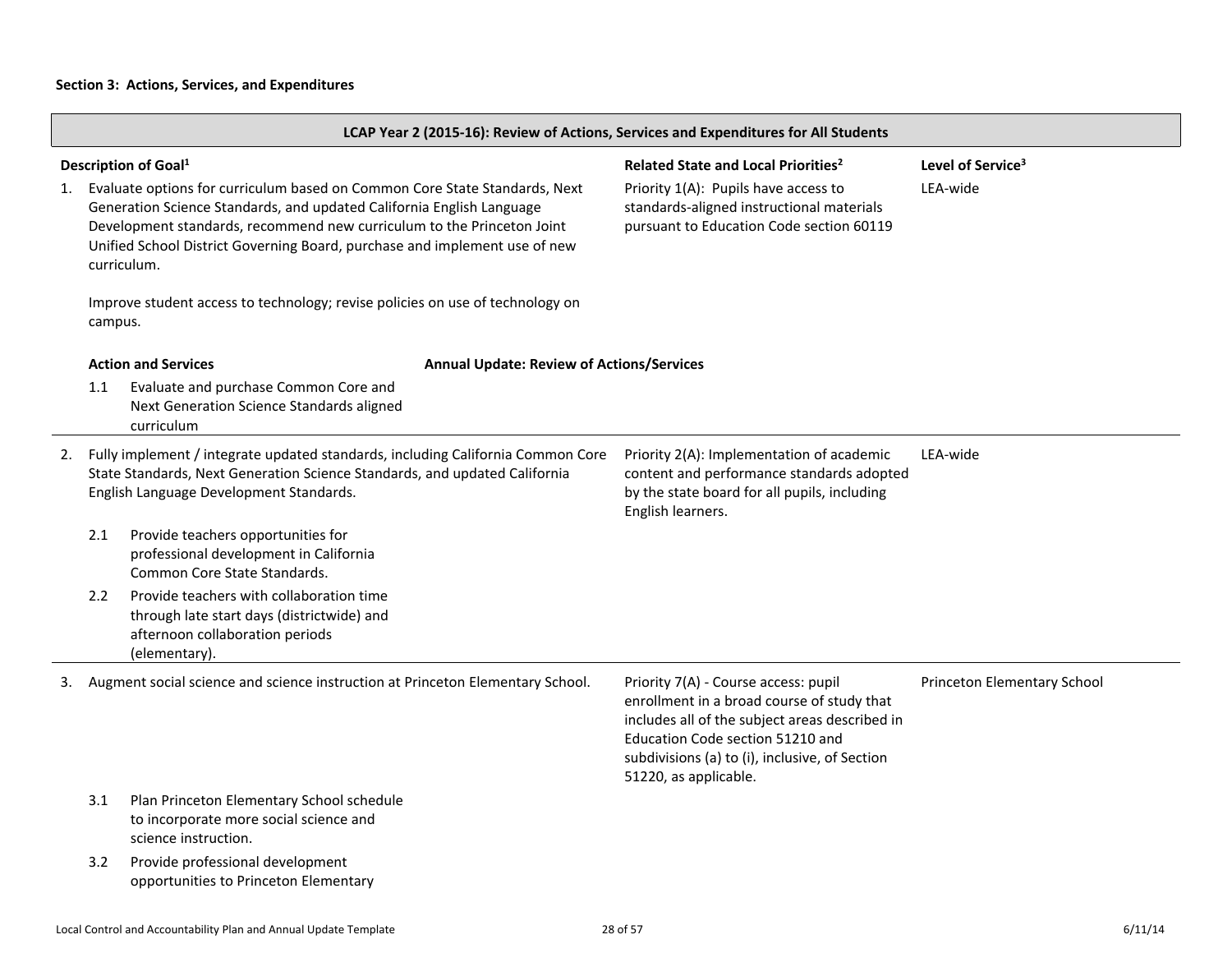# **LCAP Year 2 (2015-16): Review of Actions, Services and Expenditures for All Students**

teachers, specifically oriented toward social science and science instruction.

|    |     | Maintain a proficient level on the reconfigured API measure (previously 800, to be<br>determined in new API formula).<br>Maintain CAHSEE pass rates above 80%.<br>At least 60% of ELD students will advance at least one level on the CELDT annually. | Priority 4(B) - Pupil achievement:<br>performance on standardized tests, score on<br>Academic Performance Index, share of pupils<br>that are college and career ready, share of<br>English learners that become English<br>proficient, English learner reclassification<br>rate, share of pupils that pass Advanced<br>Placement exams with 3 or higher, share of<br>pupils determined prepared for college by<br>the Early Assessment Program. | Princeton Elementary School and<br>Princeton Junior Senior High School |
|----|-----|-------------------------------------------------------------------------------------------------------------------------------------------------------------------------------------------------------------------------------------------------------|-------------------------------------------------------------------------------------------------------------------------------------------------------------------------------------------------------------------------------------------------------------------------------------------------------------------------------------------------------------------------------------------------------------------------------------------------|------------------------------------------------------------------------|
|    | 4.1 | Continue benchmark testing to provide<br>formative assessment data. Use this data to<br>tailor instruction to student needs.                                                                                                                          |                                                                                                                                                                                                                                                                                                                                                                                                                                                 |                                                                        |
| 5. |     | Improve college readiness by increasing rate of completion of UC / CSU A-G<br>requirements to at least 50% annually.                                                                                                                                  | Priority 8(B) - Other pupil outcomes: pupil<br>outcomes in the subject areas described in<br>Education Code section 51210 and<br>subdivisions (a) to (i), inclusive, of Education<br>Code section 51220, as applicable.                                                                                                                                                                                                                         | Princeton Junior Senior High School                                    |
|    | 5.1 | The Princeton Junior Senior High School<br>counselor will conference with all incoming<br>freshmen and their parents to craft a four-<br>year academic plan.                                                                                          |                                                                                                                                                                                                                                                                                                                                                                                                                                                 |                                                                        |
|    | 5.2 | Princeton Junior Senior High School will<br>continue to host a Cash-for-College Night,<br>helping parents and students with<br>information regarding paying for a college<br>education.                                                               |                                                                                                                                                                                                                                                                                                                                                                                                                                                 |                                                                        |
| 6. |     | Improve district and school websites. Develop social media presence.                                                                                                                                                                                  | Priority 3(C) - Parent involvement: efforts to<br>seek parent input in decision making,<br>promotion of parent participation in<br>programs for unduplicated pupils and special<br>need subgroups.                                                                                                                                                                                                                                              | LEA-wide                                                               |
|    |     |                                                                                                                                                                                                                                                       | Priority 5(C) - Pupil engagement: school<br>attendance rates, chronic absenteeism rates,<br>middle school dropout rates, high school<br>dropout rates, high school graduations rates.                                                                                                                                                                                                                                                           |                                                                        |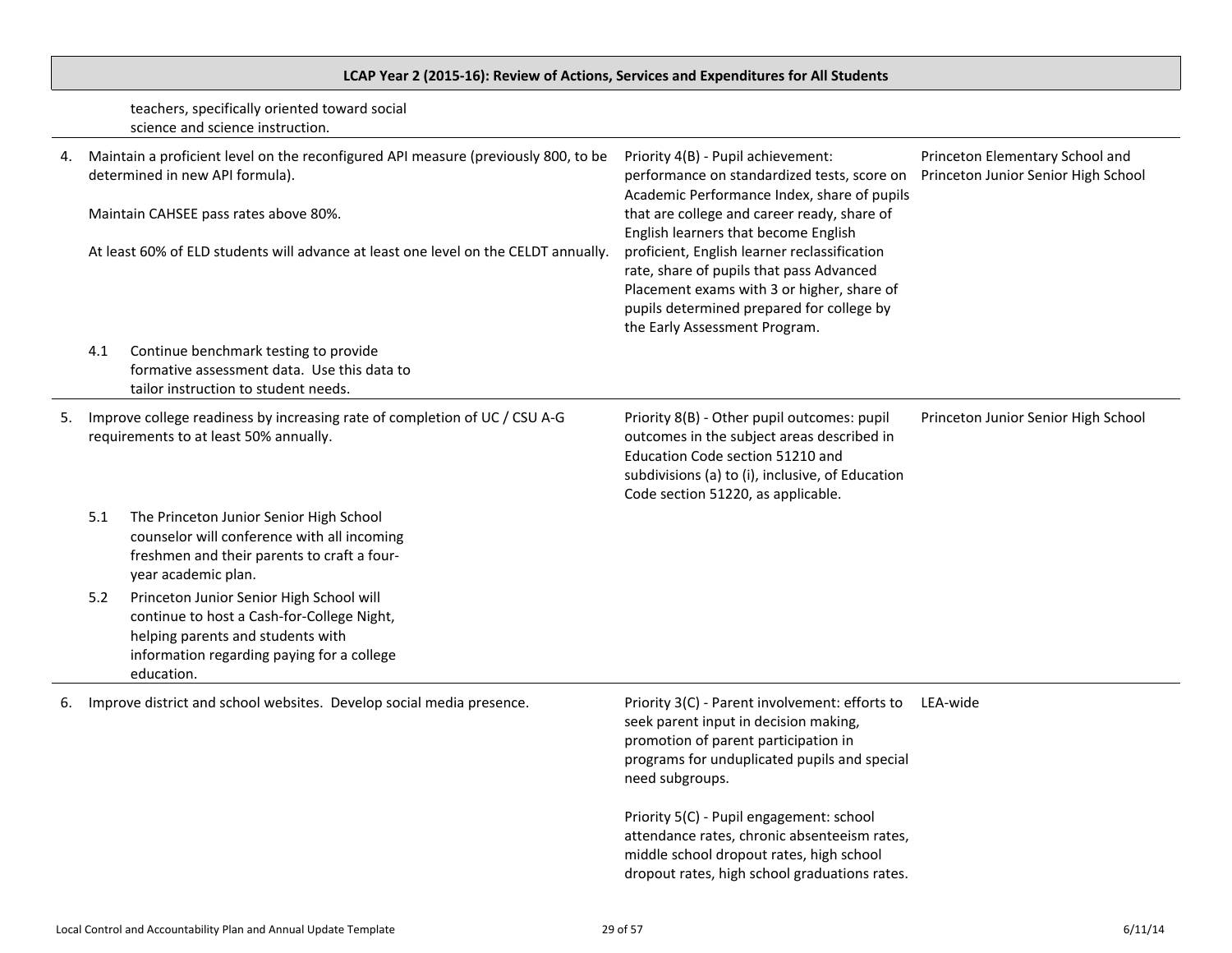- <span id="page-29-0"></span>6.1 Work with webmaster on revamp of district and school websites.
- 6.2 Create and utilize Facebook and Twitter accounts to share district and school news.
- 7. Update school safety plans.

Drill safety procedures more regularly.

Priority 6(C) - School climate: pupil suspension rates, pupil expulsion rates, other local measures including surveys of pupils, parents and teachers on the sense of safety and school connectedness. LEA-wide

7.1 Form safety committee with primary purpose of updating school safety plan. School safety plans will include guidelines for safety drills, which will be incorporated with greater frequency.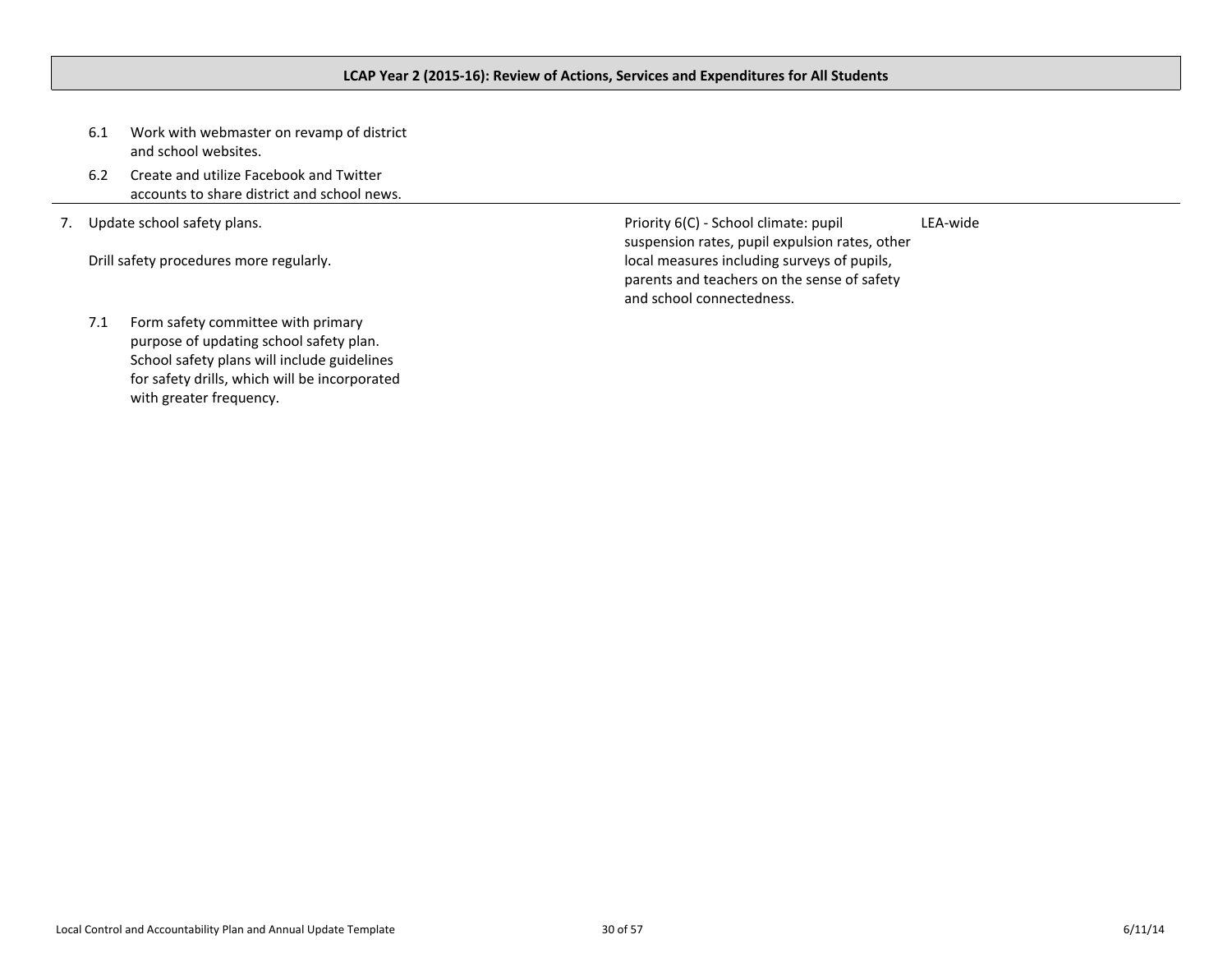- 1 Include and identify all goals from Section 2
- <sup>2</sup> From Section 2
- 3 Indicate if school-wide or LEA-wide
- <sup>4</sup> What actions are performed or services provided in each year (and are projected to be provided in years 2 and 3)? What are the anticipated expenditures for each action (including funding source)?

|    | LCAP Year 3 (2016-17): Actions, Services and Expenditures for All Students                                                                                                                                                                                                                                                                                                                                             |                                                                                                                                                                                                          |                                                                                                |                                                                                                                                                                          |                       |                               |        |
|----|------------------------------------------------------------------------------------------------------------------------------------------------------------------------------------------------------------------------------------------------------------------------------------------------------------------------------------------------------------------------------------------------------------------------|----------------------------------------------------------------------------------------------------------------------------------------------------------------------------------------------------------|------------------------------------------------------------------------------------------------|--------------------------------------------------------------------------------------------------------------------------------------------------------------------------|-----------------------|-------------------------------|--------|
|    |                                                                                                                                                                                                                                                                                                                                                                                                                        | Description of Goal <sup>1</sup>                                                                                                                                                                         |                                                                                                | Related State and Local Priorities <sup>2</sup>                                                                                                                          |                       | Level of Service <sup>3</sup> |        |
| 1. | Evaluate options for curriculum based on Common Core State Standards, Next<br>Generation Science Standards, and updated California English Language<br>Development standards, recommend new curriculum to the Princeton Joint<br>Unified School District Governing Board, purchase and implement use of new<br>curriculum.<br>Improve student access to technology; revise policies on use of technology on<br>campus. |                                                                                                                                                                                                          |                                                                                                | Priority 1(A): Pupils have access to<br>standards-aligned instructional materials<br>pursuant to Education Code section 60119                                            |                       | LEA-wide                      |        |
|    |                                                                                                                                                                                                                                                                                                                                                                                                                        |                                                                                                                                                                                                          |                                                                                                |                                                                                                                                                                          |                       |                               |        |
|    |                                                                                                                                                                                                                                                                                                                                                                                                                        | Level of Service / Action and Services                                                                                                                                                                   | <b>Proposed Expenditures</b>                                                                   | <b>Type</b>                                                                                                                                                              | <b>Funding Source</b> |                               | Amount |
|    | 1.1                                                                                                                                                                                                                                                                                                                                                                                                                    | Evaluate and purchase Common Core and<br>Next Generation Science Standards aligned<br>curriculum                                                                                                         | Curriculum purchase                                                                            | 4000-4999: Books And<br>Supplies                                                                                                                                         | Other                 |                               | 10000  |
| 2. |                                                                                                                                                                                                                                                                                                                                                                                                                        | Fully implement / integrate updated standards, including California Common Core<br>State Standards, Next Generation Science Standards, and updated California<br>English Language Development Standards. |                                                                                                | Priority 2(A): Implementation of academic<br>content and performance standards adopted<br>by the state board for all pupils, including<br>English learners.              |                       | LEA-wide                      |        |
|    | 2.1                                                                                                                                                                                                                                                                                                                                                                                                                    | Provide teachers opportunities for<br>professional development in California<br>Common Core State Standards.                                                                                             | Professional development<br>(including courses, travel costs,<br>and substitute teacher costs) | 5000-5999: Services And<br><b>Other Operating</b><br>Expenditures                                                                                                        | Other                 |                               | 5000   |
|    | 2.2                                                                                                                                                                                                                                                                                                                                                                                                                    | Provide teachers with collaboration time<br>through late start days (districtwide) and<br>afternoon collaboration periods<br>(elementary).                                                               |                                                                                                |                                                                                                                                                                          |                       |                               |        |
| 3. |                                                                                                                                                                                                                                                                                                                                                                                                                        | Augment social science and science instruction at Princeton Elementary School.                                                                                                                           |                                                                                                | Priority 7(A) - Course access: pupil<br>enrollment in a broad course of study that<br>includes all of the subject areas described in<br>Education Code section 51210 and |                       | Princeton Elementary School   |        |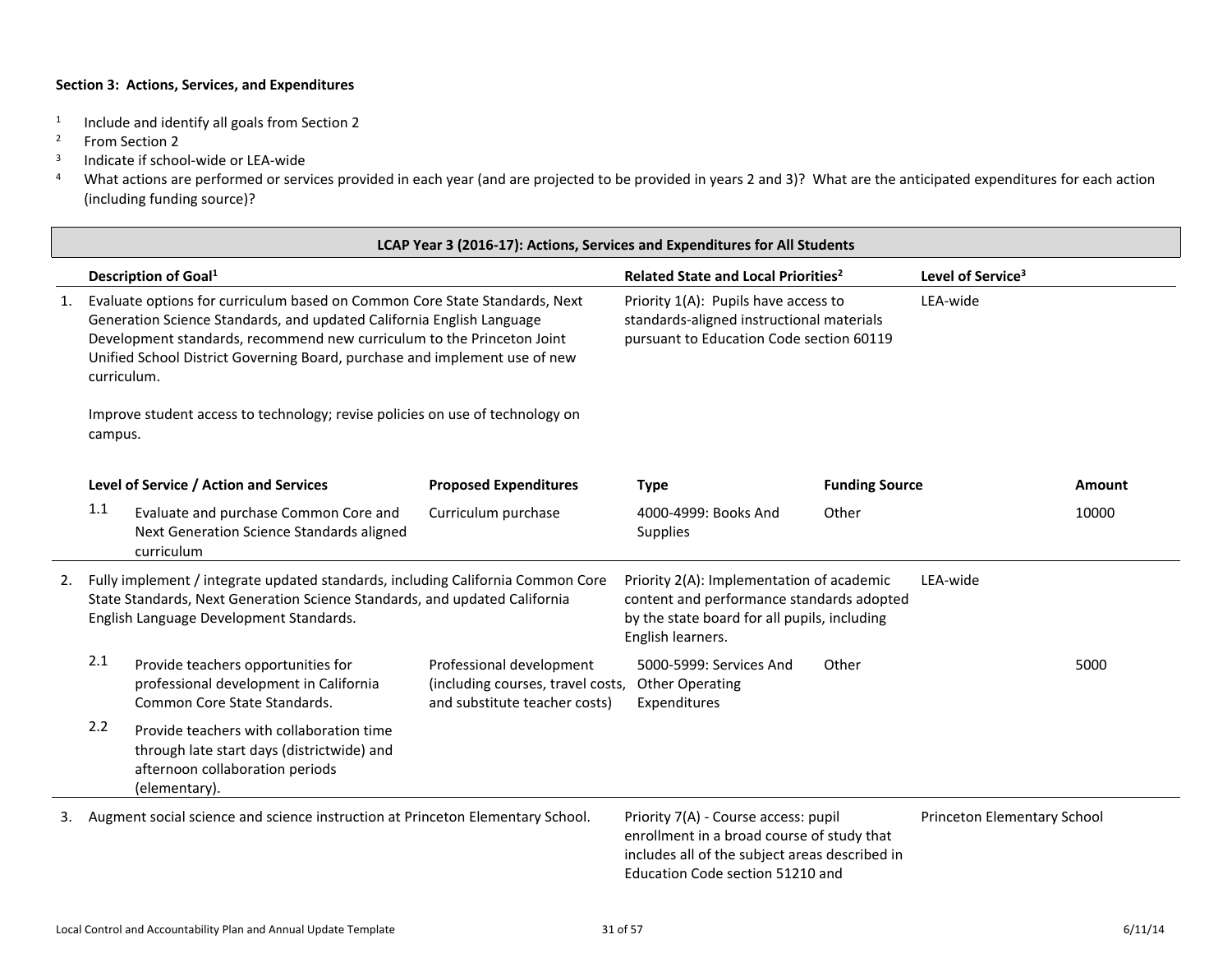subdivisions (a) to (i), inclusive, of Section 51220, as applicable. 3.1 Plan Princeton Elementary School schedule to incorporate more social science and science instruction. 3.2 Provide professional development opportunities to Princeton Elementary teachers, specifically oriented toward social science and science instruction. Professional development 5000-5999: Services And Other Operating Expenditures 2500 4. Maintain a proficient level on the reconfigured API measure (previously 800, to be determined in new API formula). Maintain CAHSEE pass rates above 80%. At least 60% of ELD students will advance at least one level on the CELDT annually. Priority 4(B) - Pupil achievement: performance on standardized tests, score on Academic Performance Index, share of pupils that are college and career ready, share of English learners that become English proficient, English learner reclassification rate, share of pupils that pass Advanced Placement exams with 3 or higher, share of pupils determined prepared for college by the Early Assessment Program. Princeton Elementary School and Princeton Junior Senior High School 4.1 Continue benchmark testing to provide formative assessment data. Use this data to tailor instruction to student needs. 5. Improve college readiness by increasing rate of completion of UC / CSU A-G requirements to at least 50% annually. Priority 8(B) - Other pupil outcomes: pupil outcomes in the subject areas described in Education Code section 51210 and subdivisions (a) to (i), inclusive, of Education Code section 51220, as applicable. Princeton Junior Senior High School 5.1 The Princeton Junior Senior High School counselor will conference with all incoming freshmen and their parents to craft a fouryear academic plan. Necessary materials and supplies 4000-4999: Books And **Supplies** 500 5.2 Princeton Junior Senior High School will continue to host a Cash-for-College Night, helping parents and students with information regarding paying for a college education.

**LCAP Year 3 (2016-17): Actions, Services and Expenditures for All Students**

6. Improve district and school websites. Develop social media presence.

seek parent input in decision making, Priority 3(C) - Parent involvement: efforts to LEA-wide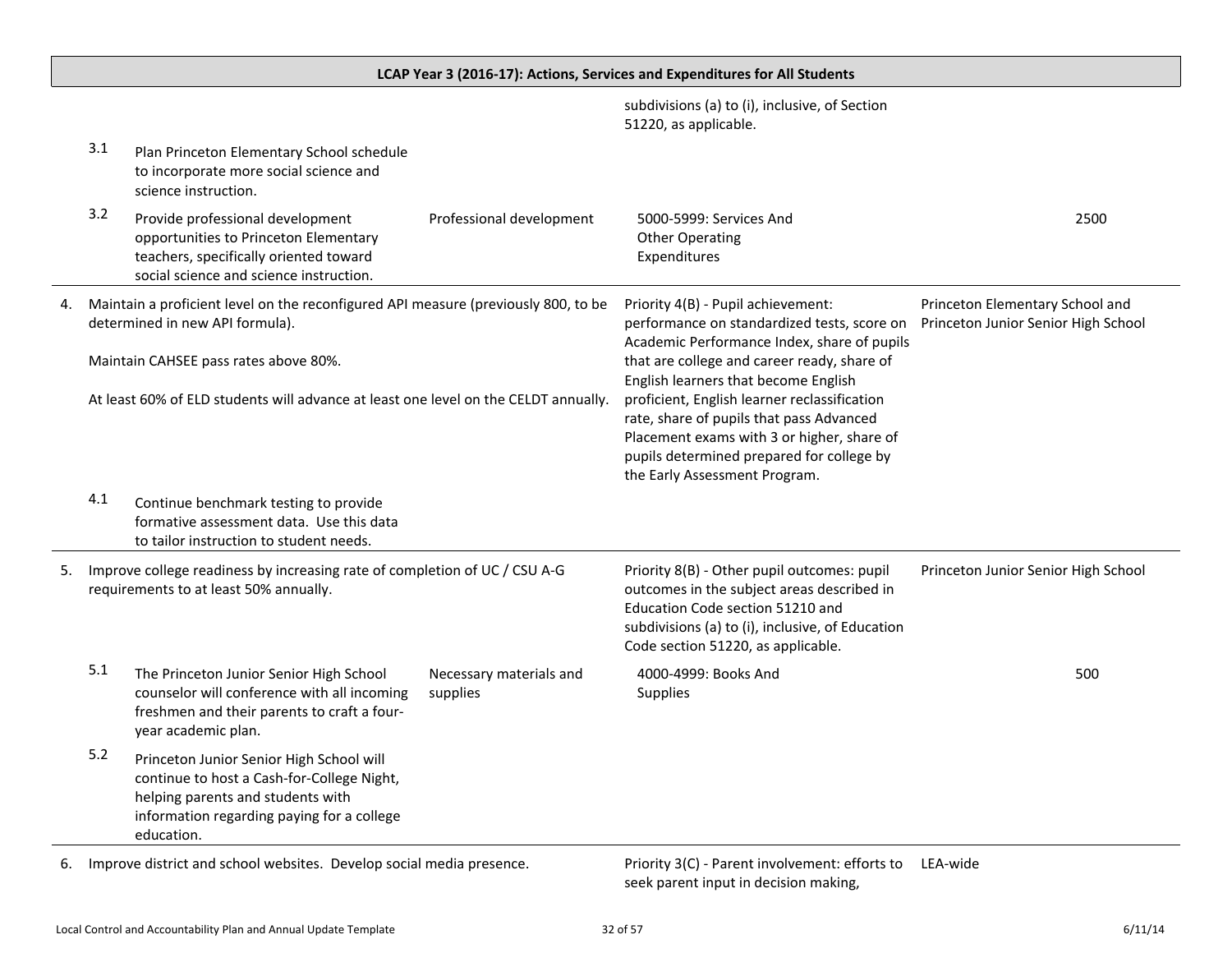<span id="page-32-0"></span>

|    |     |                                                                             |                | LCAP Year 3 (2016-17): Actions, Services and Expenditures for All Students                                                                                                                                         |       |          |      |
|----|-----|-----------------------------------------------------------------------------|----------------|--------------------------------------------------------------------------------------------------------------------------------------------------------------------------------------------------------------------|-------|----------|------|
|    |     |                                                                             |                | promotion of parent participation in<br>programs for unduplicated pupils and special<br>need subgroups.                                                                                                            |       |          |      |
|    |     |                                                                             |                | Priority 5(C) - Pupil engagement: school<br>attendance rates, chronic absenteeism rates,<br>middle school dropout rates, high school<br>dropout rates, high school graduations rates.                              |       |          |      |
|    | 6.1 | Work with webmaster on revamp of<br>district and school websites.           | Webmaster fees | 5800:<br>Professional/Consulting<br>Services And Operating<br>Expenditures                                                                                                                                         | Other |          | 1000 |
|    | 6.2 | Utilize Facebook and Twitter accounts to<br>share district and school news. |                |                                                                                                                                                                                                                    |       |          |      |
| 7. |     | Update school safety plans.<br>Drill safety procedures more regularly.      |                | Priority 6(C) - School climate: pupil<br>suspension rates, pupil expulsion rates, other<br>local measures including surveys of pupils,<br>parents and teachers on the sense of safety<br>and school connectedness. |       | LEA-wide |      |

7.1 Continue regular drilling of safety procedures.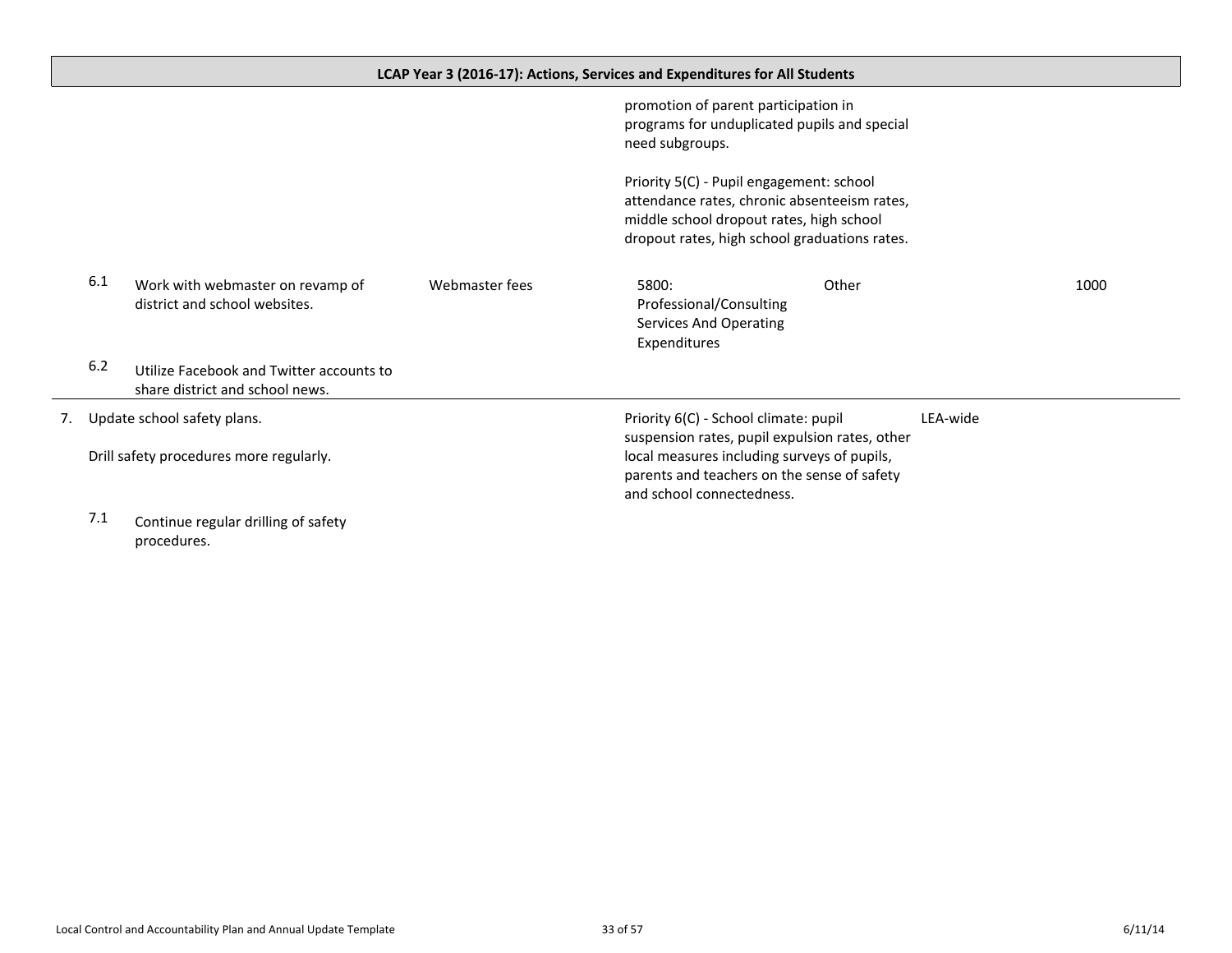|    | LCAP Year 3 (2016-17): Review of Actions, Services and Expenditures for All Students                                                                                                                                                                                                                                       |                                                                                                                                                                                                          |                                                  |                                                                                                                                                                                                                                                     |                             |  |
|----|----------------------------------------------------------------------------------------------------------------------------------------------------------------------------------------------------------------------------------------------------------------------------------------------------------------------------|----------------------------------------------------------------------------------------------------------------------------------------------------------------------------------------------------------|--------------------------------------------------|-----------------------------------------------------------------------------------------------------------------------------------------------------------------------------------------------------------------------------------------------------|-----------------------------|--|
|    | Description of Goal <sup>1</sup><br>Related State and Local Priorities <sup>2</sup><br>Level of Service <sup>3</sup>                                                                                                                                                                                                       |                                                                                                                                                                                                          |                                                  |                                                                                                                                                                                                                                                     |                             |  |
| 1. | Evaluate options for curriculum based on Common Core State Standards, Next<br>Generation Science Standards, and updated California English Language<br>Development standards, recommend new curriculum to the Princeton Joint<br>Unified School District Governing Board, purchase and implement use of new<br>curriculum. |                                                                                                                                                                                                          |                                                  | Priority 1(A): Pupils have access to<br>standards-aligned instructional materials<br>pursuant to Education Code section 60119                                                                                                                       | LEA-wide                    |  |
|    | campus.                                                                                                                                                                                                                                                                                                                    | Improve student access to technology; revise policies on use of technology on                                                                                                                            |                                                  |                                                                                                                                                                                                                                                     |                             |  |
|    |                                                                                                                                                                                                                                                                                                                            | <b>Action and Services</b>                                                                                                                                                                               | <b>Annual Update: Review of Actions/Services</b> |                                                                                                                                                                                                                                                     |                             |  |
|    | 1.1                                                                                                                                                                                                                                                                                                                        | Evaluate and purchase Common Core and<br>Next Generation Science Standards aligned<br>curriculum                                                                                                         |                                                  |                                                                                                                                                                                                                                                     |                             |  |
| 2. |                                                                                                                                                                                                                                                                                                                            | Fully implement / integrate updated standards, including California Common Core<br>State Standards, Next Generation Science Standards, and updated California<br>English Language Development Standards. |                                                  | Priority 2(A): Implementation of academic<br>content and performance standards adopted<br>by the state board for all pupils, including<br>English learners.                                                                                         | LEA-wide                    |  |
|    | 2.1                                                                                                                                                                                                                                                                                                                        | Provide teachers opportunities for<br>professional development in California<br>Common Core State Standards.                                                                                             |                                                  |                                                                                                                                                                                                                                                     |                             |  |
|    | 2.2                                                                                                                                                                                                                                                                                                                        | Provide teachers with collaboration time<br>through late start days (districtwide) and<br>afternoon collaboration periods<br>(elementary).                                                               |                                                  |                                                                                                                                                                                                                                                     |                             |  |
| 3. |                                                                                                                                                                                                                                                                                                                            | Augment social science and science instruction at Princeton Elementary School.                                                                                                                           |                                                  | Priority 7(A) - Course access: pupil<br>enrollment in a broad course of study that<br>includes all of the subject areas described in<br>Education Code section 51210 and<br>subdivisions (a) to (i), inclusive, of Section<br>51220, as applicable. | Princeton Elementary School |  |
|    | 3.1                                                                                                                                                                                                                                                                                                                        | Plan Princeton Elementary School schedule<br>to incorporate more social science and<br>science instruction.                                                                                              |                                                  |                                                                                                                                                                                                                                                     |                             |  |
|    | 3.2                                                                                                                                                                                                                                                                                                                        | Provide professional development<br>opportunities to Princeton Elementary                                                                                                                                |                                                  |                                                                                                                                                                                                                                                     |                             |  |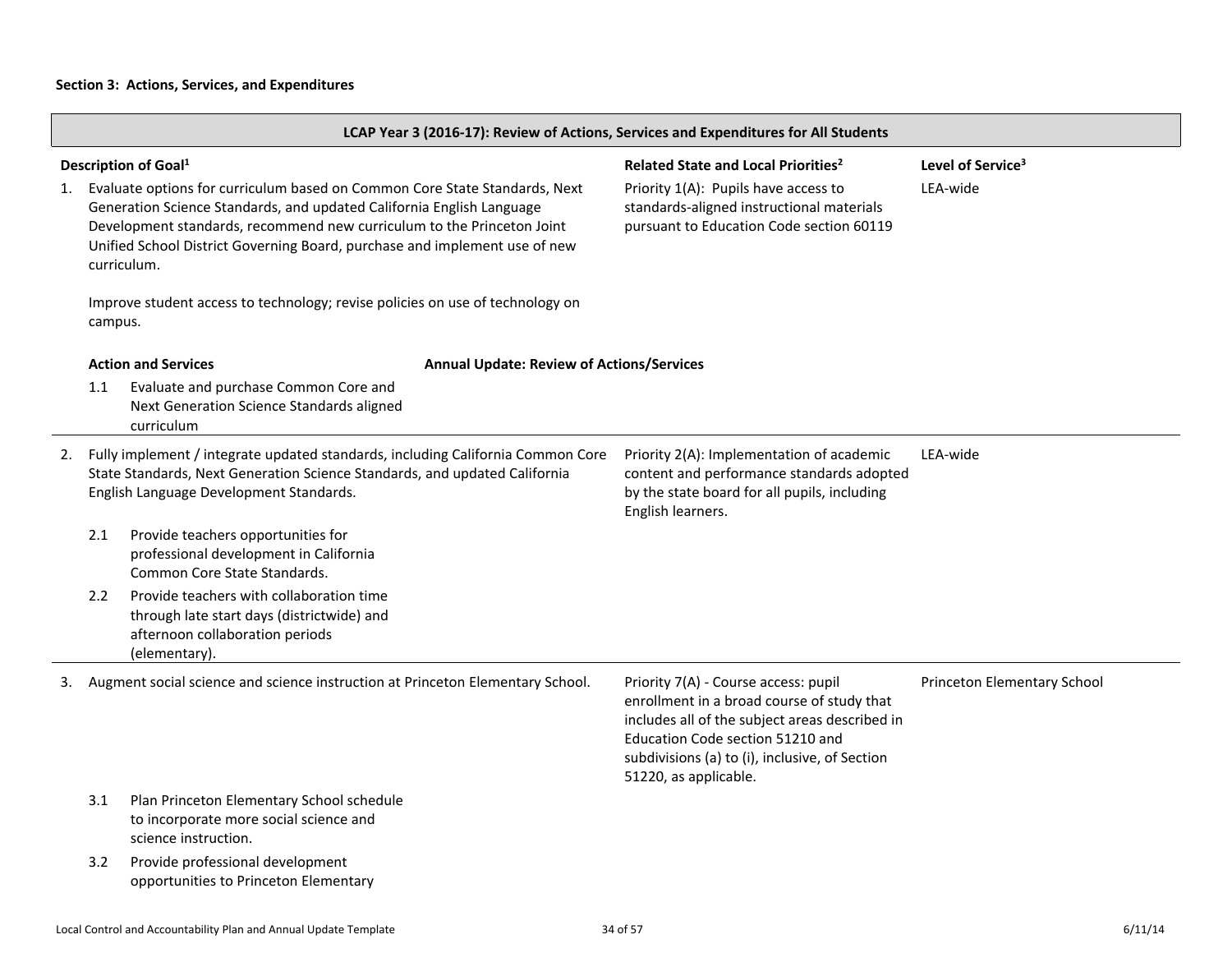# **LCAP Year 3 (2016-17): Review of Actions, Services and Expenditures for All Students**

teachers, specifically oriented toward social science and science instruction.

|    | Maintain a proficient level on the reconfigured API measure (previously 800, to be<br>determined in new API formula).<br>Maintain CAHSEE pass rates above 80%.<br>At least 60% of ELD students will advance at least one level on the CELDT annually. |                                                                                                                                                                                         | Priority 4(B) - Pupil achievement:<br>performance on standardized tests, score on<br>Academic Performance Index, share of pupils<br>that are college and career ready, share of<br>English learners that become English<br>proficient, English learner reclassification<br>rate, share of pupils that pass Advanced<br>Placement exams with 3 or higher, share of<br>pupils determined prepared for college by<br>the Early Assessment Program. | Princeton Elementary School and<br>Princeton Junior Senior High School |
|----|-------------------------------------------------------------------------------------------------------------------------------------------------------------------------------------------------------------------------------------------------------|-----------------------------------------------------------------------------------------------------------------------------------------------------------------------------------------|-------------------------------------------------------------------------------------------------------------------------------------------------------------------------------------------------------------------------------------------------------------------------------------------------------------------------------------------------------------------------------------------------------------------------------------------------|------------------------------------------------------------------------|
|    | 4.1                                                                                                                                                                                                                                                   | Continue benchmark testing to provide<br>formative assessment data. Use this data to<br>tailor instruction to student needs.                                                            |                                                                                                                                                                                                                                                                                                                                                                                                                                                 |                                                                        |
| 5. |                                                                                                                                                                                                                                                       | Improve college readiness by increasing rate of completion of UC / CSU A-G<br>requirements to at least 50% annually.                                                                    | Priority 8(B) - Other pupil outcomes: pupil<br>outcomes in the subject areas described in<br>Education Code section 51210 and<br>subdivisions (a) to (i), inclusive, of Education<br>Code section 51220, as applicable.                                                                                                                                                                                                                         | Princeton Junior Senior High School                                    |
|    | 5.1                                                                                                                                                                                                                                                   | The Princeton Junior Senior High School<br>counselor will conference with all incoming<br>freshmen and their parents to craft a four-<br>year academic plan.                            |                                                                                                                                                                                                                                                                                                                                                                                                                                                 |                                                                        |
|    | 5.2                                                                                                                                                                                                                                                   | Princeton Junior Senior High School will<br>continue to host a Cash-for-College Night,<br>helping parents and students with<br>information regarding paying for a college<br>education. |                                                                                                                                                                                                                                                                                                                                                                                                                                                 |                                                                        |
| 6. |                                                                                                                                                                                                                                                       | Improve district and school websites. Develop social media presence.                                                                                                                    | Priority 3(C) - Parent involvement: efforts to<br>seek parent input in decision making,<br>promotion of parent participation in<br>programs for unduplicated pupils and special<br>need subgroups.                                                                                                                                                                                                                                              | LEA-wide                                                               |
|    |                                                                                                                                                                                                                                                       |                                                                                                                                                                                         | Priority 5(C) - Pupil engagement: school<br>attendance rates, chronic absenteeism rates,<br>middle school dropout rates, high school<br>dropout rates, high school graduations rates.                                                                                                                                                                                                                                                           |                                                                        |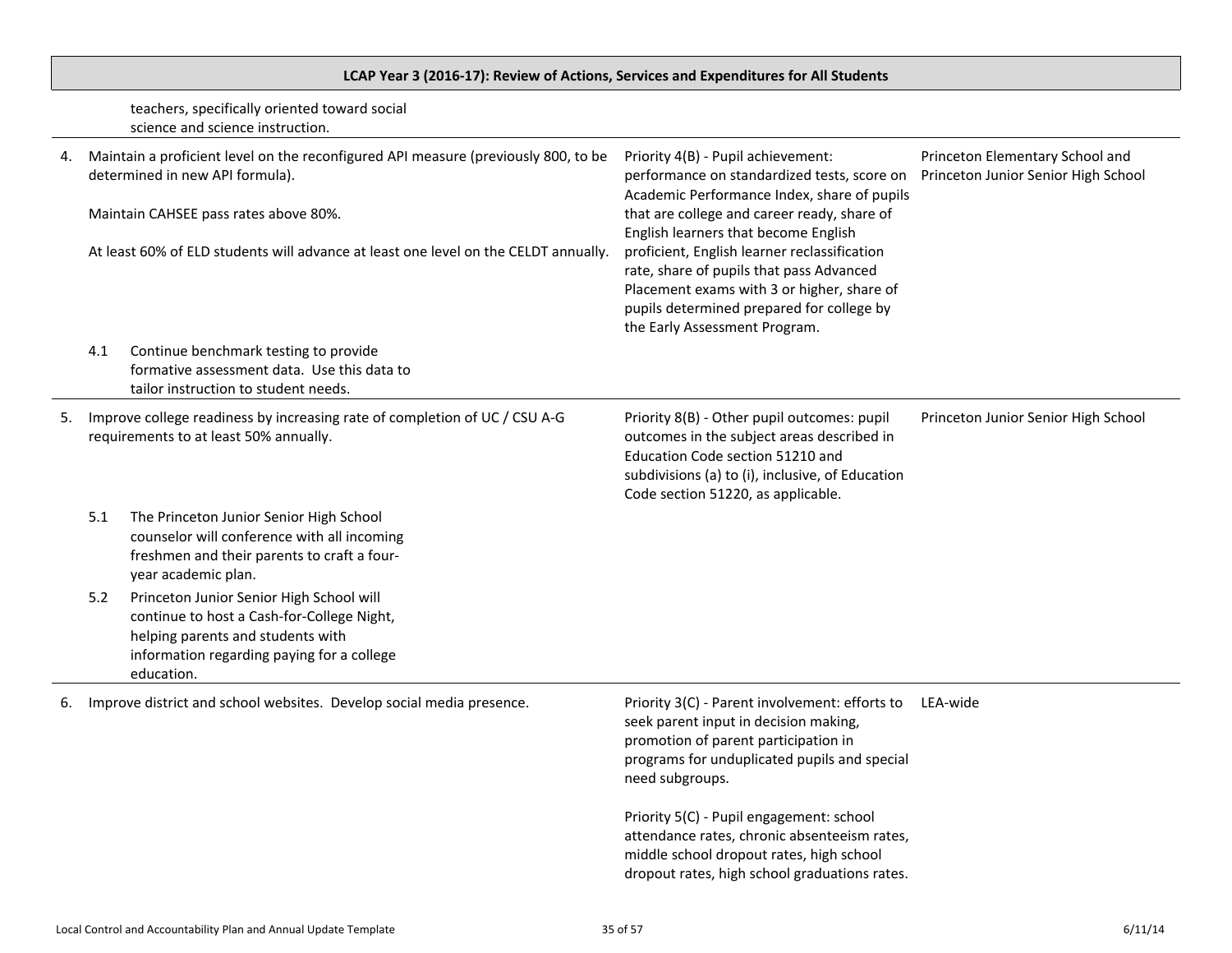## <span id="page-35-0"></span>**LCAP Year 3 (2016-17): Review of Actions, Services and Expenditures for All Students**

- 6.1 Work with webmaster on revamp of district and school websites.
- 6.2 Utilize Facebook and Twitter accounts to share district and school news.
- 7. Update school safety plans.

Drill safety procedures more regularly.

7.1 Continue regular drilling of safety procedures.

Priority 6(C) - School climate: pupil suspension rates, pupil expulsion rates, other local measures including surveys of pupils, parents and teachers on the sense of safety and school connectedness. LEA-wide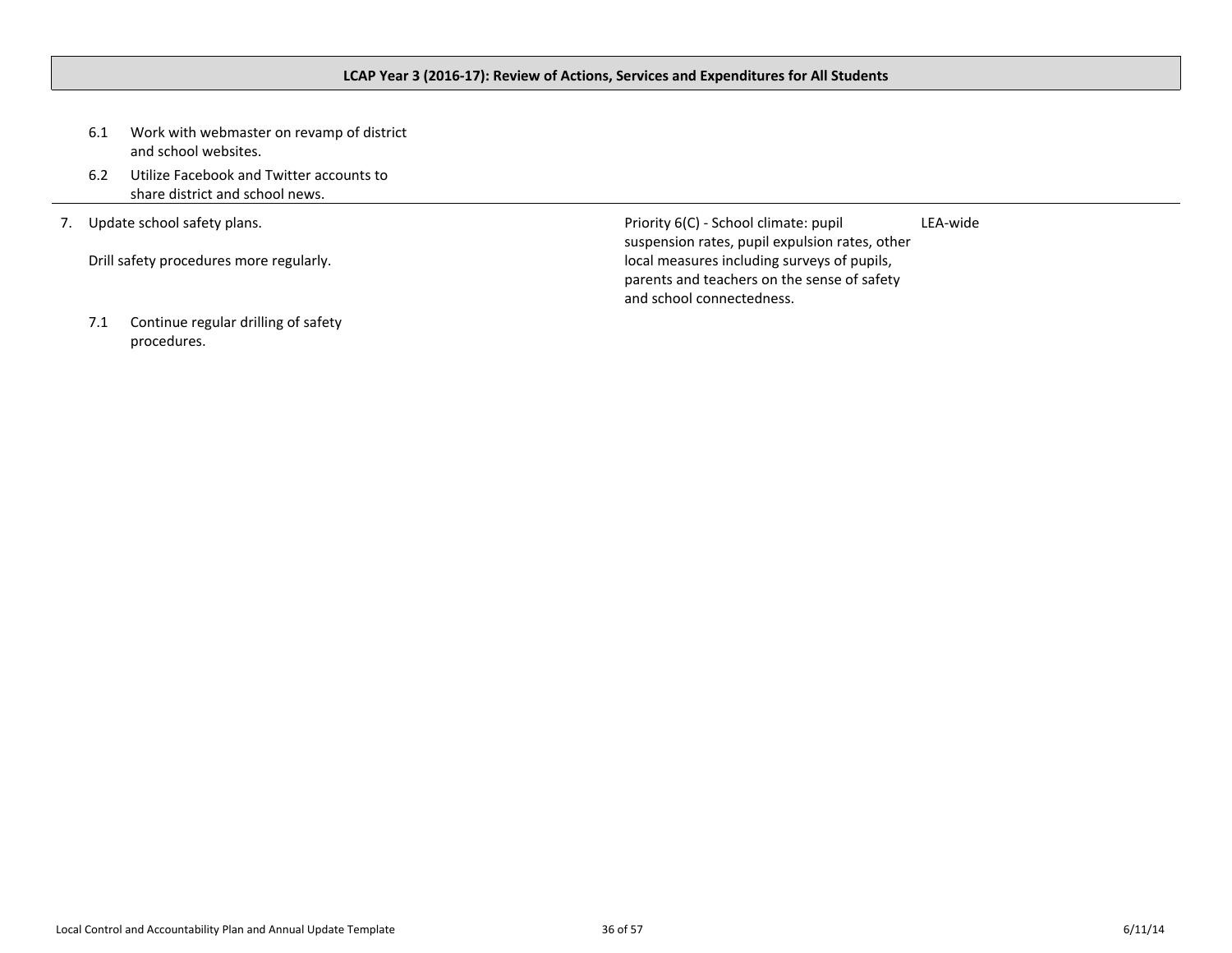### <span id="page-36-0"></span>**B. Actions, Services and Expenditures for Low-Income, English Learner, RFEP, and/or Foster Youth Pupils**

- B. Identify additional annual actions, and the LEA may include any services that support these actions, above what is provided for all pupils that will serve Low-Income, English Learner, RFEP, and/or Foster Youth Pupils as defined in Education Code section 42238.01 and pupils redesignated as fluent English proficient. The identified actions must include, but are not limited to, those actions that are to be performed to meet the targeted goals described in Section 2 for low-income pupils, English learners, foster youth and/or pupils redesignated as fluent English proficient (e.g., not listed in Table 3A above). List and describe expenditures for each fiscal year implementing these actions, including where those expenditures can be found in the LEA's budget.
- 1 Include and identify all goals from Section 2
- <sup>2</sup> From Section 2
- 3 Indicate if school-wide or LEA-wide

<sup>4</sup> What actions are performed or services provided in each year (and are projected to be provided in years 2 and 3)? What are the anticipated expenditures for each action (including funding source)?

|    | LCAP Year 1 (2014-15): Actions, Services and Expenditures for Low-Income, English Learner, RFEP, and/or Foster Youth Pupils                                                                                                                                                                                                |                                                                                                |                                                                                                                                                             |                       |                               |        |  |
|----|----------------------------------------------------------------------------------------------------------------------------------------------------------------------------------------------------------------------------------------------------------------------------------------------------------------------------|------------------------------------------------------------------------------------------------|-------------------------------------------------------------------------------------------------------------------------------------------------------------|-----------------------|-------------------------------|--------|--|
|    | <b>Description of Goal1</b>                                                                                                                                                                                                                                                                                                |                                                                                                | Related State and Local Priorities <sup>2</sup>                                                                                                             |                       | Level of Service <sup>3</sup> |        |  |
| 1. | Evaluate options for curriculum based on Common Core State Standards, Next<br>Generation Science Standards, and updated California English Language<br>Development standards, recommend new curriculum to the Princeton Joint<br>Unified School District Governing Board, purchase and implement use of new<br>curriculum. |                                                                                                | Priority 1(A): Pupils have access to<br>LEA-wide<br>standards-aligned instructional materials<br>pursuant to Education Code section 60119                   |                       |                               |        |  |
|    | Improve student access to technology; revise policies on use of technology on<br>campus.                                                                                                                                                                                                                                   |                                                                                                |                                                                                                                                                             |                       |                               |        |  |
|    | Level of Service / Action and Services                                                                                                                                                                                                                                                                                     | <b>Proposed Expenditures</b>                                                                   | <b>Type</b>                                                                                                                                                 | <b>Funding Source</b> |                               | Amount |  |
|    | 1.1<br>Evaluate and purchase updated California<br>English Language Development Standards<br>aligned curriculum                                                                                                                                                                                                            | Curriculum purchase                                                                            | 4000-4999: Books And<br><b>Supplies</b>                                                                                                                     | Other                 |                               | 1000   |  |
| 2. | Fully implement / integrate updated standards, including California Common Core<br>State Standards, Next Generation Science Standards, and updated California<br>English Language Development Standards.                                                                                                                   |                                                                                                | Priority 2(A): Implementation of academic<br>content and performance standards adopted<br>by the state board for all pupils, including<br>English learners. |                       | LEA-wide                      |        |  |
|    | 2.1<br>Provide opportunities for professional<br>development for updated California ELD<br>content standards                                                                                                                                                                                                               | Professional development<br>(including courses, travel costs,<br>and substitute teacher costs) | 5000-5999: Services And<br><b>Other Operating</b><br>Expenditures                                                                                           | Other                 |                               | 1000   |  |
| 3. | Augment social science and science instruction at Princeton Elementary School.                                                                                                                                                                                                                                             |                                                                                                | Priority 7(A) - Course access: pupil<br>enrollment in a broad course of study that                                                                          |                       | Princeton Elementary School   |        |  |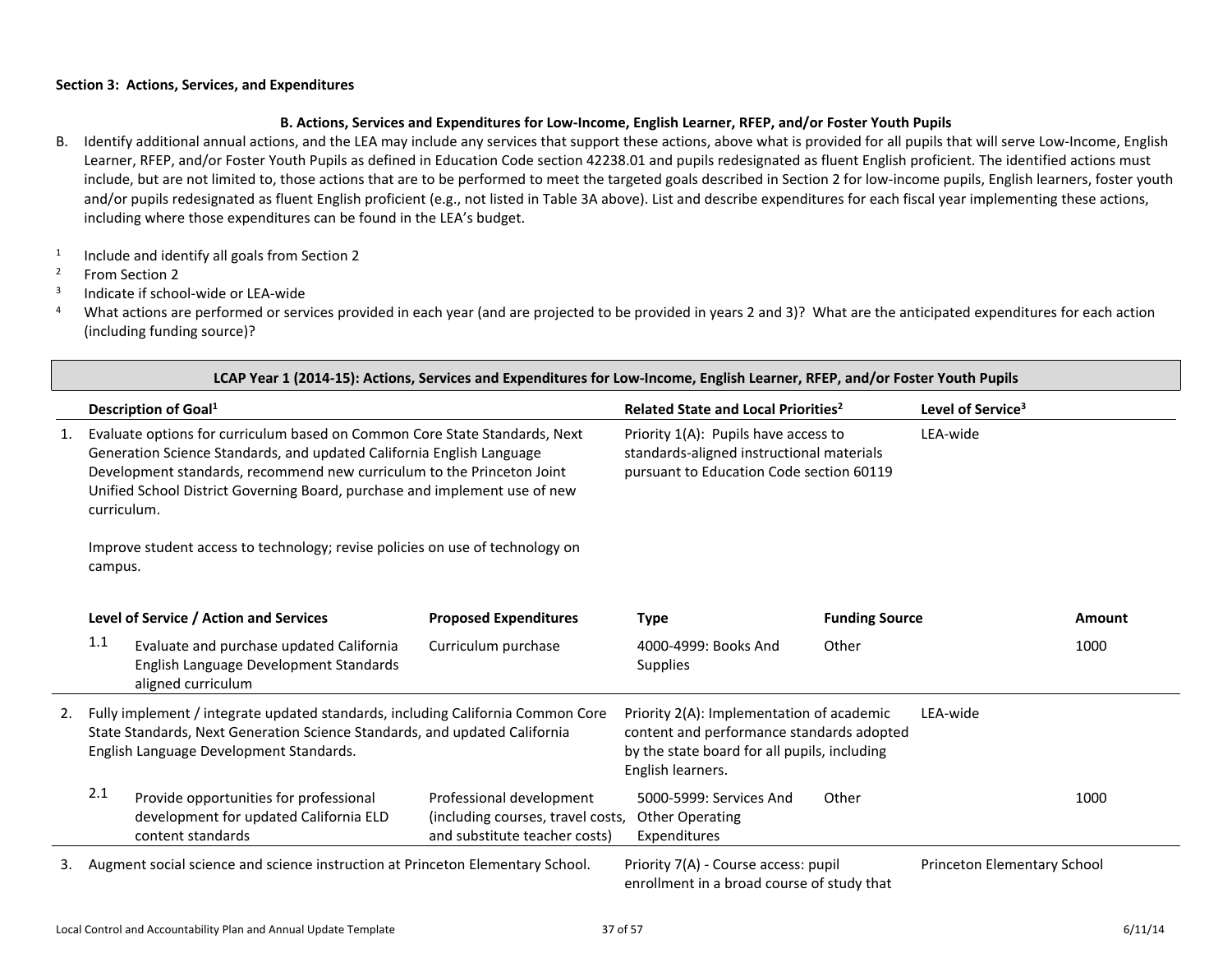|    |                                                                                                                       |                                                                                                                      |                                          | includes all of the subject areas described in<br>Education Code section 51210 and<br>subdivisions (a) to (i), inclusive, of Section                                                                                                                         |       |                                                                        |       |
|----|-----------------------------------------------------------------------------------------------------------------------|----------------------------------------------------------------------------------------------------------------------|------------------------------------------|--------------------------------------------------------------------------------------------------------------------------------------------------------------------------------------------------------------------------------------------------------------|-------|------------------------------------------------------------------------|-------|
|    |                                                                                                                       |                                                                                                                      |                                          | 51220, as applicable.                                                                                                                                                                                                                                        |       |                                                                        |       |
| 4. | Maintain a proficient level on the reconfigured API measure (previously 800, to be<br>determined in new API formula). |                                                                                                                      |                                          | Priority 4(B) - Pupil achievement:<br>performance on standardized tests, score on<br>Academic Performance Index, share of pupils                                                                                                                             |       | Princeton Elementary School and<br>Princeton Junior Senior High School |       |
|    |                                                                                                                       | Maintain CAHSEE pass rates above 80%.                                                                                |                                          | that are college and career ready, share of                                                                                                                                                                                                                  |       |                                                                        |       |
|    | At least 60% of ELD students will advance at least one level on the CELDT annually.                                   |                                                                                                                      |                                          | English learners that become English<br>proficient, English learner reclassification<br>rate, share of pupils that pass Advanced<br>Placement exams with 3 or higher, share of<br>pupils determined prepared for college by<br>the Early Assessment Program. |       |                                                                        |       |
|    | 4.1                                                                                                                   | Maintain elementary school standard of at<br>least two hours / week of pullout ELD                                   | Elementary ELD instructor (.5<br>FTE)    | 1000-1999: Certificated<br><b>Personnel Salaries</b>                                                                                                                                                                                                         | Other |                                                                        | 24000 |
|    |                                                                                                                       | instruction and in class SDAIE support.                                                                              |                                          | 3000-3999: Employee<br><b>Benefits</b>                                                                                                                                                                                                                       | Other |                                                                        | 13000 |
|    | 4.2                                                                                                                   | Maintain junior / senior high school master<br>schedule period for ELD. Improve                                      | Jr / Sr High ELD instructor (.17<br>FTE) | 1000-1999: Certificated<br><b>Personnel Salaries</b>                                                                                                                                                                                                         | Base  |                                                                        | 8000  |
|    |                                                                                                                       | alignment to maximize enrollment of ELD<br>students in the ELD support class.                                        |                                          | 3000-3999: Employee<br><b>Benefits</b>                                                                                                                                                                                                                       | Base  |                                                                        | 2700  |
|    | 4.3                                                                                                                   | Maintain categorically funded<br>paraprofessionals at Princeton Elementary                                           | .88 FTE Bilingual<br>Paraprofessional    | 2000-2999: Classified<br><b>Personnel Salaries</b>                                                                                                                                                                                                           | Other |                                                                        | 24000 |
|    |                                                                                                                       | Schools.                                                                                                             |                                          | 3000-3999: Employee<br><b>Benefits</b>                                                                                                                                                                                                                       | Other |                                                                        | 14000 |
|    | 4.4                                                                                                                   | Continue use of SDAIE strategies for ELD<br>instruction in the classroom                                             | Professional development                 | 5000-5999: Services And<br><b>Other Operating</b><br>Expenditures                                                                                                                                                                                            |       |                                                                        | 500   |
|    |                                                                                                                       |                                                                                                                      | Collaboration time                       |                                                                                                                                                                                                                                                              |       |                                                                        | 0     |
| 5. |                                                                                                                       | Improve college readiness by increasing rate of completion of UC / CSU A-G<br>requirements to at least 50% annually. |                                          | Priority 8(B) - Other pupil outcomes: pupil<br>outcomes in the subject areas described in<br>Education Code section 51210 and<br>subdivisions (a) to (i), inclusive, of Education<br>Code section 51220, as applicable.                                      |       | Princeton Junior Senior High School                                    |       |
|    | 5.1                                                                                                                   | Host Cash for College workshop<br>emphasizing the financial viability of a                                           |                                          |                                                                                                                                                                                                                                                              |       |                                                                        |       |

### LCAP Year 1 (2014-15): Actions, Services and Expenditures for Low-Income, English Learner, RFEP, and/or Foster Youth Pupils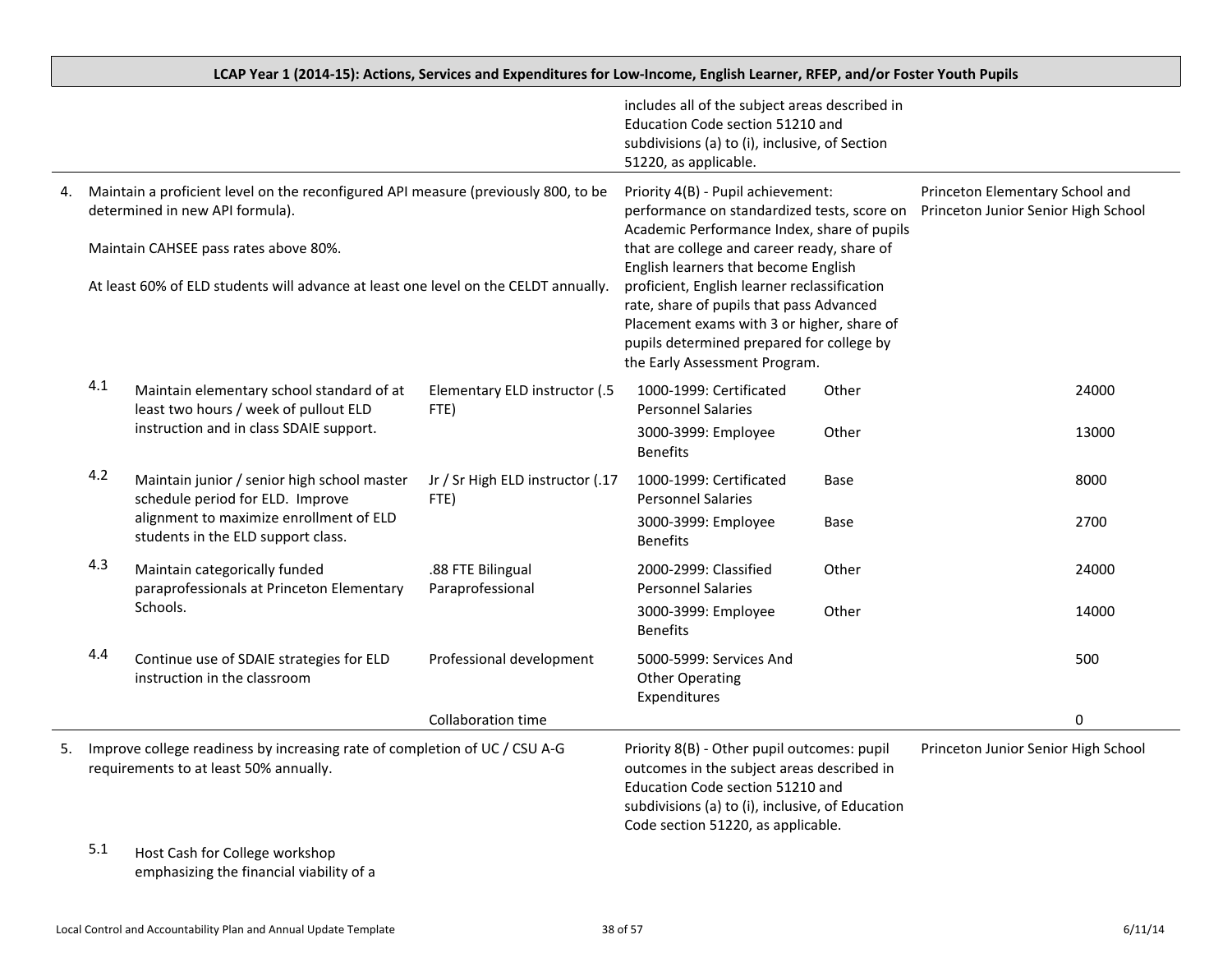|    | LCAP Year 1 (2014-15): Actions, Services and Expenditures for Low-Income, English Learner, RFEP, and/or Foster Youth Pupils |                                                                                                                                                                                                                          |                                                                                                                                                                                                                                                                                                                                                                                             |          |  |
|----|-----------------------------------------------------------------------------------------------------------------------------|--------------------------------------------------------------------------------------------------------------------------------------------------------------------------------------------------------------------------|---------------------------------------------------------------------------------------------------------------------------------------------------------------------------------------------------------------------------------------------------------------------------------------------------------------------------------------------------------------------------------------------|----------|--|
|    |                                                                                                                             | college education and provides information<br>that is most valuable for first-generation<br>college students.                                                                                                            |                                                                                                                                                                                                                                                                                                                                                                                             |          |  |
|    | 5.2                                                                                                                         | Maintain Post High School Preparation<br>class, which helps students in application<br>for jobs, college, scholarships, etc. and<br>provides information that is most valuable<br>for first-generation college students. |                                                                                                                                                                                                                                                                                                                                                                                             |          |  |
| 6. |                                                                                                                             | Improve district and school websites. Develop social media presence.                                                                                                                                                     | Priority 3(C) - Parent involvement: efforts to<br>seek parent input in decision making,<br>promotion of parent participation in<br>programs for unduplicated pupils and special<br>need subgroups.<br>Priority 5(C) - Pupil engagement: school<br>attendance rates, chronic absenteeism rates,<br>middle school dropout rates, high school<br>dropout rates, high school graduations rates. | LEA-wide |  |
|    | 6.1                                                                                                                         | Add functionality of language selection to<br>district and school websites                                                                                                                                               |                                                                                                                                                                                                                                                                                                                                                                                             |          |  |
| 7. |                                                                                                                             | Update school safety plans.<br>Drill safety procedures more regularly.                                                                                                                                                   | Priority 6(C) - School climate: pupil<br>suspension rates, pupil expulsion rates, other<br>local measures including surveys of pupils,<br>parents and teachers on the sense of safety<br>and school connectedness.                                                                                                                                                                          | LEA-wide |  |

<span id="page-38-0"></span>Г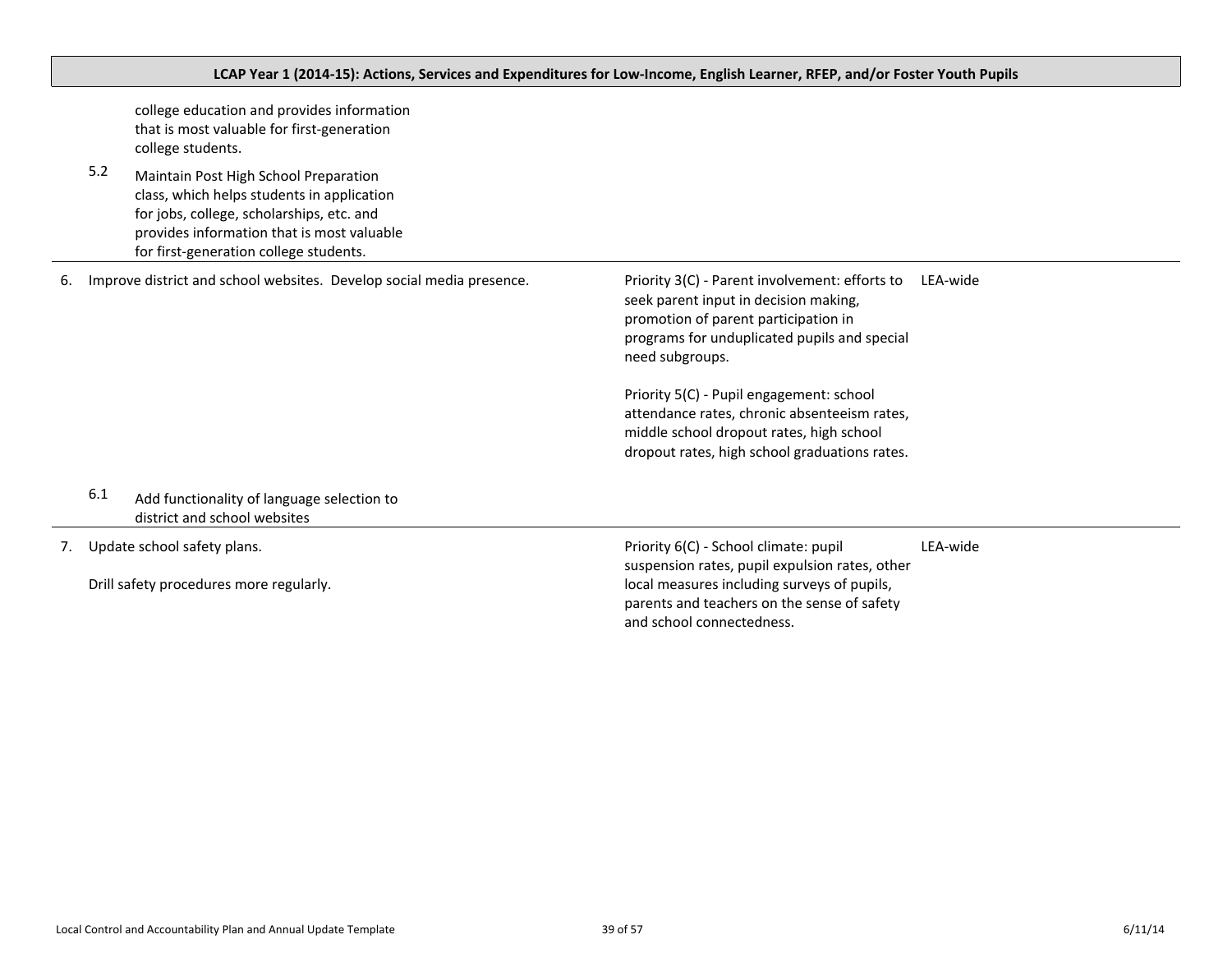LCAP Year 1 (2014-15): Review of Actions, Services and Expenditures for Low-Income, English Learner, RFEP, and/or Foster Youth Pupils

| 1. | Description of Goal <sup>1</sup><br>Evaluate options for curriculum based on Common Core State Standards, Next<br>Generation Science Standards, and updated California English Language<br>Development standards, recommend new curriculum to the Princeton Joint<br>Unified School District Governing Board, purchase and implement use of new<br>curriculum.<br>Improve student access to technology; revise policies on use of technology on<br>campus. | Related State and Local Priorities <sup>2</sup><br>Priority 1(A): Pupils have access to<br>standards-aligned instructional materials<br>pursuant to Education Code section 60119                                                                    | Level of Service <sup>3</sup><br>LEA-wide                              |
|----|------------------------------------------------------------------------------------------------------------------------------------------------------------------------------------------------------------------------------------------------------------------------------------------------------------------------------------------------------------------------------------------------------------------------------------------------------------|-----------------------------------------------------------------------------------------------------------------------------------------------------------------------------------------------------------------------------------------------------|------------------------------------------------------------------------|
|    | <b>Action and Services</b><br><b>Annual Update: Review of Actions/Services</b>                                                                                                                                                                                                                                                                                                                                                                             |                                                                                                                                                                                                                                                     |                                                                        |
|    | Evaluate and purchase updated California<br>1.1<br>English Language Development Standards<br>aligned curriculum                                                                                                                                                                                                                                                                                                                                            |                                                                                                                                                                                                                                                     |                                                                        |
| 2. | Fully implement / integrate updated standards, including California Common Core<br>State Standards, Next Generation Science Standards, and updated California<br>English Language Development Standards.                                                                                                                                                                                                                                                   | Priority 2(A): Implementation of academic<br>content and performance standards adopted<br>by the state board for all pupils, including<br>English learners.                                                                                         | LEA-wide                                                               |
|    | Provide opportunities for professional<br>2.1<br>development for updated California ELD<br>content standards                                                                                                                                                                                                                                                                                                                                               |                                                                                                                                                                                                                                                     |                                                                        |
| 3. | Augment social science and science instruction at Princeton Elementary School.                                                                                                                                                                                                                                                                                                                                                                             | Priority 7(A) - Course access: pupil<br>enrollment in a broad course of study that<br>includes all of the subject areas described in<br>Education Code section 51210 and<br>subdivisions (a) to (i), inclusive, of Section<br>51220, as applicable. | Princeton Elementary School                                            |
| 4. | Maintain a proficient level on the reconfigured API measure (previously 800, to be<br>determined in new API formula).                                                                                                                                                                                                                                                                                                                                      | Priority 4(B) - Pupil achievement:<br>performance on standardized tests, score on<br>Academic Performance Index, share of pupils                                                                                                                    | Princeton Elementary School and<br>Princeton Junior Senior High School |
|    | Maintain CAHSEE pass rates above 80%.                                                                                                                                                                                                                                                                                                                                                                                                                      | that are college and career ready, share of<br>English learners that become English                                                                                                                                                                 |                                                                        |
|    | At least 60% of ELD students will advance at least one level on the CELDT annually.                                                                                                                                                                                                                                                                                                                                                                        | proficient, English learner reclassification<br>rate, share of pupils that pass Advanced<br>Placement exams with 3 or higher, share of<br>pupils determined prepared for college by                                                                 |                                                                        |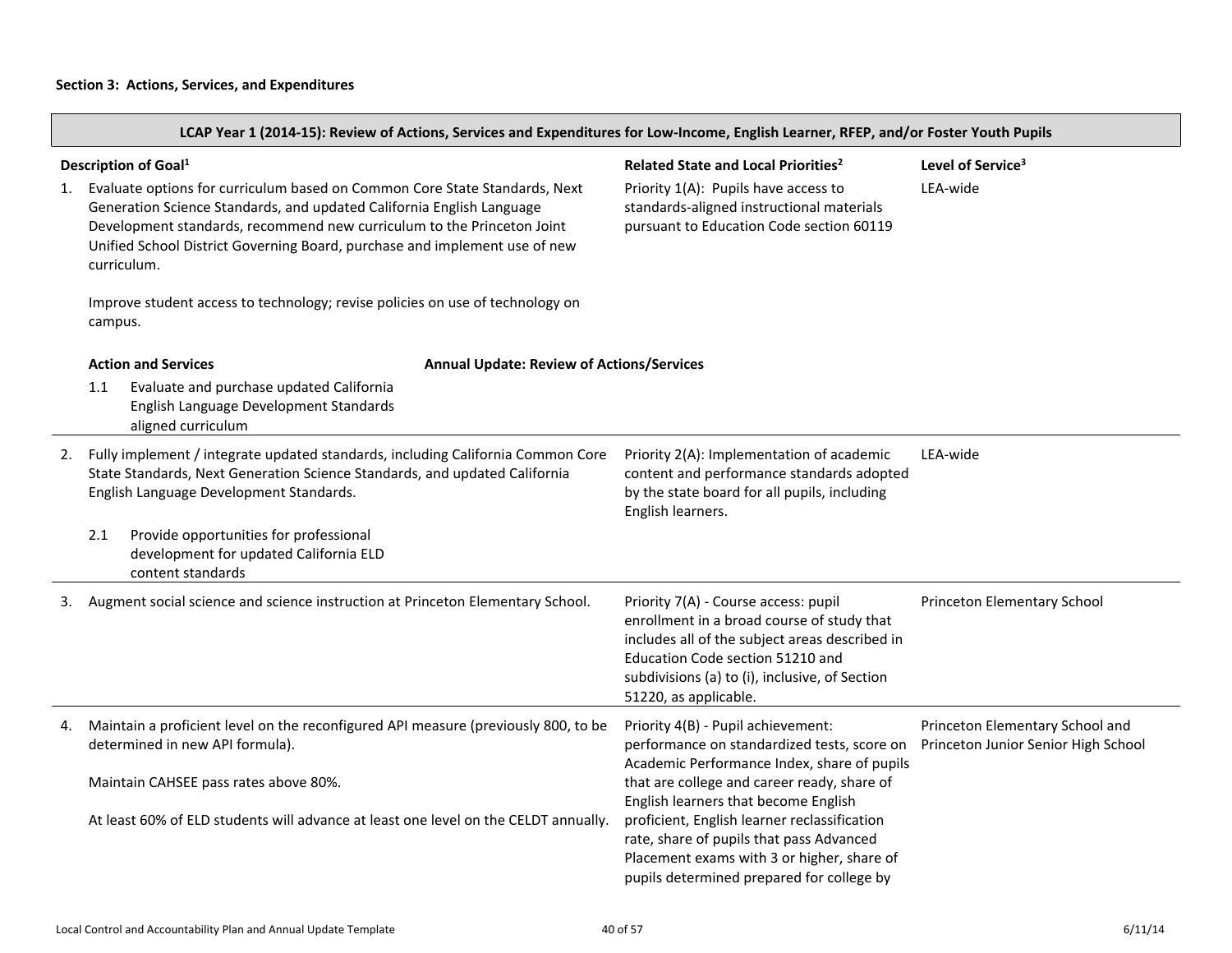## LCAP Year 1 (2014-15): Review of Actions, Services and Expenditures for Low-Income, English Learner, RFEP, and/or Foster Youth Pupils

|    | 4.1<br>4.2 | Maintain elementary school standard of at<br>least two hours / week of pullout ELD<br>instruction and in class SDAIE support.<br>Maintain junior / senior high school master<br>schedule period for ELD. Improve alignment<br>to maximize enrollment of ELD students in<br>the ELD support class. |                                                                                                                                                                                                                         |                                     |
|----|------------|---------------------------------------------------------------------------------------------------------------------------------------------------------------------------------------------------------------------------------------------------------------------------------------------------|-------------------------------------------------------------------------------------------------------------------------------------------------------------------------------------------------------------------------|-------------------------------------|
|    | 4.3        | Maintain categorically funded<br>paraprofessionals at Princeton Elementary<br>Schools.                                                                                                                                                                                                            |                                                                                                                                                                                                                         |                                     |
|    | 4.4        | Continue use of SDAIE strategies for ELD<br>instruction in the classroom                                                                                                                                                                                                                          |                                                                                                                                                                                                                         |                                     |
| 5. |            | Improve college readiness by increasing rate of completion of UC / CSU A-G<br>requirements to at least 50% annually.                                                                                                                                                                              | Priority 8(B) - Other pupil outcomes: pupil<br>outcomes in the subject areas described in<br>Education Code section 51210 and<br>subdivisions (a) to (i), inclusive, of Education<br>Code section 51220, as applicable. | Princeton Junior Senior High School |
|    | 5.1        | Host Cash for College workshop emphasizing<br>the financial viability of a college education<br>and provides information that is most<br>valuable for first-generation college<br>students.                                                                                                       |                                                                                                                                                                                                                         |                                     |
|    | 5.2        | Maintain Post High School Preparation class,<br>which helps students in application for jobs,<br>college, scholarships, etc. and provides<br>information that is most valuable for first-<br>generation college students.                                                                         |                                                                                                                                                                                                                         |                                     |
| 6. |            | Improve district and school websites. Develop social media presence.                                                                                                                                                                                                                              | Priority 3(C) - Parent involvement: efforts to<br>seek parent input in decision making,<br>promotion of parent participation in<br>programs for unduplicated pupils and special<br>need subgroups.                      | LEA-wide                            |
|    |            |                                                                                                                                                                                                                                                                                                   | Priority 5(C) - Pupil engagement: school<br>attendance rates, chronic absenteeism rates,<br>middle school dropout rates, high school<br>dropout rates, high school graduations rates.                                   |                                     |

the Early Assessment Program.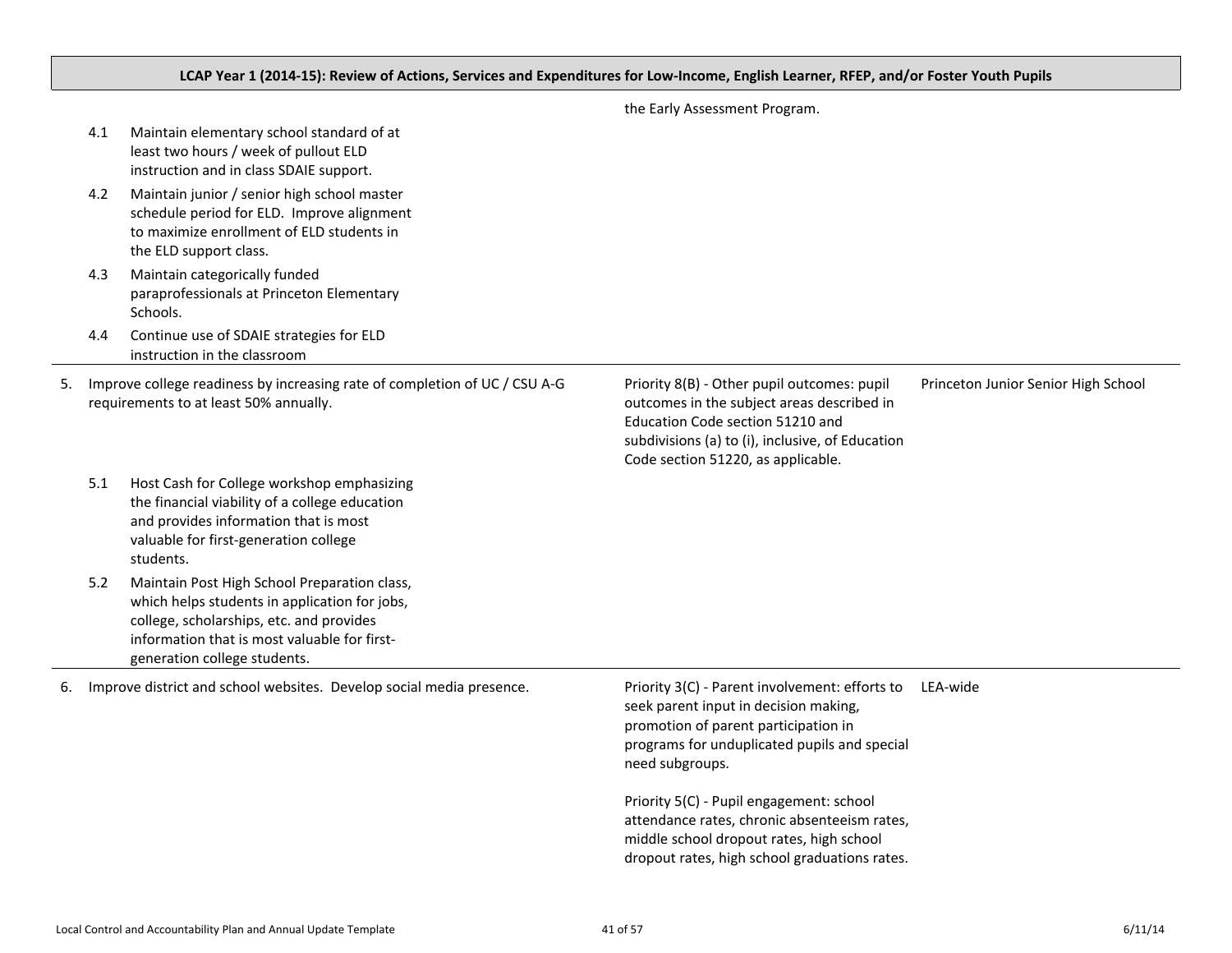## <span id="page-41-0"></span>LCAP Year 1 (2014-15): Review of Actions, Services and Expenditures for Low-Income, English Learner, RFEP, and/or Foster Youth Pupils

### 6.1 Add functionality of language selection to district and school websites

7. Update school safety plans.

Drill safety procedures more regularly.

Priority 6(C) - School climate: pupil suspension rates, pupil expulsion rates, other local measures including surveys of pupils, parents and teachers on the sense of safety and school connectedness.

LEA-wide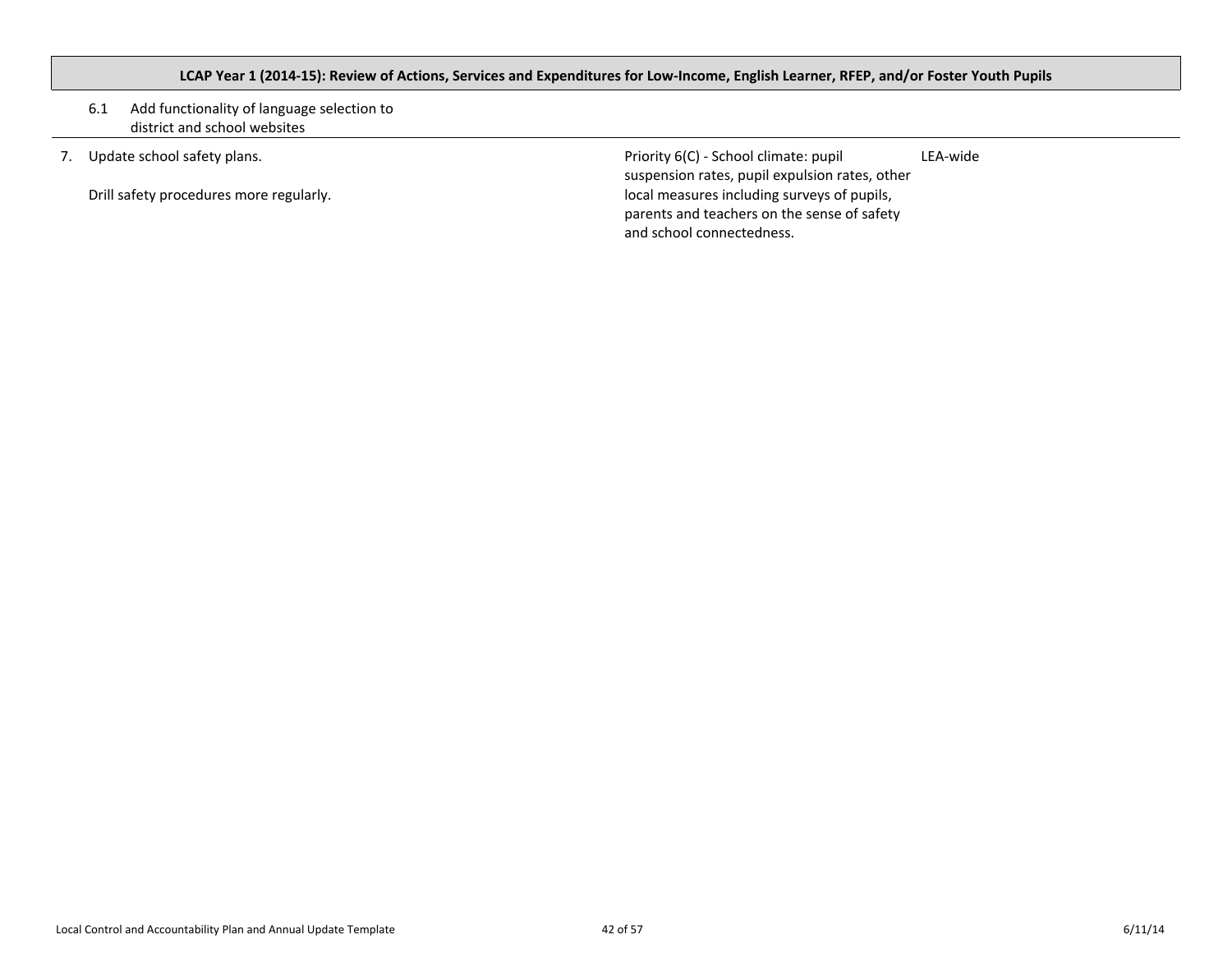- 1 Include and identify all goals from Section 2
- <sup>2</sup> From Section 2
- 3 Indicate if school-wide or LEA-wide
- <sup>4</sup> What actions are performed or services provided in each year (and are projected to be provided in years 2 and 3)? What are the anticipated expenditures for each action (including funding source)?

|    | LCAP Year 2 (2015-16): Actions, Services and Expenditures for Low-Income, English Learner, RFEP, and/or Foster Youth Pupils                                                                                                                                                                                                |                                                                                                |                                                                                                                                                                                                                                                     |                       |                                                                        |               |
|----|----------------------------------------------------------------------------------------------------------------------------------------------------------------------------------------------------------------------------------------------------------------------------------------------------------------------------|------------------------------------------------------------------------------------------------|-----------------------------------------------------------------------------------------------------------------------------------------------------------------------------------------------------------------------------------------------------|-----------------------|------------------------------------------------------------------------|---------------|
|    | Description of Goal <sup>1</sup>                                                                                                                                                                                                                                                                                           |                                                                                                | Related State and Local Priorities <sup>2</sup>                                                                                                                                                                                                     |                       | Level of Service <sup>3</sup>                                          |               |
| 1. | Evaluate options for curriculum based on Common Core State Standards, Next<br>Generation Science Standards, and updated California English Language<br>Development standards, recommend new curriculum to the Princeton Joint<br>Unified School District Governing Board, purchase and implement use of new<br>curriculum. |                                                                                                | Priority 1(A): Pupils have access to<br>standards-aligned instructional materials<br>pursuant to Education Code section 60119                                                                                                                       |                       | LEA-wide                                                               |               |
|    | Improve student access to technology; revise policies on use of technology on<br>campus.                                                                                                                                                                                                                                   |                                                                                                |                                                                                                                                                                                                                                                     |                       |                                                                        |               |
|    | Level of Service / Action and Services                                                                                                                                                                                                                                                                                     | <b>Proposed Expenditures</b>                                                                   | <b>Type</b>                                                                                                                                                                                                                                         | <b>Funding Source</b> |                                                                        | <b>Amount</b> |
|    | 1.1<br>Integrate update California English<br>Language Development Standards aligned<br>curriculum into instruction                                                                                                                                                                                                        |                                                                                                |                                                                                                                                                                                                                                                     |                       |                                                                        |               |
| 2. | Fully implement / integrate updated standards, including California Common Core<br>State Standards, Next Generation Science Standards, and updated California<br>English Language Development Standards.                                                                                                                   |                                                                                                | Priority 2(A): Implementation of academic<br>content and performance standards adopted<br>by the state board for all pupils, including<br>English learners.                                                                                         |                       | LEA-wide                                                               |               |
|    | 2.1<br>Provide opportunities for professional<br>development for updated California ELD<br>content standards                                                                                                                                                                                                               | Professional development<br>(including courses, travel costs,<br>and substitute teacher costs) | 5000-5999: Services And<br><b>Other Operating</b><br>Expenditures                                                                                                                                                                                   | Other                 |                                                                        | 1000          |
|    | Augment social science and science instruction at Princeton Elementary School.                                                                                                                                                                                                                                             |                                                                                                | Priority 7(A) - Course access: pupil<br>enrollment in a broad course of study that<br>includes all of the subject areas described in<br>Education Code section 51210 and<br>subdivisions (a) to (i), inclusive, of Section<br>51220, as applicable. |                       | Princeton Elementary School                                            |               |
| 4. | Maintain a proficient level on the reconfigured API measure (previously 800, to be<br>determined in new API formula).                                                                                                                                                                                                      |                                                                                                | Priority 4(B) - Pupil achievement:<br>performance on standardized tests, score on                                                                                                                                                                   |                       | Princeton Elementary School and<br>Princeton Junior Senior High School |               |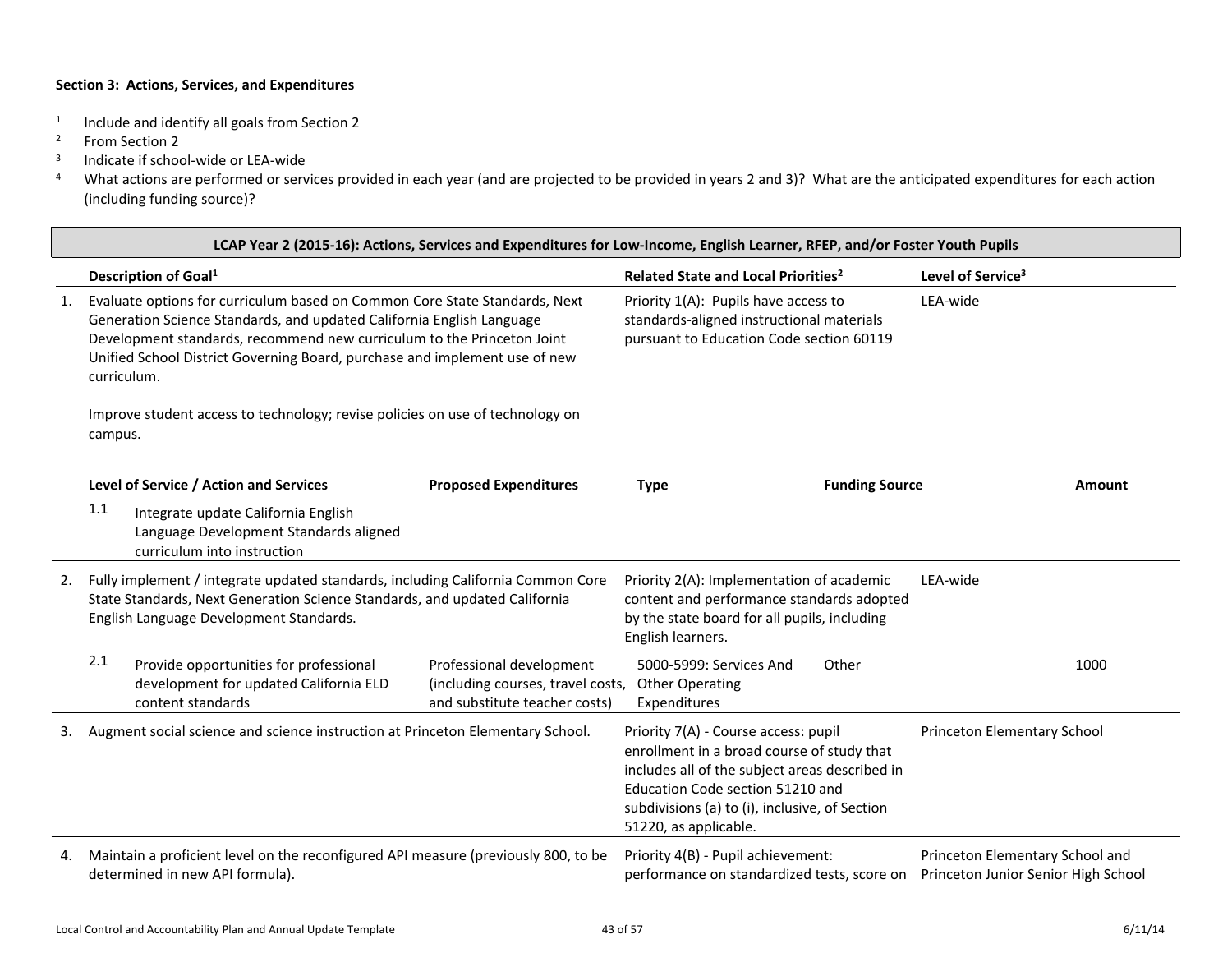|                                                                                                                                                                                                                                                                                                                                               |                                                                                                                      | LCAP Year 2 (2015-16): Actions, Services and Expenditures for Low-Income, English Learner, RFEP, and/or Foster Youth Pupils                                                                                                                                                                                                                                |                                                                                                                                                                                                                         |                                                                   |                                     |       |
|-----------------------------------------------------------------------------------------------------------------------------------------------------------------------------------------------------------------------------------------------------------------------------------------------------------------------------------------------|----------------------------------------------------------------------------------------------------------------------|------------------------------------------------------------------------------------------------------------------------------------------------------------------------------------------------------------------------------------------------------------------------------------------------------------------------------------------------------------|-------------------------------------------------------------------------------------------------------------------------------------------------------------------------------------------------------------------------|-------------------------------------------------------------------|-------------------------------------|-------|
| Maintain CAHSEE pass rates above 80%.<br>At least 60% of ELD students will advance at least one level on the CELDT annually.                                                                                                                                                                                                                  |                                                                                                                      | Academic Performance Index, share of pupils<br>that are college and career ready, share of<br>English learners that become English<br>proficient, English learner reclassification<br>rate, share of pupils that pass Advanced<br>Placement exams with 3 or higher, share of<br>pupils determined prepared for college by<br>the Early Assessment Program. |                                                                                                                                                                                                                         |                                                                   |                                     |       |
|                                                                                                                                                                                                                                                                                                                                               | 4.1                                                                                                                  | Maintain elementary school standard of at<br>least two hours / week of pullout ELD<br>instruction and in class SDAIE support.                                                                                                                                                                                                                              | Elementary ELD instructor (.5<br>FTE)                                                                                                                                                                                   | 1000-1999: Certificated<br><b>Personnel Salaries</b>              | Other                               | 24000 |
|                                                                                                                                                                                                                                                                                                                                               |                                                                                                                      |                                                                                                                                                                                                                                                                                                                                                            |                                                                                                                                                                                                                         | 3000-3999: Employee<br><b>Benefits</b>                            | Other                               | 13000 |
|                                                                                                                                                                                                                                                                                                                                               | 4.2                                                                                                                  | Maintain junior / senior high school master<br>schedule period for ELD. Improve                                                                                                                                                                                                                                                                            | Jr / Sr High ELD instructor (.17<br>FTE)                                                                                                                                                                                | 1000-1999: Certificated<br><b>Personnel Salaries</b>              | Base                                | 8000  |
|                                                                                                                                                                                                                                                                                                                                               |                                                                                                                      | alignment to maximize enrollment of ELD<br>students in the ELD support class.                                                                                                                                                                                                                                                                              |                                                                                                                                                                                                                         | 3000-3999: Employee<br><b>Benefits</b>                            | Base                                | 2700  |
|                                                                                                                                                                                                                                                                                                                                               | 4.3                                                                                                                  | Maintain categorically funded<br>paraprofessionals at Princeton Elementary                                                                                                                                                                                                                                                                                 | .88 FTE Bilingual<br>Paraprofessional                                                                                                                                                                                   | 2000-2999: Classified<br><b>Personnel Salaries</b>                | Other                               | 24000 |
|                                                                                                                                                                                                                                                                                                                                               |                                                                                                                      | Schools.                                                                                                                                                                                                                                                                                                                                                   |                                                                                                                                                                                                                         | 3000-3999: Employee<br><b>Benefits</b>                            | Other                               | 14000 |
|                                                                                                                                                                                                                                                                                                                                               | 4.4                                                                                                                  | Continue use of SDAIE strategies for ELD<br>instruction in the classroom                                                                                                                                                                                                                                                                                   | Professional development                                                                                                                                                                                                | 5000-5999: Services And<br><b>Other Operating</b><br>Expenditures | Other                               | 500   |
|                                                                                                                                                                                                                                                                                                                                               |                                                                                                                      |                                                                                                                                                                                                                                                                                                                                                            | Collaboration time                                                                                                                                                                                                      |                                                                   |                                     |       |
| 5.                                                                                                                                                                                                                                                                                                                                            | Improve college readiness by increasing rate of completion of UC / CSU A-G<br>requirements to at least 50% annually. |                                                                                                                                                                                                                                                                                                                                                            | Priority 8(B) - Other pupil outcomes: pupil<br>outcomes in the subject areas described in<br>Education Code section 51210 and<br>subdivisions (a) to (i), inclusive, of Education<br>Code section 51220, as applicable. |                                                                   | Princeton Junior Senior High School |       |
| 5.1<br>Host Cash for College workshop<br>emphasizing the financial viability of a<br>college education and provides information<br>that is most valuable for first-generation<br>college students.<br>5.2<br>Maintain Post High School Preparation<br>class, which helps students in application<br>for jobs, college, scholarships, etc. and |                                                                                                                      |                                                                                                                                                                                                                                                                                                                                                            |                                                                                                                                                                                                                         |                                                                   |                                     |       |
|                                                                                                                                                                                                                                                                                                                                               |                                                                                                                      |                                                                                                                                                                                                                                                                                                                                                            |                                                                                                                                                                                                                         |                                                                   |                                     |       |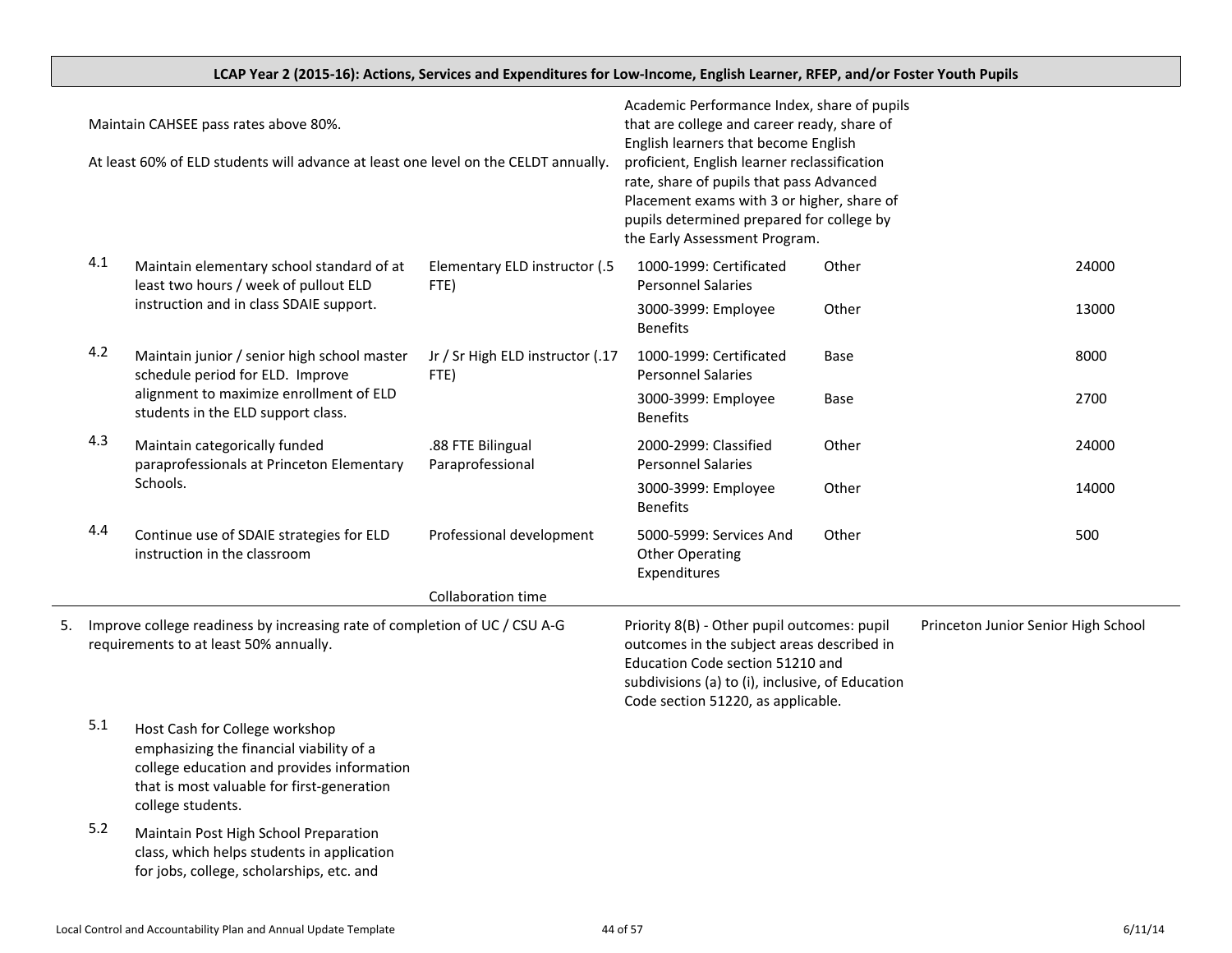|    | provides information that is most valuable<br>for first-generation college students. |                                                                                                                                                                                                                    |          |
|----|--------------------------------------------------------------------------------------|--------------------------------------------------------------------------------------------------------------------------------------------------------------------------------------------------------------------|----------|
| 6. | Improve district and school websites. Develop social media presence.                 | Priority 3(C) - Parent involvement: efforts to<br>LEA-wide<br>seek parent input in decision making,<br>promotion of parent participation in<br>programs for unduplicated pupils and special<br>need subgroups.     |          |
|    |                                                                                      | Priority 5(C) - Pupil engagement: school<br>attendance rates, chronic absenteeism rates,<br>middle school dropout rates, high school<br>dropout rates, high school graduations rates.                              |          |
| 7. | Update school safety plans.<br>Drill safety procedures more regularly.               | Priority 6(C) - School climate: pupil<br>suspension rates, pupil expulsion rates, other<br>local measures including surveys of pupils,<br>parents and teachers on the sense of safety<br>and school connectedness. | LEA-wide |

# <span id="page-44-0"></span>LCAP Year 2 (2015-16): Actions, Services and Expenditures for Low-Income, English Learner, RFEP, and/or Foster Youth Pupils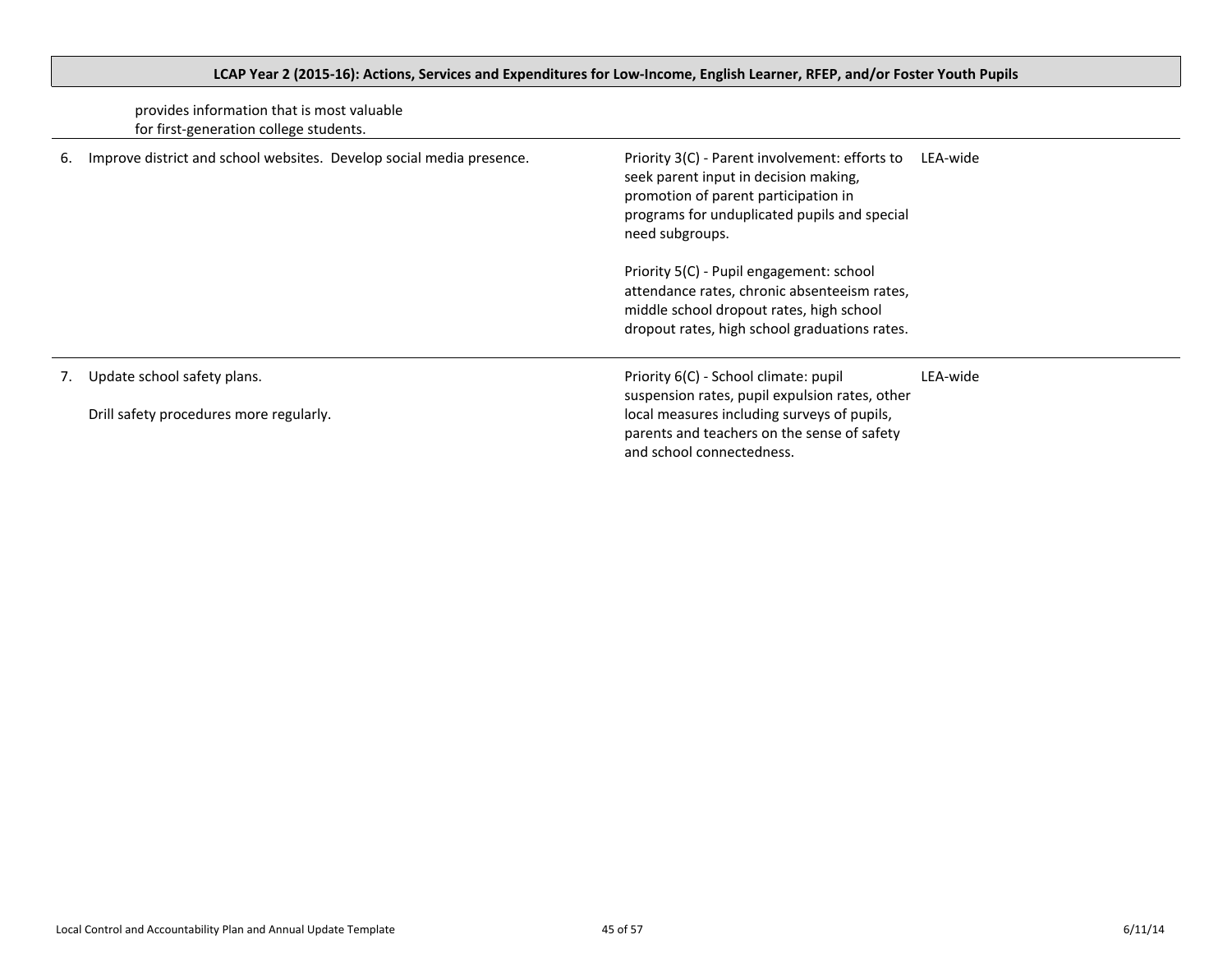LCAP Year 2 (2015-16): Review of Actions, Services and Expenditures for Low-Income, English Learner, RFEP, and/or Foster Youth Pupils

| 1. | Description of Goal <sup>1</sup><br>Evaluate options for curriculum based on Common Core State Standards, Next<br>Generation Science Standards, and updated California English Language<br>Development standards, recommend new curriculum to the Princeton Joint<br>Unified School District Governing Board, purchase and implement use of new<br>curriculum.<br>Improve student access to technology; revise policies on use of technology on<br>campus. |  | Related State and Local Priorities <sup>2</sup><br>Priority 1(A): Pupils have access to<br>standards-aligned instructional materials<br>pursuant to Education Code section 60119                                                                    | Level of Service <sup>3</sup><br>LEA-wide                              |
|----|------------------------------------------------------------------------------------------------------------------------------------------------------------------------------------------------------------------------------------------------------------------------------------------------------------------------------------------------------------------------------------------------------------------------------------------------------------|--|-----------------------------------------------------------------------------------------------------------------------------------------------------------------------------------------------------------------------------------------------------|------------------------------------------------------------------------|
|    | <b>Action and Services</b><br><b>Annual Update: Review of Actions/Services</b>                                                                                                                                                                                                                                                                                                                                                                             |  |                                                                                                                                                                                                                                                     |                                                                        |
|    | 1.1<br>Integrate update California English Language<br>Development Standards aligned curriculum<br>into instruction                                                                                                                                                                                                                                                                                                                                        |  |                                                                                                                                                                                                                                                     |                                                                        |
| 2. | Fully implement / integrate updated standards, including California Common Core<br>State Standards, Next Generation Science Standards, and updated California<br>English Language Development Standards.                                                                                                                                                                                                                                                   |  | Priority 2(A): Implementation of academic<br>content and performance standards adopted<br>by the state board for all pupils, including<br>English learners.                                                                                         | LEA-wide                                                               |
|    | 2.1<br>Provide opportunities for professional<br>development for updated California ELD<br>content standards                                                                                                                                                                                                                                                                                                                                               |  |                                                                                                                                                                                                                                                     |                                                                        |
| 3. | Augment social science and science instruction at Princeton Elementary School.                                                                                                                                                                                                                                                                                                                                                                             |  | Priority 7(A) - Course access: pupil<br>enrollment in a broad course of study that<br>includes all of the subject areas described in<br>Education Code section 51210 and<br>subdivisions (a) to (i), inclusive, of Section<br>51220, as applicable. | Princeton Elementary School                                            |
| 4. | Maintain a proficient level on the reconfigured API measure (previously 800, to be<br>determined in new API formula).                                                                                                                                                                                                                                                                                                                                      |  | Priority 4(B) - Pupil achievement:<br>performance on standardized tests, score on<br>Academic Performance Index, share of pupils                                                                                                                    | Princeton Elementary School and<br>Princeton Junior Senior High School |
|    | Maintain CAHSEE pass rates above 80%.<br>At least 60% of ELD students will advance at least one level on the CELDT annually.                                                                                                                                                                                                                                                                                                                               |  | that are college and career ready, share of<br>English learners that become English<br>proficient, English learner reclassification<br>rate, share of pupils that pass Advanced<br>Placement exams with 3 or higher, share of                       |                                                                        |
|    |                                                                                                                                                                                                                                                                                                                                                                                                                                                            |  | pupils determined prepared for college by                                                                                                                                                                                                           |                                                                        |

 $\overline{\phantom{a}}$ 

 $\overline{\phantom{a}}$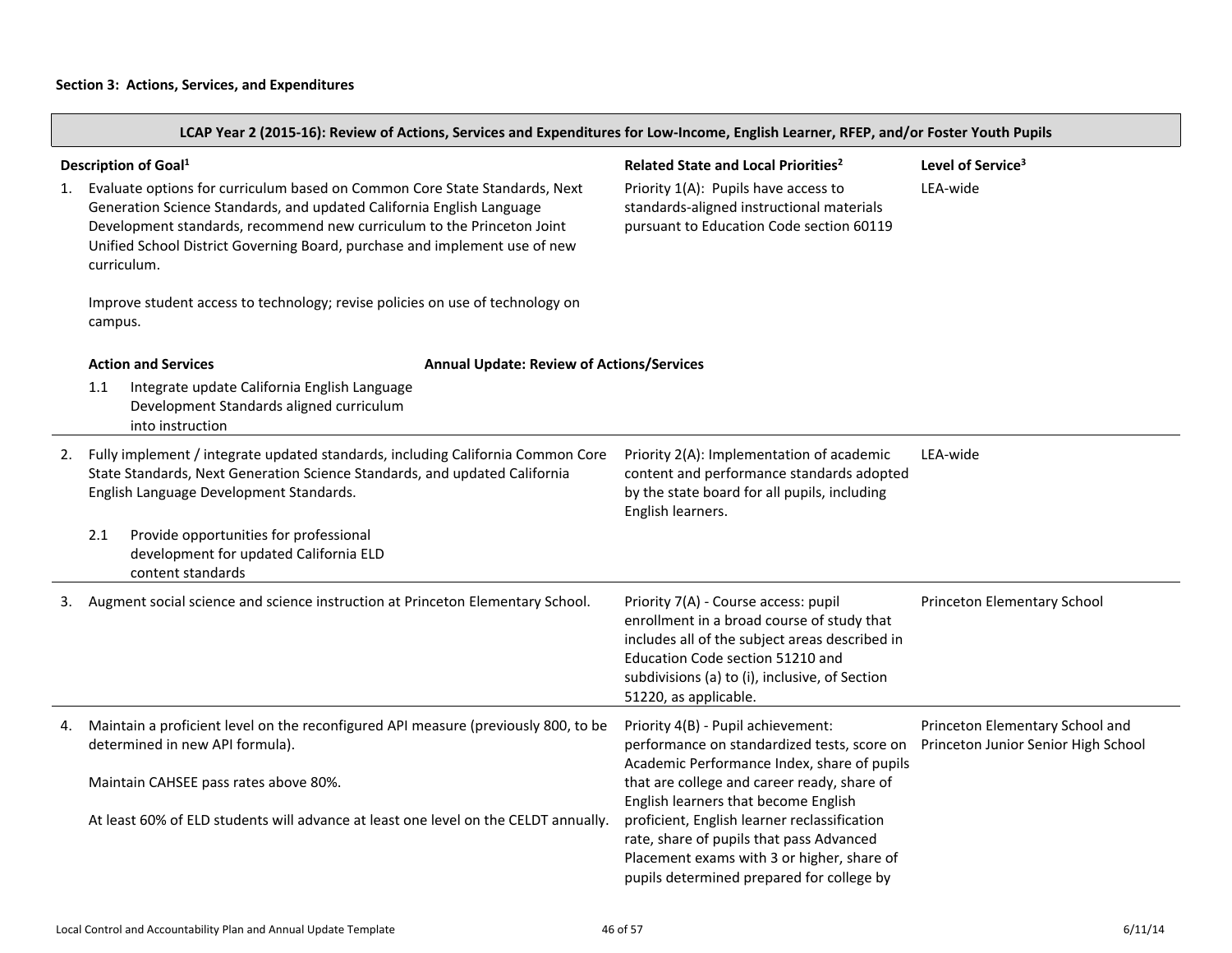## LCAP Year 2 (2015-16): Review of Actions, Services and Expenditures for Low-Income, English Learner, RFEP, and/or Foster Youth Pupils

|    | 4.1 | Maintain elementary school standard of at<br>least two hours / week of pullout ELD<br>instruction and in class SDAIE support.                                                                                             |                                                                                                                                                                                                                         |                                     |
|----|-----|---------------------------------------------------------------------------------------------------------------------------------------------------------------------------------------------------------------------------|-------------------------------------------------------------------------------------------------------------------------------------------------------------------------------------------------------------------------|-------------------------------------|
|    | 4.2 | Maintain junior / senior high school master<br>schedule period for ELD. Improve alignment<br>to maximize enrollment of ELD students in<br>the ELD support class.                                                          |                                                                                                                                                                                                                         |                                     |
|    | 4.3 | Maintain categorically funded<br>paraprofessionals at Princeton Elementary<br>Schools.                                                                                                                                    |                                                                                                                                                                                                                         |                                     |
|    | 4.4 | Continue use of SDAIE strategies for ELD<br>instruction in the classroom                                                                                                                                                  |                                                                                                                                                                                                                         |                                     |
| 5. |     | Improve college readiness by increasing rate of completion of UC / CSU A-G<br>requirements to at least 50% annually.                                                                                                      | Priority 8(B) - Other pupil outcomes: pupil<br>outcomes in the subject areas described in<br>Education Code section 51210 and<br>subdivisions (a) to (i), inclusive, of Education<br>Code section 51220, as applicable. | Princeton Junior Senior High School |
|    | 5.1 | Host Cash for College workshop emphasizing<br>the financial viability of a college education<br>and provides information that is most<br>valuable for first-generation college<br>students.                               |                                                                                                                                                                                                                         |                                     |
|    | 5.2 | Maintain Post High School Preparation class,<br>which helps students in application for jobs,<br>college, scholarships, etc. and provides<br>information that is most valuable for first-<br>generation college students. |                                                                                                                                                                                                                         |                                     |
| 6. |     | Improve district and school websites. Develop social media presence.                                                                                                                                                      | Priority 3(C) - Parent involvement: efforts to<br>seek parent input in decision making,<br>promotion of parent participation in<br>programs for unduplicated pupils and special<br>need subgroups.                      | LEA-wide                            |
|    |     |                                                                                                                                                                                                                           | Priority 5(C) - Pupil engagement: school<br>attendance rates, chronic absenteeism rates,<br>middle school dropout rates, high school<br>dropout rates, high school graduations rates.                                   |                                     |
|    |     |                                                                                                                                                                                                                           |                                                                                                                                                                                                                         |                                     |

the Early Assessment Program.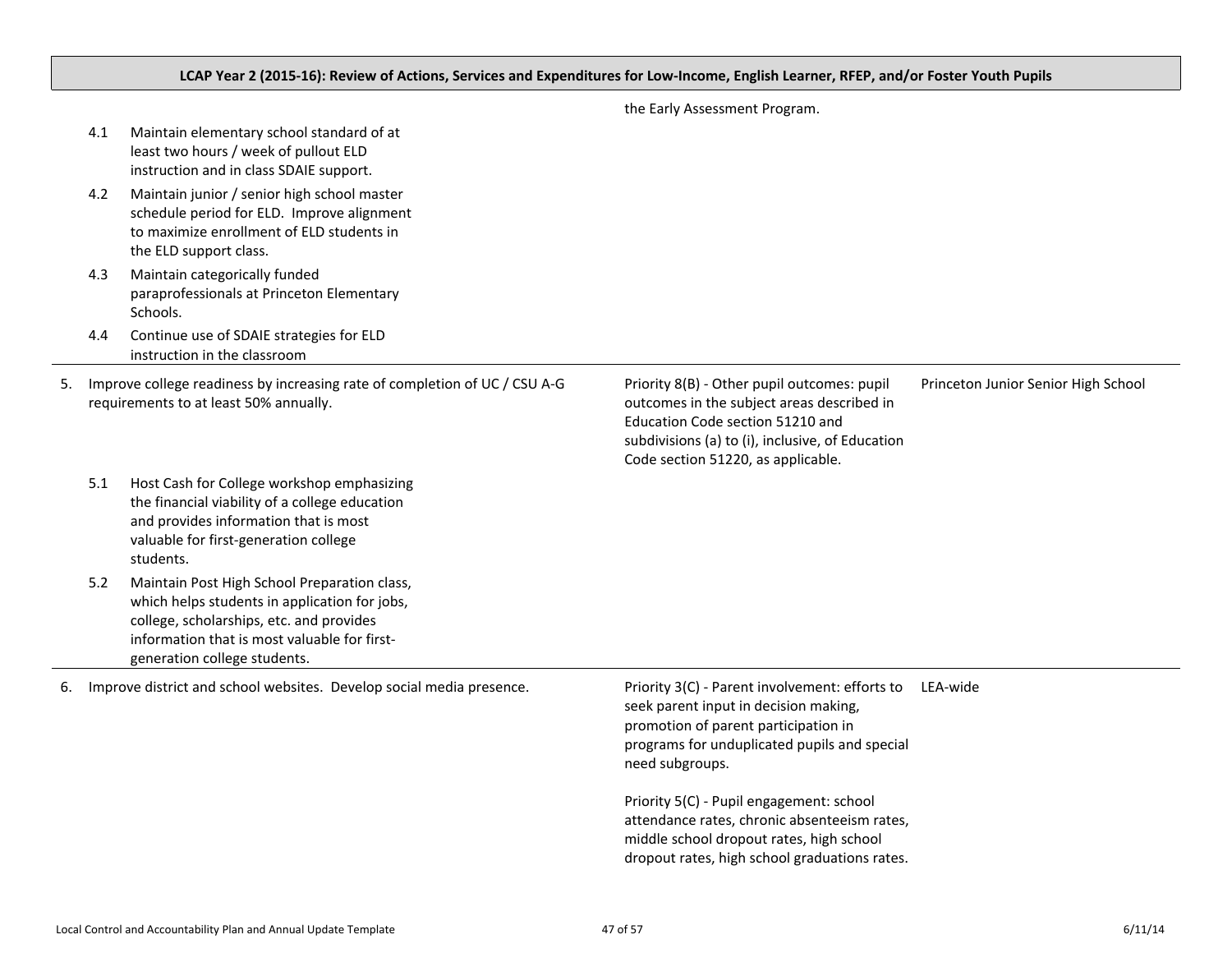## <span id="page-47-0"></span>LCAP Year 2 (2015-16): Review of Actions, Services and Expenditures for Low-Income, English Learner, RFEP, and/or Foster Youth Pupils

7. Update school safety plans.

Drill safety procedures more regularly.

Priority 6(C) - School climate: pupil suspension rates, pupil expulsion rates, other local measures including surveys of pupils, parents and teachers on the sense of safety and school connectedness. LEA-wide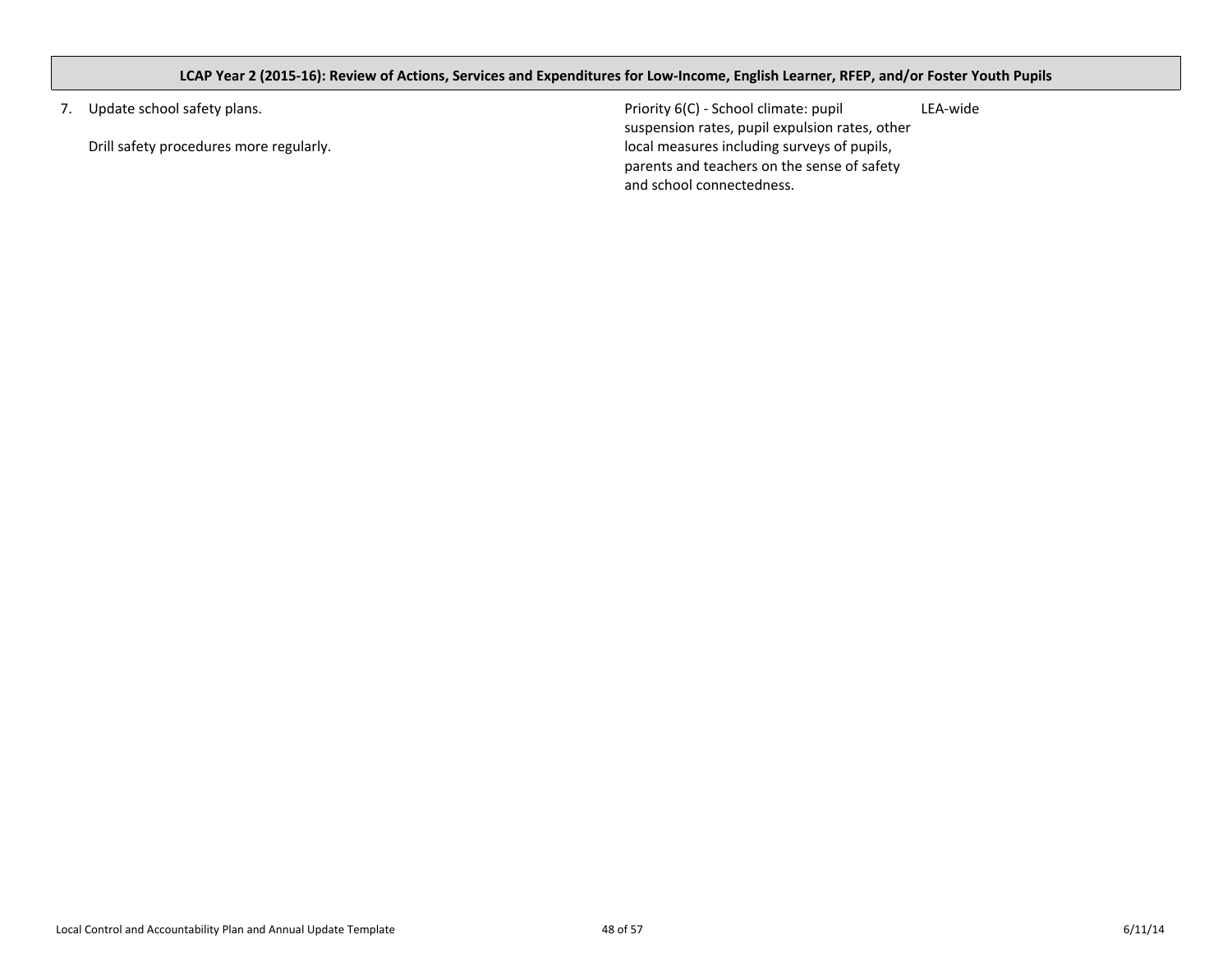- 1 Include and identify all goals from Section 2
- <sup>2</sup> From Section 2
- 3 Indicate if school-wide or LEA-wide
- <sup>4</sup> What actions are performed or services provided in each year (and are projected to be provided in years 2 and 3)? What are the anticipated expenditures for each action (including funding source)?

|    | LCAP Year 3 (2016-17): Actions, Services and Expenditures for Low-Income, English Learner, RFEP, and/or Foster Youth Pupils                                                                                                                                                                                                |                                                                                                |                                                                                                                                                                                                                                                                                    |                       |                                                                        |        |
|----|----------------------------------------------------------------------------------------------------------------------------------------------------------------------------------------------------------------------------------------------------------------------------------------------------------------------------|------------------------------------------------------------------------------------------------|------------------------------------------------------------------------------------------------------------------------------------------------------------------------------------------------------------------------------------------------------------------------------------|-----------------------|------------------------------------------------------------------------|--------|
|    | Description of Goal <sup>1</sup>                                                                                                                                                                                                                                                                                           |                                                                                                | Related State and Local Priorities <sup>2</sup>                                                                                                                                                                                                                                    |                       | Level of Service <sup>3</sup>                                          |        |
| 1. | Evaluate options for curriculum based on Common Core State Standards, Next<br>Generation Science Standards, and updated California English Language<br>Development standards, recommend new curriculum to the Princeton Joint<br>Unified School District Governing Board, purchase and implement use of new<br>curriculum. |                                                                                                | Priority 1(A): Pupils have access to<br>standards-aligned instructional materials<br>pursuant to Education Code section 60119                                                                                                                                                      |                       | LEA-wide                                                               |        |
|    | Improve student access to technology; revise policies on use of technology on<br>campus.                                                                                                                                                                                                                                   |                                                                                                |                                                                                                                                                                                                                                                                                    |                       |                                                                        |        |
|    | Level of Service / Action and Services                                                                                                                                                                                                                                                                                     | <b>Proposed Expenditures</b>                                                                   | <b>Type</b>                                                                                                                                                                                                                                                                        | <b>Funding Source</b> |                                                                        | Amount |
|    | 1.1<br>Integrate update California English<br>Language Development Standards aligned<br>curriculum into instruction                                                                                                                                                                                                        |                                                                                                |                                                                                                                                                                                                                                                                                    |                       |                                                                        |        |
| 2. | Fully implement / integrate updated standards, including California Common Core<br>State Standards, Next Generation Science Standards, and updated California<br>English Language Development Standards.                                                                                                                   |                                                                                                | Priority 2(A): Implementation of academic<br>content and performance standards adopted<br>by the state board for all pupils, including<br>English learners.                                                                                                                        |                       | LEA-wide                                                               |        |
|    | 2.1<br>Provide opportunities for professional<br>development for updated California ELD<br>content standards                                                                                                                                                                                                               | Professional development<br>(including courses, travel costs,<br>and substitute teacher costs) | 5000-5999: Services And<br><b>Other Operating</b><br>Expenditures                                                                                                                                                                                                                  | Other                 |                                                                        | 1000   |
| 3. | Augment social science and science instruction at Princeton Elementary School.                                                                                                                                                                                                                                             |                                                                                                | Priority 7(A) - Course access: pupil<br>Princeton Elementary School<br>enrollment in a broad course of study that<br>includes all of the subject areas described in<br>Education Code section 51210 and<br>subdivisions (a) to (i), inclusive, of Section<br>51220, as applicable. |                       |                                                                        |        |
| 4. | Maintain a proficient level on the reconfigured API measure (previously 800, to be<br>determined in new API formula).                                                                                                                                                                                                      |                                                                                                | Priority 4(B) - Pupil achievement:<br>performance on standardized tests, score on                                                                                                                                                                                                  |                       | Princeton Elementary School and<br>Princeton Junior Senior High School |        |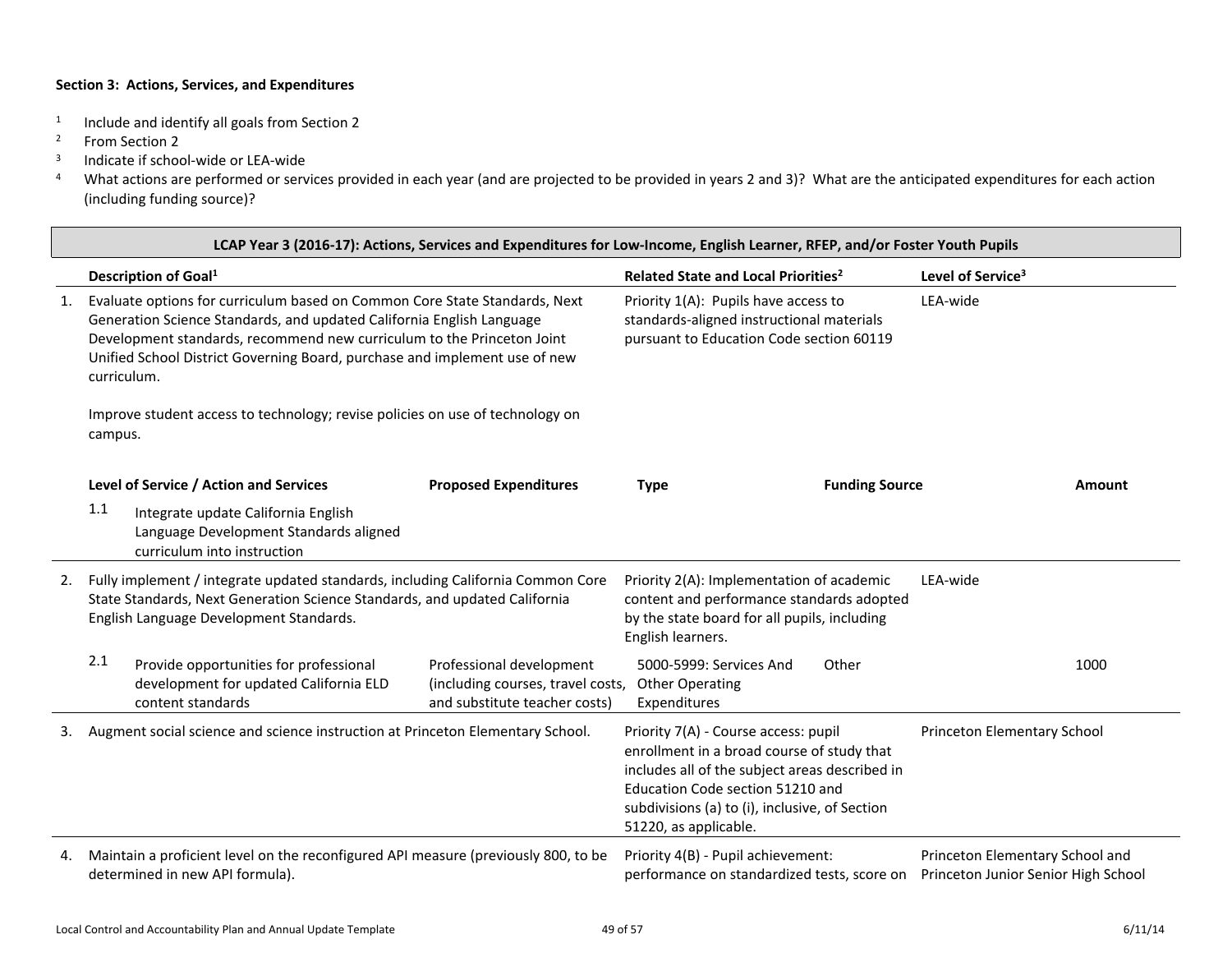|                                                                                                                                                                         |                                          | LCAP Year 3 (2016-17): Actions, Services and Expenditures for Low-Income, English Learner, RFEP, and/or Foster Youth Pupils                                                                                                                                                                                                                                |                                       |                                                                   |       |       |
|-------------------------------------------------------------------------------------------------------------------------------------------------------------------------|------------------------------------------|------------------------------------------------------------------------------------------------------------------------------------------------------------------------------------------------------------------------------------------------------------------------------------------------------------------------------------------------------------|---------------------------------------|-------------------------------------------------------------------|-------|-------|
| Maintain CAHSEE pass rates above 80%.<br>At least 60% of ELD students will advance at least one level on the CELDT annually.                                            |                                          | Academic Performance Index, share of pupils<br>that are college and career ready, share of<br>English learners that become English<br>proficient, English learner reclassification<br>rate, share of pupils that pass Advanced<br>Placement exams with 3 or higher, share of<br>pupils determined prepared for college by<br>the Early Assessment Program. |                                       |                                                                   |       |       |
|                                                                                                                                                                         | 4.1                                      | Maintain elementary school standard of at<br>least two hours / week of pullout ELD<br>instruction and in class SDAIE support.                                                                                                                                                                                                                              | Elementary ELD instructor (.5<br>FTE) | 1000-1999: Certificated<br><b>Personnel Salaries</b>              | Other | 24000 |
|                                                                                                                                                                         |                                          |                                                                                                                                                                                                                                                                                                                                                            |                                       | 3000-3999: Employee<br><b>Benefits</b>                            | Other | 13000 |
| 4.2<br>Maintain junior / senior high school master<br>schedule period for ELD. Improve<br>alignment to maximize enrollment of ELD<br>students in the ELD support class. | Jr / Sr High ELD instructor (.17<br>FTE) | 1000-1999: Certificated<br><b>Personnel Salaries</b>                                                                                                                                                                                                                                                                                                       | Base                                  | 8000                                                              |       |       |
|                                                                                                                                                                         |                                          |                                                                                                                                                                                                                                                                                                                                                            |                                       | 3000-3999: Employee<br><b>Benefits</b>                            | Base  | 2700  |
|                                                                                                                                                                         | 4.3                                      | Maintain categorically funded<br>paraprofessionals at Princeton Elementary                                                                                                                                                                                                                                                                                 | .88 FTE Bilingual<br>Paraprofessional | 2000-2999: Classified<br><b>Personnel Salaries</b>                | Other | 24000 |
|                                                                                                                                                                         |                                          | Schools.                                                                                                                                                                                                                                                                                                                                                   |                                       | 3000-3999: Employee<br><b>Benefits</b>                            | Other | 14000 |
|                                                                                                                                                                         | 4.4                                      | Continue use of SDAIE strategies for ELD<br>instruction in the classroom                                                                                                                                                                                                                                                                                   | Professional development              | 5000-5999: Services And<br><b>Other Operating</b><br>Expenditures | Other | 500   |
|                                                                                                                                                                         |                                          |                                                                                                                                                                                                                                                                                                                                                            | Collaboration time                    |                                                                   |       |       |
| Improve college readiness by increasing rate of completion of UC / CSU A-G<br>5.<br>requirements to at least 50% annually.                                              |                                          | Priority 8(B) - Other pupil outcomes: pupil<br>Princeton Junior Senior High School<br>outcomes in the subject areas described in<br>Education Code section 51210 and<br>subdivisions (a) to (i), inclusive, of Education<br>Code section 51220, as applicable.                                                                                             |                                       |                                                                   |       |       |
|                                                                                                                                                                         | 5.1                                      | Host Cash for College workshop<br>emphasizing the financial viability of a<br>college education and provides information<br>that is most valuable for first-generation<br>college students.                                                                                                                                                                |                                       |                                                                   |       |       |
|                                                                                                                                                                         | 5.2                                      | Maintain Post High School Preparation<br>class, which helps students in application<br>for jobs, college, scholarships, etc. and                                                                                                                                                                                                                           |                                       |                                                                   |       |       |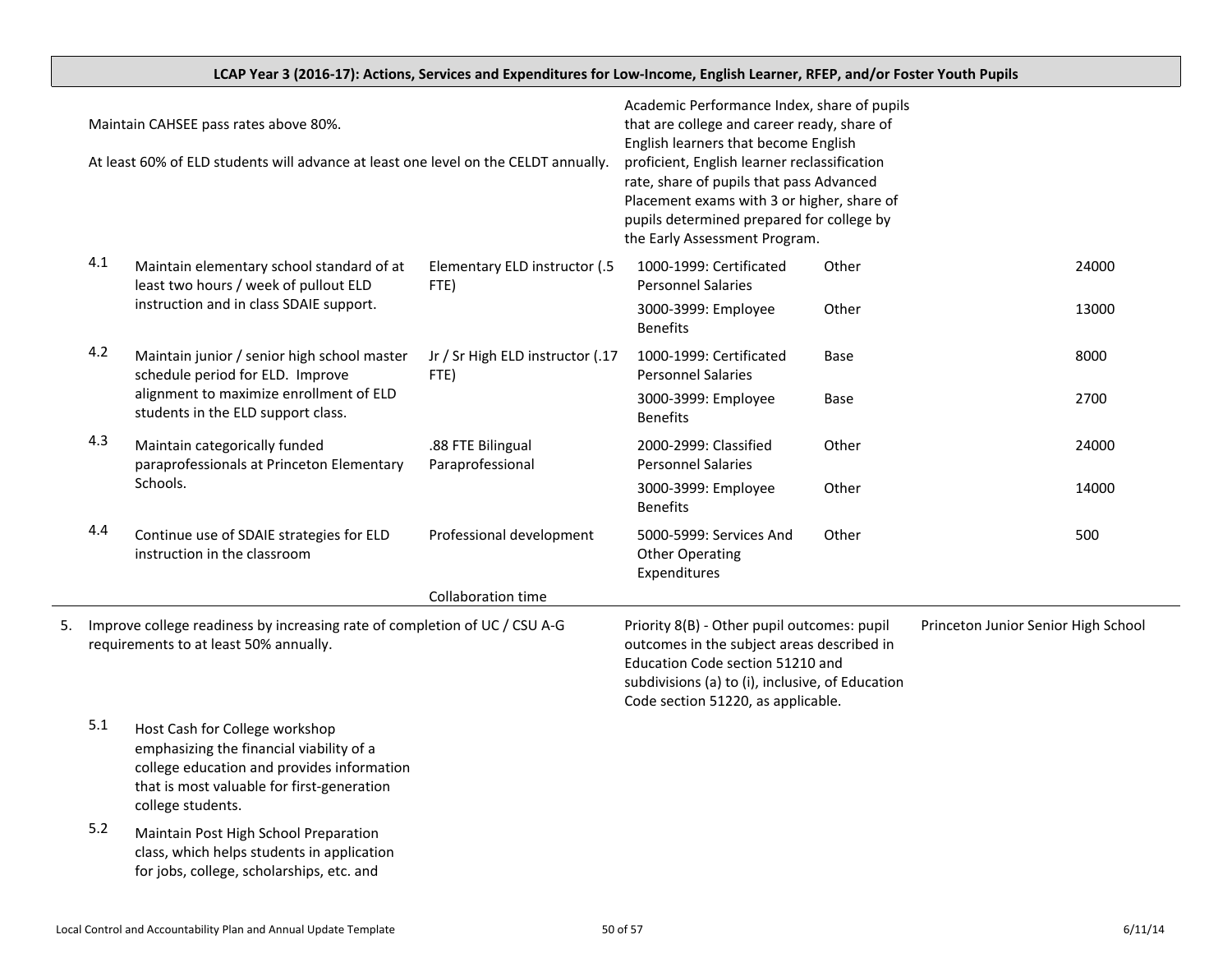|    | provides information that is most valuable<br>for first-generation college students. |                                                                                                                                                                                                                    |          |
|----|--------------------------------------------------------------------------------------|--------------------------------------------------------------------------------------------------------------------------------------------------------------------------------------------------------------------|----------|
| 6. | Improve district and school websites. Develop social media presence.                 | Priority 3(C) - Parent involvement: efforts to<br>LEA-wide<br>seek parent input in decision making,<br>promotion of parent participation in<br>programs for unduplicated pupils and special<br>need subgroups.     |          |
|    |                                                                                      | Priority 5(C) - Pupil engagement: school<br>attendance rates, chronic absenteeism rates,<br>middle school dropout rates, high school<br>dropout rates, high school graduations rates.                              |          |
| 7. | Update school safety plans.<br>Drill safety procedures more regularly.               | Priority 6(C) - School climate: pupil<br>suspension rates, pupil expulsion rates, other<br>local measures including surveys of pupils,<br>parents and teachers on the sense of safety<br>and school connectedness. | LEA-wide |

# <span id="page-50-0"></span>LCAP Year 3 (2016-17): Actions, Services and Expenditures for Low-Income, English Learner, RFEP, and/or Foster Youth Pupils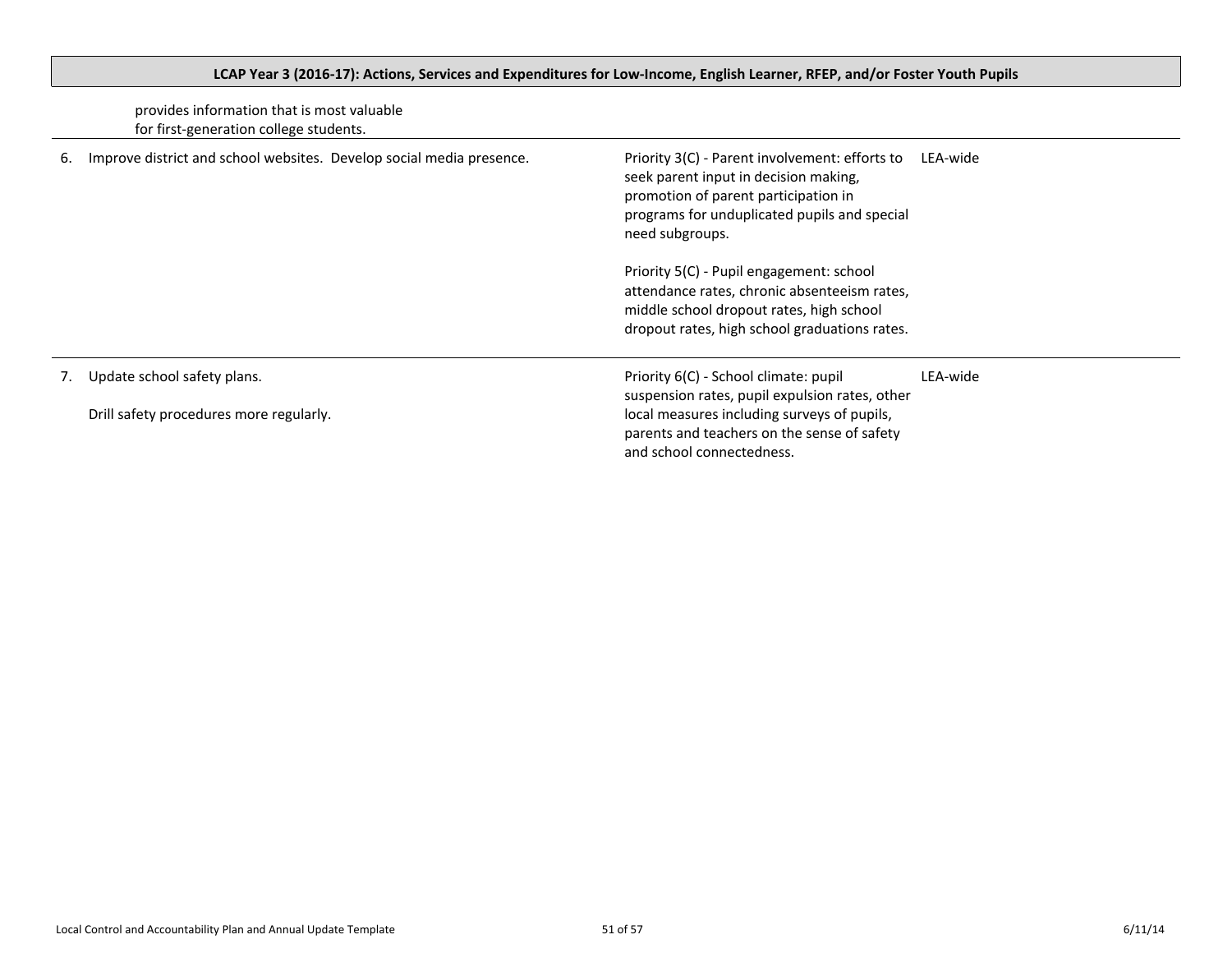LCAP Year 3 (2016-17): Review of Actions, Services and Expenditures for Low-Income, English Learner, RFEP, and/or Foster Youth Pupils

| Description of Goal <sup>1</sup><br>Evaluate options for curriculum based on Common Core State Standards, Next<br>1.<br>Generation Science Standards, and updated California English Language<br>Development standards, recommend new curriculum to the Princeton Joint<br>Unified School District Governing Board, purchase and implement use of new<br>curriculum.<br>Improve student access to technology; revise policies on use of technology on<br>campus. |                                                                                                                                                                                                          | Level of Service <sup>3</sup><br>Related State and Local Priorities <sup>2</sup><br>Priority 1(A): Pupils have access to<br>LEA-wide<br>standards-aligned instructional materials<br>pursuant to Education Code section 60119                       |                                                                        |  |
|------------------------------------------------------------------------------------------------------------------------------------------------------------------------------------------------------------------------------------------------------------------------------------------------------------------------------------------------------------------------------------------------------------------------------------------------------------------|----------------------------------------------------------------------------------------------------------------------------------------------------------------------------------------------------------|-----------------------------------------------------------------------------------------------------------------------------------------------------------------------------------------------------------------------------------------------------|------------------------------------------------------------------------|--|
|                                                                                                                                                                                                                                                                                                                                                                                                                                                                  | <b>Action and Services</b><br><b>Annual Update: Review of Actions/Services</b>                                                                                                                           |                                                                                                                                                                                                                                                     |                                                                        |  |
|                                                                                                                                                                                                                                                                                                                                                                                                                                                                  | Integrate update California English Language<br>1.1<br>Development Standards aligned curriculum<br>into instruction                                                                                      |                                                                                                                                                                                                                                                     |                                                                        |  |
| 2.                                                                                                                                                                                                                                                                                                                                                                                                                                                               | Fully implement / integrate updated standards, including California Common Core<br>State Standards, Next Generation Science Standards, and updated California<br>English Language Development Standards. | Priority 2(A): Implementation of academic<br>content and performance standards adopted<br>by the state board for all pupils, including<br>English learners.                                                                                         | LEA-wide                                                               |  |
|                                                                                                                                                                                                                                                                                                                                                                                                                                                                  | 2.1<br>Provide opportunities for professional<br>development for updated California ELD<br>content standards                                                                                             |                                                                                                                                                                                                                                                     |                                                                        |  |
| 3.                                                                                                                                                                                                                                                                                                                                                                                                                                                               | Augment social science and science instruction at Princeton Elementary School.                                                                                                                           | Priority 7(A) - Course access: pupil<br>enrollment in a broad course of study that<br>includes all of the subject areas described in<br>Education Code section 51210 and<br>subdivisions (a) to (i), inclusive, of Section<br>51220, as applicable. | Princeton Elementary School                                            |  |
| 4.                                                                                                                                                                                                                                                                                                                                                                                                                                                               | Maintain a proficient level on the reconfigured API measure (previously 800, to be<br>determined in new API formula).                                                                                    | Priority 4(B) - Pupil achievement:<br>performance on standardized tests, score on<br>Academic Performance Index, share of pupils                                                                                                                    | Princeton Elementary School and<br>Princeton Junior Senior High School |  |
|                                                                                                                                                                                                                                                                                                                                                                                                                                                                  | Maintain CAHSEE pass rates above 80%.                                                                                                                                                                    | that are college and career ready, share of<br>English learners that become English                                                                                                                                                                 |                                                                        |  |
|                                                                                                                                                                                                                                                                                                                                                                                                                                                                  | At least 60% of ELD students will advance at least one level on the CELDT annually.                                                                                                                      | proficient, English learner reclassification<br>rate, share of pupils that pass Advanced<br>Placement exams with 3 or higher, share of<br>pupils determined prepared for college by                                                                 |                                                                        |  |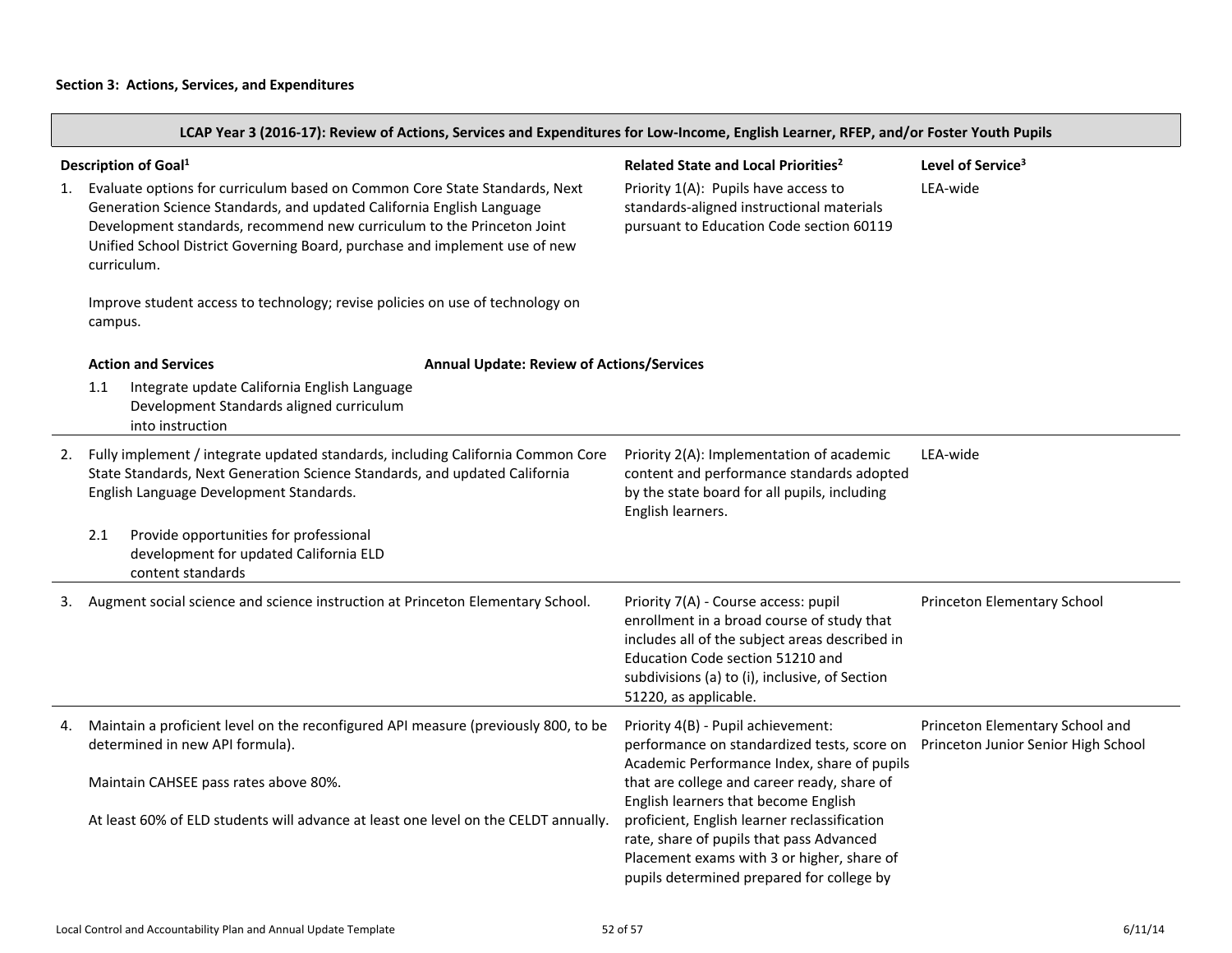## LCAP Year 3 (2016-17): Review of Actions, Services and Expenditures for Low-Income, English Learner, RFEP, and/or Foster Youth Pupils

|    | 4.1 | Maintain elementary school standard of at<br>least two hours / week of pullout ELD<br>instruction and in class SDAIE support.                                                                                             |                                                                                                                                                                                                                         |                                     |
|----|-----|---------------------------------------------------------------------------------------------------------------------------------------------------------------------------------------------------------------------------|-------------------------------------------------------------------------------------------------------------------------------------------------------------------------------------------------------------------------|-------------------------------------|
|    | 4.2 | Maintain junior / senior high school master<br>schedule period for ELD. Improve alignment<br>to maximize enrollment of ELD students in<br>the ELD support class.                                                          |                                                                                                                                                                                                                         |                                     |
|    | 4.3 | Maintain categorically funded<br>paraprofessionals at Princeton Elementary<br>Schools.                                                                                                                                    |                                                                                                                                                                                                                         |                                     |
|    | 4.4 | Continue use of SDAIE strategies for ELD<br>instruction in the classroom                                                                                                                                                  |                                                                                                                                                                                                                         |                                     |
| 5. |     | Improve college readiness by increasing rate of completion of UC / CSU A-G<br>requirements to at least 50% annually.                                                                                                      | Priority 8(B) - Other pupil outcomes: pupil<br>outcomes in the subject areas described in<br>Education Code section 51210 and<br>subdivisions (a) to (i), inclusive, of Education<br>Code section 51220, as applicable. | Princeton Junior Senior High School |
|    | 5.1 | Host Cash for College workshop emphasizing<br>the financial viability of a college education<br>and provides information that is most<br>valuable for first-generation college<br>students.                               |                                                                                                                                                                                                                         |                                     |
|    | 5.2 | Maintain Post High School Preparation class,<br>which helps students in application for jobs,<br>college, scholarships, etc. and provides<br>information that is most valuable for first-<br>generation college students. |                                                                                                                                                                                                                         |                                     |
| 6. |     | Improve district and school websites. Develop social media presence.                                                                                                                                                      | Priority 3(C) - Parent involvement: efforts to<br>seek parent input in decision making,<br>promotion of parent participation in<br>programs for unduplicated pupils and special<br>need subgroups.                      | LEA-wide                            |
|    |     |                                                                                                                                                                                                                           | Priority 5(C) - Pupil engagement: school<br>attendance rates, chronic absenteeism rates,<br>middle school dropout rates, high school<br>dropout rates, high school graduations rates.                                   |                                     |

the Early Assessment Program.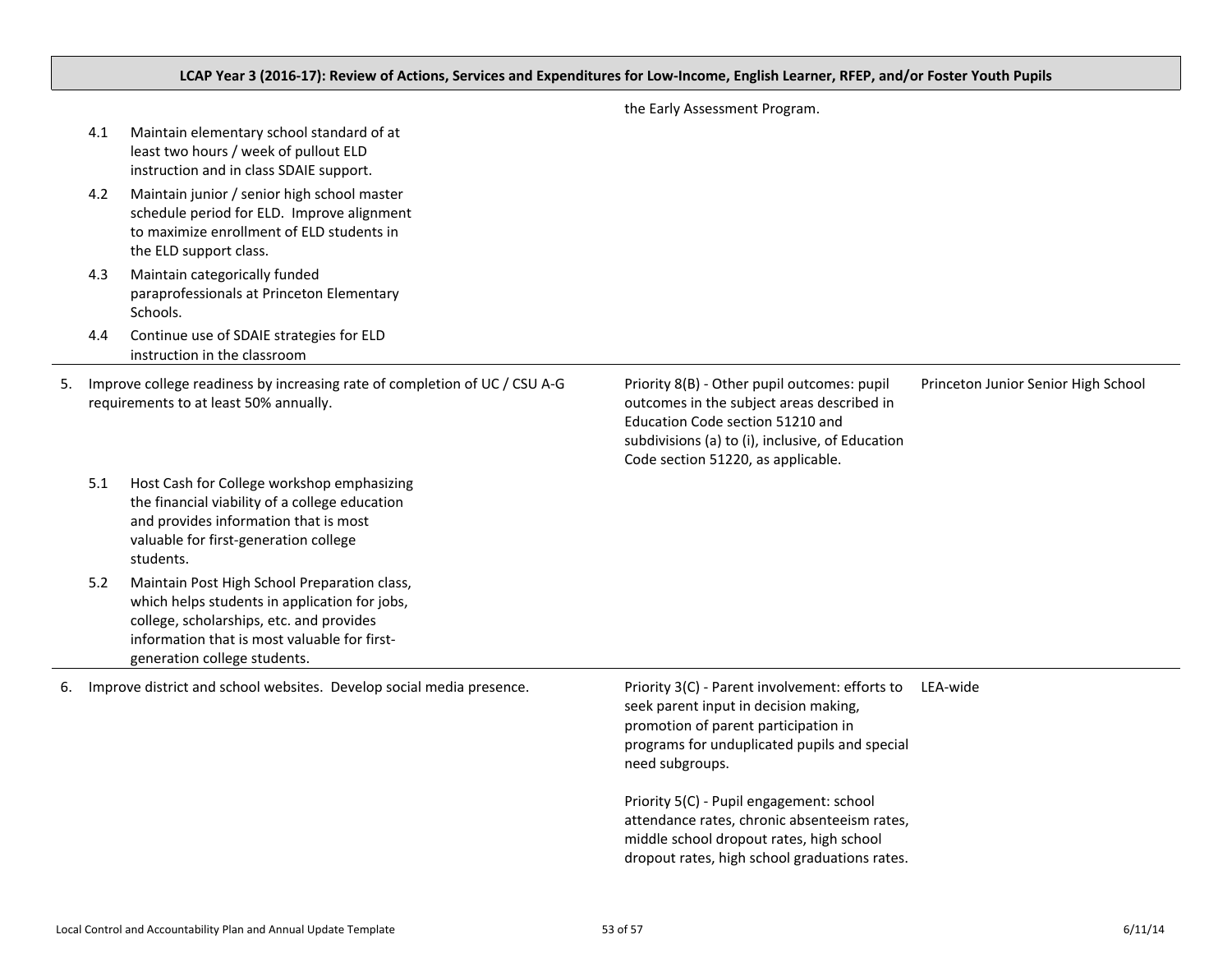## <span id="page-53-0"></span>LCAP Year 3 (2016-17): Review of Actions, Services and Expenditures for Low-Income, English Learner, RFEP, and/or Foster Youth Pupils

7. Update school safety plans.

Drill safety procedures more regularly.

Priority 6(C) - School climate: pupil suspension rates, pupil expulsion rates, other local measures including surveys of pupils, parents and teachers on the sense of safety and school connectedness. LEA-wide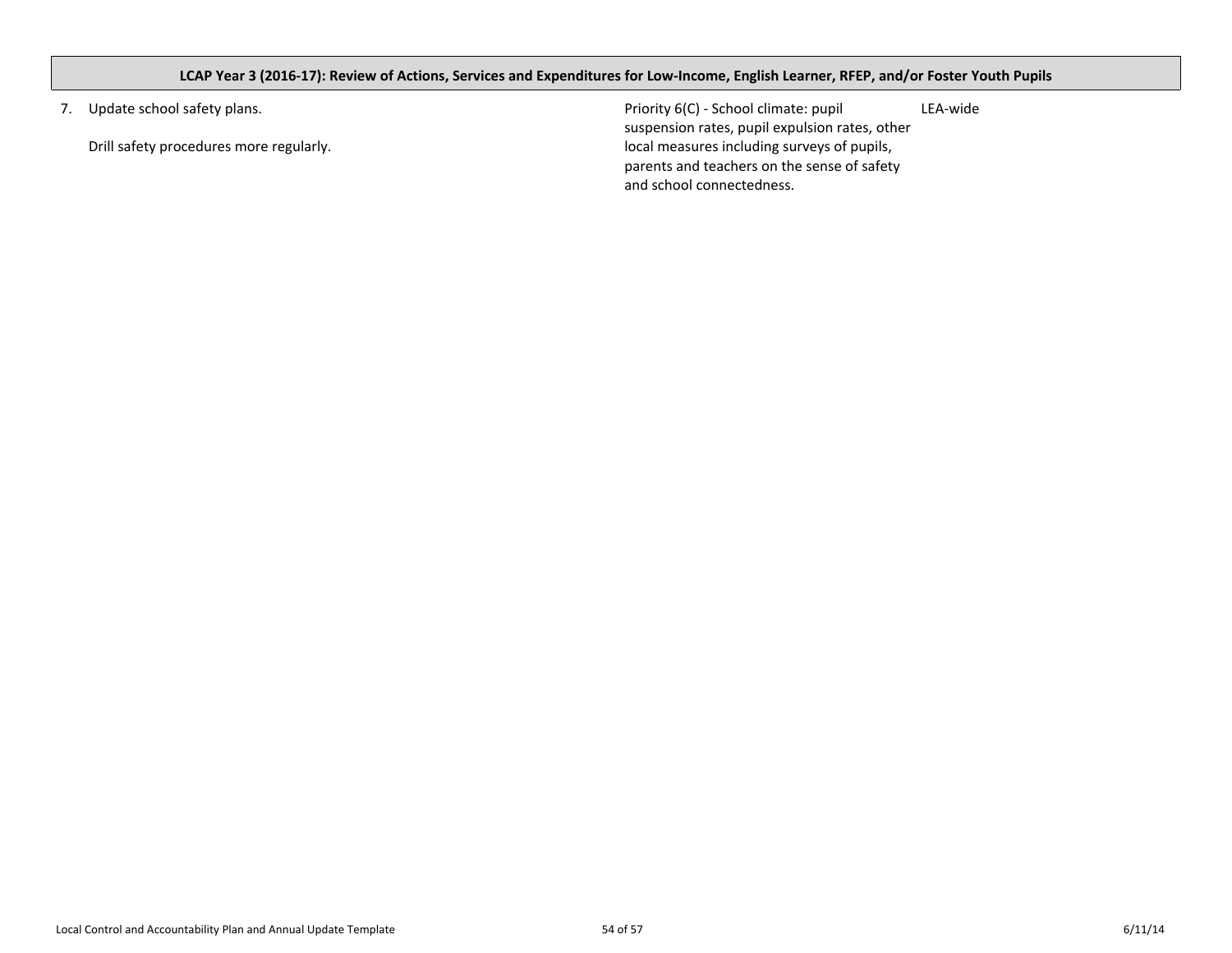## <span id="page-54-0"></span>**C. Description/Justification of LCFF Expenditures**

C. Describe the LEA's increase in funds in the LCAP year calculated on the basis of the number and concentration of low income, foster youth, and English learner pupils as determined pursuant to 5 CCR 15496(a)(5). Describe how the LEA is expending these funds in the LCAP year. Include a description of, and justification for, the use of any funds in a districtwide, schoolwide, countywide, or charterwide manner as specified in 5 CCR 15496. For school districts with below 55 percent of enrollment of unduplicated pupils in the district or below 40 percent of enrollment of unduplicated pupils at a school site in the LCAP year, when using supplemental and concentration funds in a districtwide or schoolwide manner, the school district must additionally describe how the services provided are the most effective use of funds to meet the district's goals for unduplicated pupils in the state priority areas. (See 5 CCR 15496(b) for guidance.)

Princeton Joint Unified School District unduplicated pupil count is 77.74%, comprised of English learners and low income students. Because Princeton Joint Unified School District is above the 55% threshold for unduplicated pupils supplemental and concentration grant funds will be used in a districtwide manner. For 2014-15, supplemental and concentration grant funding is \$164,227. For 2015-16, supplemental and concentration grant funding is \$161,737. For 2016-17, supplemental and concentration grant funding is \$119,192.

| <b>Total Expenditures by Funding Source</b> |           |                   |            |              |  |  |  |
|---------------------------------------------|-----------|-------------------|------------|--------------|--|--|--|
| <b>Funding Source</b>                       | Year 1    | Year <sub>2</sub> | Year 3     | <b>Total</b> |  |  |  |
| <b>All Funding Sources</b>                  | 98,200.00 | 105,200.00        | 103,200.00 | 306,600.00   |  |  |  |
|                                             | 0.00      | 0.00              | 0.00       | 0.00         |  |  |  |
| Base                                        | 10,700.00 | 13,200.00         | 10,700.00  | 34,600.00    |  |  |  |
| Other                                       | 87,500.00 | 92,000.00         | 92,500.00  | 272,000.00   |  |  |  |

| <b>Total Expenditures by Object Type</b>                             |           |            |            |              |  |  |  |
|----------------------------------------------------------------------|-----------|------------|------------|--------------|--|--|--|
| <b>Object Type</b>                                                   | Year 1    | Year 2     | Year 3     | <b>Total</b> |  |  |  |
| <b>All Expenditure Types</b>                                         | 98,200.00 | 105,200.00 | 103,200.00 | 306,600.00   |  |  |  |
|                                                                      | 0.00      | 0.00       | 0.00       | 0.00         |  |  |  |
| 1000-1999: Certificated Personnel Salaries                           | 32,000.00 | 32,000.00  | 32,000.00  | 96,000.00    |  |  |  |
| 2000-2999: Classified Personnel Salaries                             | 24,000.00 | 24,000.00  | 24,000.00  | 72,000.00    |  |  |  |
| 3000-3999: Employee Benefits                                         | 29,700.00 | 29,700.00  | 29,700.00  | 89,100.00    |  |  |  |
| 4000-4999: Books And Supplies                                        | 3,000.00  | 10,000.00  | 10,000.00  | 23,000.00    |  |  |  |
| 5000-5999: Services And Other Operating Expenditures                 | 8,500.00  | 6,500.00   | 6,500.00   | 21,500.00    |  |  |  |
| 5800: Professional/Consulting Services And Operating<br>Expenditures | 1,000.00  | 3,000.00   | 1,000.00   | 5,000.00     |  |  |  |

| <b>Total Expenditures by Object Type and Funding Source</b> |                            |           |            |                   |              |  |  |
|-------------------------------------------------------------|----------------------------|-----------|------------|-------------------|--------------|--|--|
| <b>Object Type</b>                                          | <b>Funding Source</b>      | Year 1    | Year 2     | Year <sub>3</sub> | <b>Total</b> |  |  |
| <b>All Expenditure Types</b>                                | <b>All Funding Sources</b> | 98,200.00 | 105,200.00 | 103,200.00        | 306,600.00   |  |  |
|                                                             |                            | 0.00      | 0.00       | 0.00              | 0.00         |  |  |
| 1000-1999: Certificated<br>l Personnel Salaries             | Base                       | 8,000.00  | 8.000.00   | 8,000.00          | 24,000.00    |  |  |
| 1000-1999: Certificated<br>l Personnel Salaries             | Other                      | 24,000.00 | 24,000.00  | 24,000.00         | 72,000.00    |  |  |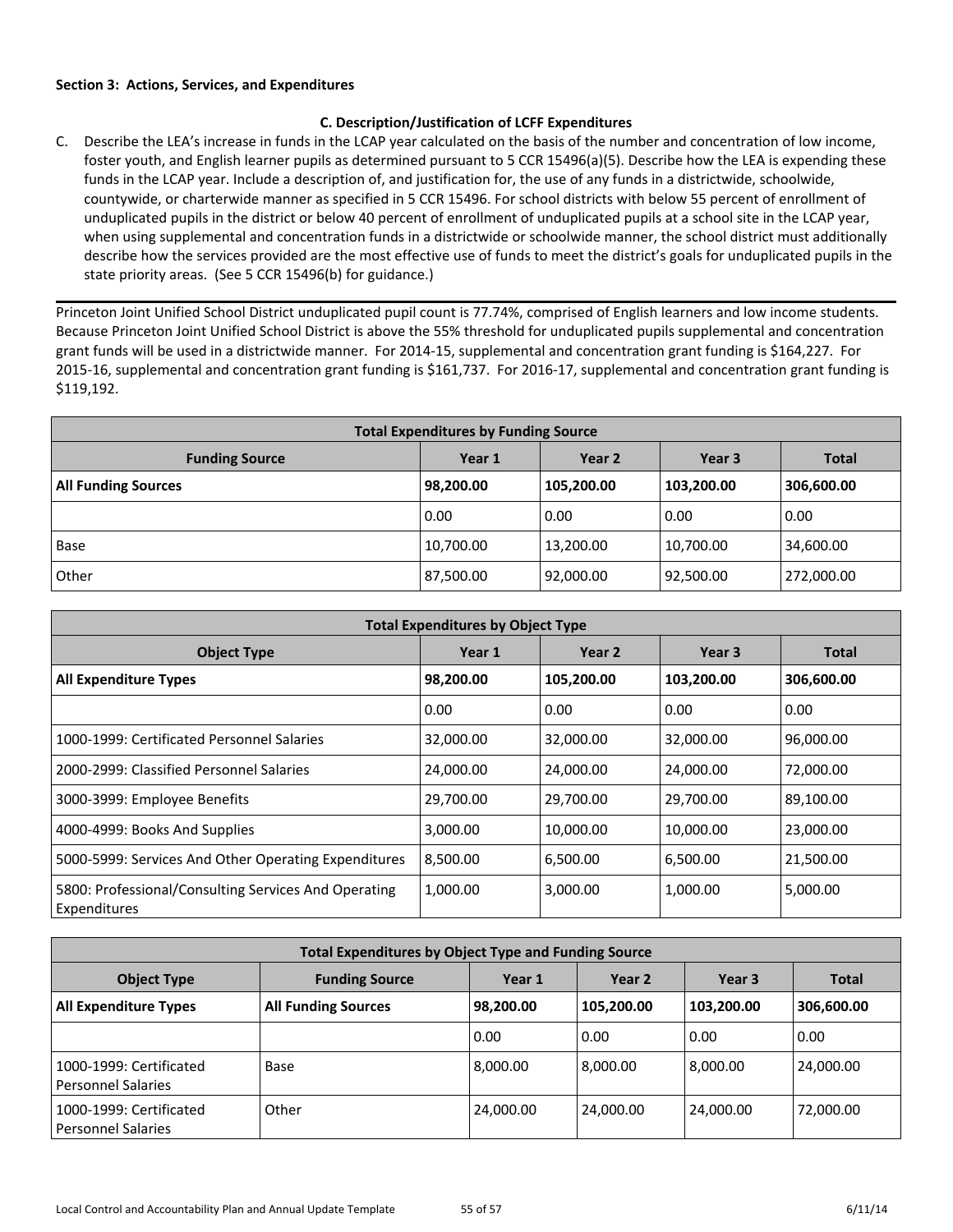| <b>Total Expenditures by Object Type and Funding Source</b>             |                       |           |           |           |              |  |  |
|-------------------------------------------------------------------------|-----------------------|-----------|-----------|-----------|--------------|--|--|
| <b>Object Type</b>                                                      | <b>Funding Source</b> | Year 1    | Year 2    | Year 3    | <b>Total</b> |  |  |
| 2000-2999: Classified<br><b>Personnel Salaries</b>                      | Other                 | 24,000.00 | 24,000.00 | 24,000.00 | 72,000.00    |  |  |
| 3000-3999: Employee Benefits                                            | Base                  | 2,700.00  | 2,700.00  | 2,700.00  | 8,100.00     |  |  |
| 3000-3999: Employee Benefits                                            | Other                 | 27,000.00 | 27,000.00 | 27,000.00 | 81,000.00    |  |  |
| 4000-4999: Books And Supplies                                           | Other                 | 3,000.00  | 10,000.00 | 10,000.00 | 23,000.00    |  |  |
| 5000-5999: Services And Other<br><b>Operating Expenditures</b>          | Other                 | 8,500.00  | 6,500.00  | 6,500.00  | 21,500.00    |  |  |
| 5800: Professional/Consulting<br>Services And Operating<br>Expenditures | Base                  | 0.00      | 2,500.00  | 0.00      | 2,500.00     |  |  |
| 5800: Professional/Consulting<br>Services And Operating<br>Expenditures | Other                 | 1,000.00  | 500.00    | 1,000.00  | 2,500.00     |  |  |